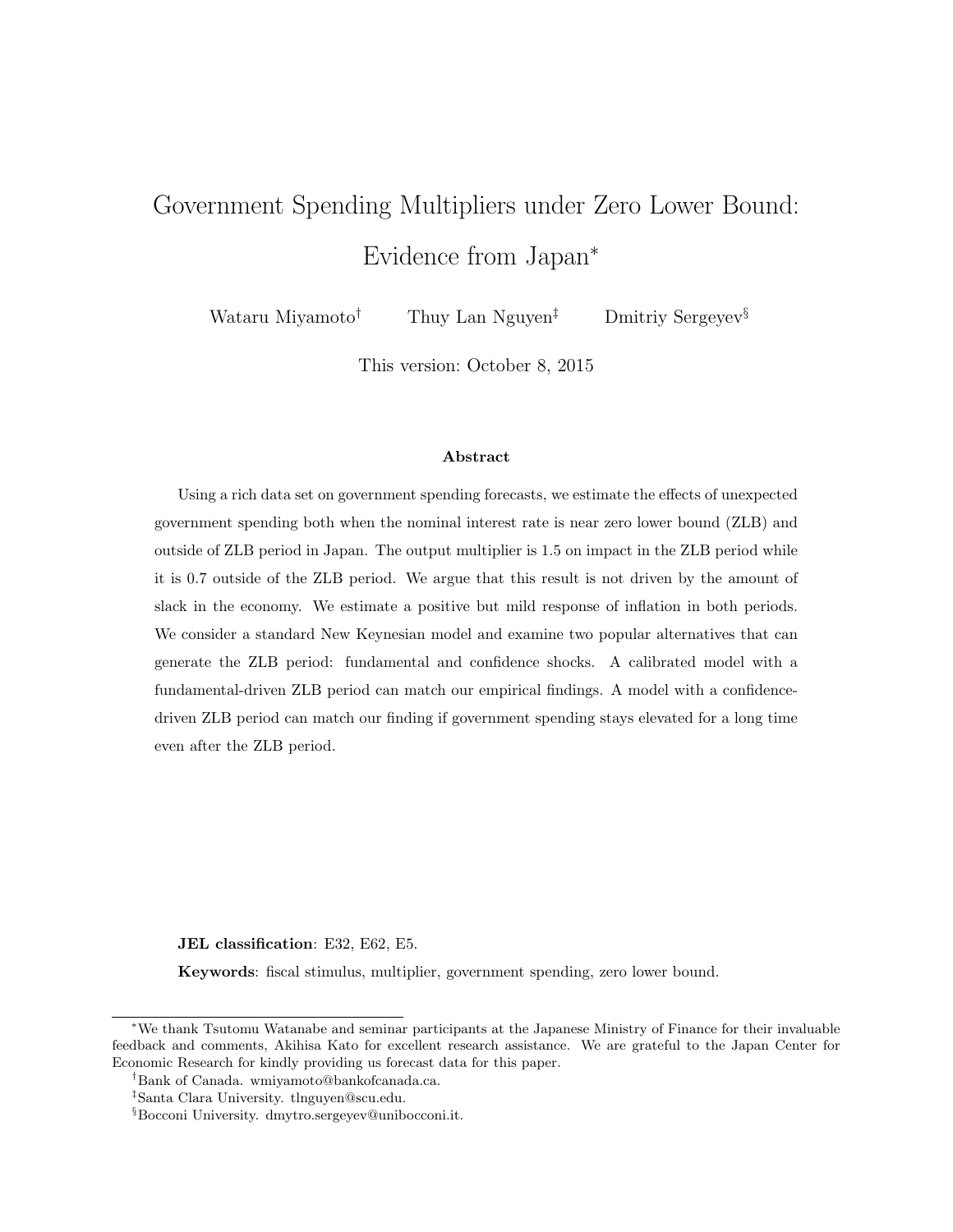## 1 Introduction

Is the output multiplier on government spending large during the periods when nominal interest rate is at the zero bound? The recent global financial crisis, which forced the central banks in many developed countries to reduce their short-term nominal interest rates to the zero lower bound, brought this question to the center of policy debates.

Recent theoretical literature provides a number of answers. For example, [Woodford](#page-29-0) [\(2010\)](#page-29-0), [Eggertsson](#page-28-0) [\(2011\)](#page-28-0) and [Christiano et al.](#page-27-0) [\(2011\)](#page-27-0) show that the multiplier can be large in a standard New Keynesian model in which the ZLB period is caused by a fundamental shock. In this environment, temporary government spending is inflationary which stimulates private consumption and investment by decreasing the real interest rate. As a result, the output multiplier can be larger than one. At the same time, [Mertens and Ravn](#page-28-1) [\(2014\)](#page-28-1) argue that the output multiplier during the ZLB period is quite small in a New Keynesian model in which ZLB period is caused by non-fundamental confidence shocks. In this situation, government spending shocks are deflationary which increases real interest rate and reduces private consumption and investment. This results in the output multiplier necessarily smaller than one and even smaller than that outside of the ZLB period.

Empirical estimation of the multiplier during the ZLB periods is challenging. One reason is that in most countries, the ZLB periods are short and often coincide with large recessions, making it difficult to distinguish evidence of the ZLB period from that of the recession. For example, [Auerbach and Gorodnichenko](#page-27-1) [\(2012a\)](#page-27-1) find that the multiplier is significantly larger in recession than in expansion using post-WWII data in the United States. [Ramey and Zubairy](#page-29-1) [\(2014\)](#page-29-1) extend U.S. data back to 1889, which includes ZLB periods, and find that the high value of the multiplier is sensitive to including the World War II period in the sample.

This paper contributes to the literature both empirically and theoretically. In the empirical part, we estimate the effects of government spending shocks on the economy when the nominal interest rate is at the zero lower bound (the ZLB period) and outside of the ZLB period (the normal period) using Japanese data between 1980Q1 and 2014Q1. We use the fact that Japan has more information on the ZLB periods than other countries. The nominal interest rate in Japan has been near the zero bound since 1995Q4. During this period, Japan goes through four business cycles, so we can potentially distinguish evidence coming from the ZLB period from evidence coming from recessions. We exploit a rich dataset that includes not only standard macroeconomic variables but also forecasts of government spending and other variables. We address the concern that government spending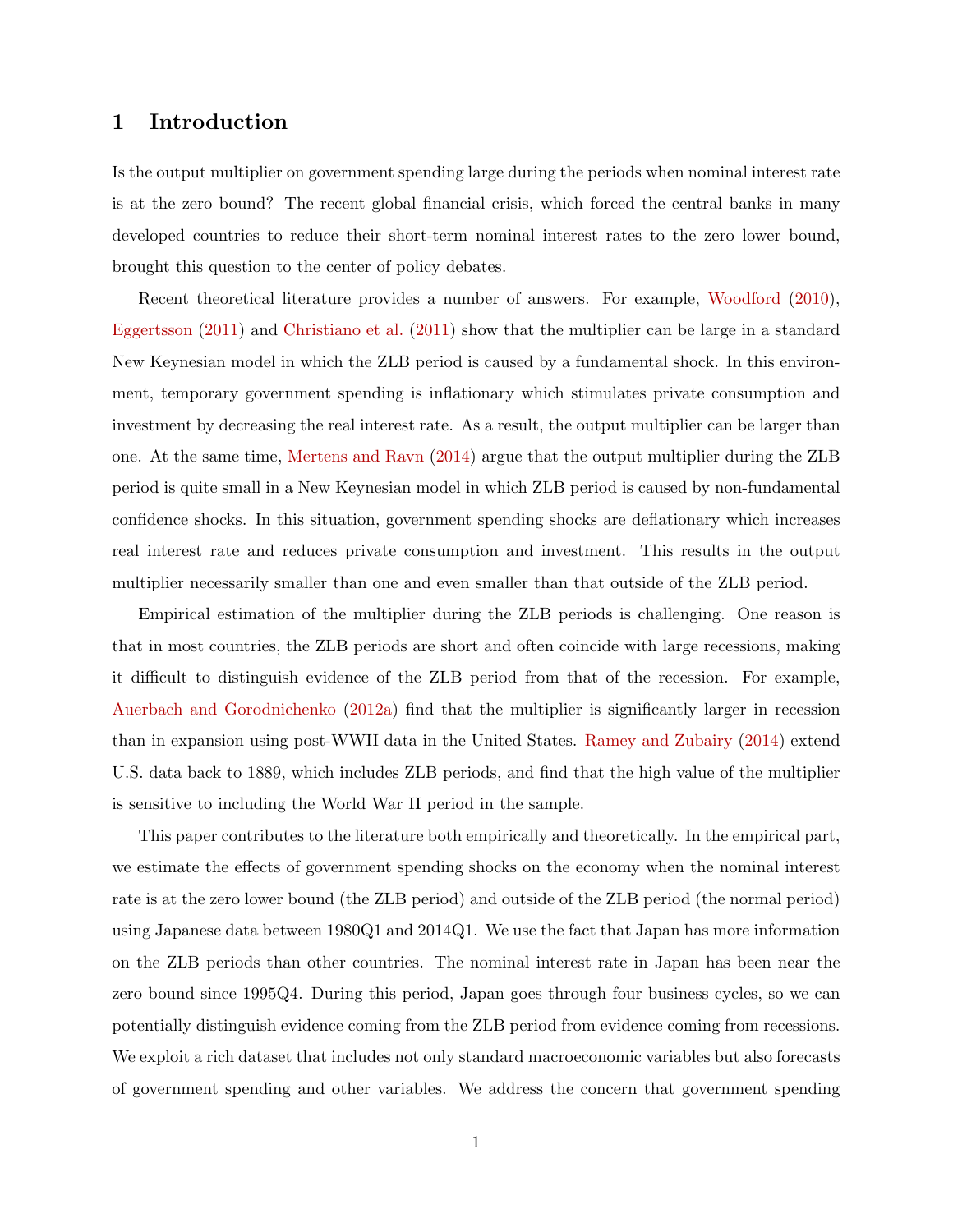can be anticipated by constructing unexpected government spending changes. In addition, we use data on inflation forecasts to study the behavior of ex-ante real interest rates after government spending shocks.

Using [Jorda](#page-28-2) [\(2005\)](#page-28-2) local projection method, we find that the output multiplier is 1.5 on impact in the ZLB period while it is  $0.7$  in the normal period.<sup>[1](#page-2-0)</sup> At longer horizons, the output multiplier increases to over two in the ZLB period while it becomes negative in the normal period. We estimate that the government spending shocks increase both private consumption and investment during the ZLB period. Unemployment rate decreases in the ZLB period, while it does not respond significantly during the normal period. Inflation responses are mild in both periods. Expected inflation increases but also mild in both periods. Nominal interest rate in the normal period increases significantly while it remains constant in the ZLB period. This result implies that the real interest rate does not increase as much in the ZLB period as in the normal period.

We further demonstrate that including forecast data when identifying government spending shocks can change the estimated multiplier in a non-trivial way and it is important to control for the expectational effects. We find that some of the government spending shocks identified without forecast data are expected, especially in the normal period. In fact, the output multiplier obtained without controlling for forecast data is smaller than our baseline estimate in the normal period. Finally, we argue that the difference between the multiplier in the ZLB period and that in the normal period is not driven by the effects of government spending in recessions. One reason is as follows. Recession takes about a third of the ZLB period while it is a half of the normal period. Therefore, the multiplier during the ZLB period should be smaller than the multiplier during the normal period If the only fundamental difference is between the values of the multiplier in recessions and booms.

In the theoretical part, we examine two popular theoretical alternatives that can generate the ZLB period. The first alternative is a standard New Keynesian model in which the ZLB period is driven by a fundamental subjective discount rate shock. The second alternative is the same model but with the ZLB period driven by a non-fundamental confidence shock. In the first case, a calibrated model can match our empirical results. We then show that even when the ZLB period is driven by non-fundamental confidence shocks, the multiplier can be larger than one, in contrast to the previous literature. In addition, we demonstrate that if the government spending shock stays

<span id="page-2-0"></span><sup>&</sup>lt;sup>1</sup>The local projection method estimates impulse response functions by directly projecting a variable of interest on lags of variables usually entering a VAR. This method avoids restrictions present in the VAR analysis. See [Jorda](#page-28-2) [\(2005\)](#page-28-2) and [Stock and Watson](#page-29-2) [\(2007\)](#page-29-2) for more details.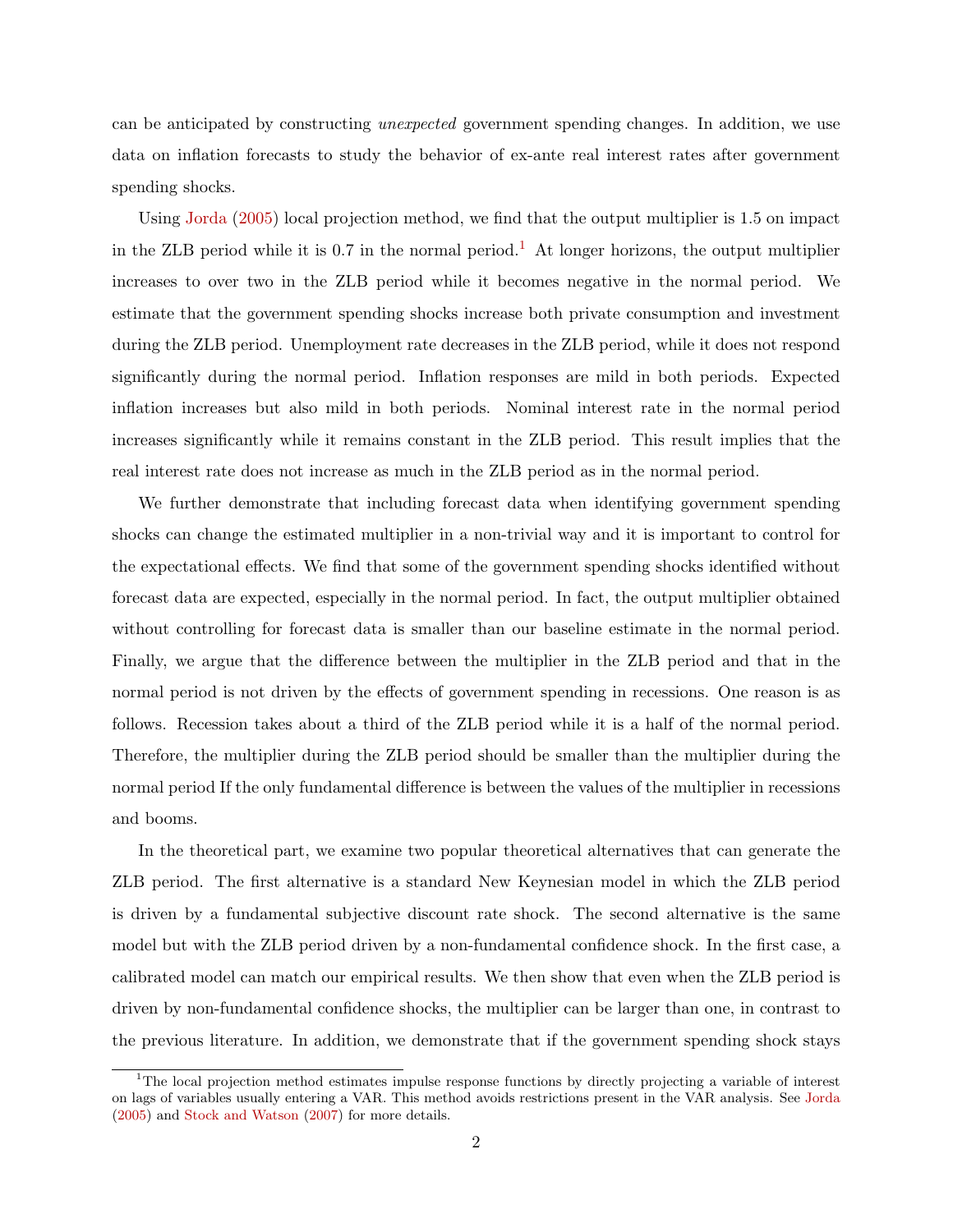elevated even after the ZLB period for a long time, the model can match our empirical results.

Specifically, we first demonstrate that a New Keynesian model calibrated using Japanese data generates an output multiplier larger than one in the ZLB period caused by a fundamental shock, a smaller multiplier in the normal period, and mild responses of inflation in both periods which matches our empirical estimates. In the normal period, monetary policy responds to an increase in government spending by raising interest rate. The result is a mild response of inflation, private consumption declines and the output multiplier is less than one. In the ZLB period caused by fundamental shocks, monetary policy does not react to government spending shocks. Inflation expectation increases and the real interest rate decreases, stimulating private consumption. There are two key assumptions in the model that allows us to match a high output multiplier and a mild inflation response in the ZLB period. First, the heterogeneous labor market assumption increases the degree of complementarities between price setters' optimal choices, resulting in a sufficiently flat Phillips curve. Second, government spending is elevated within the ZLB period only, which ensures that government spending has the largest impact on the economy. With these two assumptions, the New Keynesian model where the ZLB period occurs due to fundamental shocks can explain the difference in the multipliers depending on monetary policy regimes that we document in the data.

We then consider a New Keynesian model where the zero lower bound is caused by a selffulfilling state of low confidence. In this case, the economy ends up in a "deflationary trap" with zero nominal interest rate and deflation because agents unexpectedly change their beliefs.<sup>[2](#page-3-0)</sup> In a recent paper, [Aruoba et al.](#page-27-2) [\(2013\)](#page-27-2) estimate a New Keynesian model for Japan and conclude that Japan is more likely to be in the deflationary trap rather than the liquidity trap driven by fundamental shocks. [Mertens and Ravn](#page-28-1) [\(2014\)](#page-28-1) argue that the output multiplier in a deflationary trap is substantially smaller than the high values possible in liquidity trap driven by fundamental shocks. Moreover, their deflationary trap multiplier is smaller than one.

However, we show that the output multiplier can be larger than one in a deflationary trap. The key assumption is that government spending is expected to stay elevated even after exiting the ZLB. In a deflationary trap, temporary positive "aggregate demand" shocks are contractionary.[3](#page-3-1) This property of the equilibrium underlies [Mertens and Ravn](#page-28-1) [\(2014\)](#page-28-1) result that the output multiplier is small in a deflationary trap when the government spending shock has the same duration as

<span id="page-3-0"></span><sup>&</sup>lt;sup>2</sup>[Benhabib et al.](#page-27-3) [\(2001a](#page-27-3)[,b\)](#page-27-4) show that there is a second steady state in a standard New Keynesian model when the policy rate actively responds to inflation but is also constrained by the zero lower bound.

<span id="page-3-1"></span> $3$ This unusual prediction of a deflationary trap equilibrium parallels a non-standard prediction of the equilibrium in which liquidity trap is caused by fundamental shocks: negative aggregate supply shocks are expansionary. See [Eggertsson](#page-28-3) [\(2008\)](#page-28-3) for details.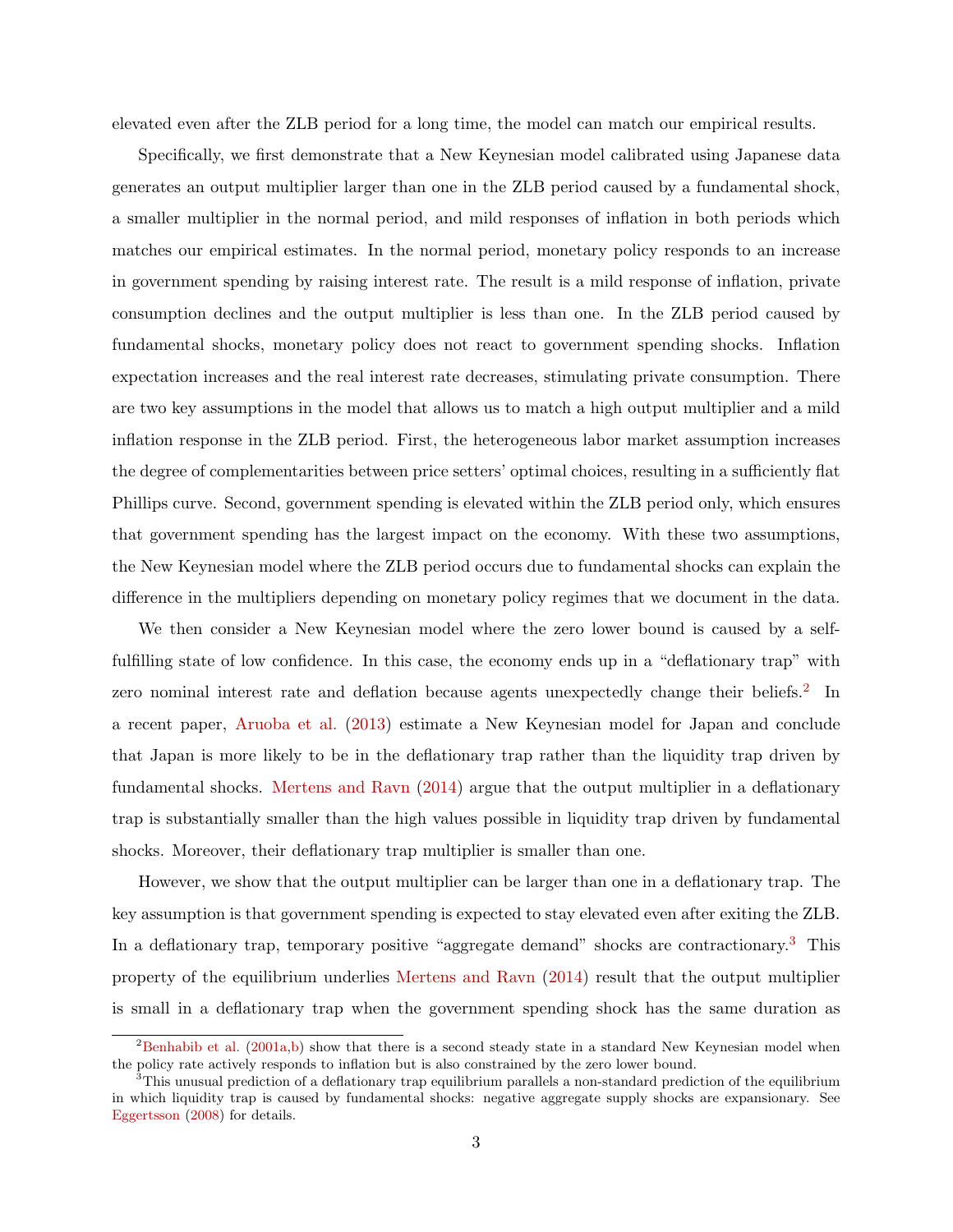the ZLB period. Once we allow government spending shocks to last longer than the deflationary trap, the output multiplier becomes bigger. Intuitively, if government spending stays elevated after exiting the ZLB, agents expect that consumption will decrease and inflation may also decrease. These expectations reduce their incentives to consume in a deflationary trap. If this effect is strong enough, a persistent government spending shock can act as a negative aggregate demand shock, which is expansionary in a deflationary trap. If the negative aggregate demand shock is large, the output multiplier is positive and bigger than one.

The model in which the duration of government spending shocks is sufficiently longer than that of the ZLB period can match our empirical estimates of the output multiplier and inflation response in the ZLB period in Japan. In this calibration, government spending shocks are almost permanent with half-life of 28 years. This is in contrast to the ZLB caused by fundamental shocks, where spending should be less persistent to generate a multiplier larger than in the normal period.

Related Literature. Our paper contributes to a large body of work in macroeconomics that estimates the effects of government spending shocks on the economy. The relevant literature is large. See, for example, [Ramey](#page-29-3) [\(2011a\)](#page-29-3) for a survey. The papers in this literature often find the output multiplier to be smaller than one. We also estimate the output multiplier to be smaller than one outside of the ZLB period in Japan.

A recent literature estimates the output multiplier in different states of the economy. For example, [Auerbach and Gorodnichenko](#page-27-1) [\(2012a,](#page-27-1)[b,](#page-27-5) [2014\)](#page-27-6) explore the difference in the output multiplier during recessions and expansions using U.S. data, OECD data and Japanese data. Our paper instead focuses on comparing the multipliers in the zero lower bound period and in the normal period. We argue the difference is not due to the nonlinear effects of government spending during expansion and recession. We also exploit more data available for Japan. For example, we include quarterly forecast data of government spending in order to control for expectations for our whole sample between 1980Q1 and 2014Q1. Furthermore, we adjust the published government spending data to exclude transfers. Lastly, we examine the type of models consistent with our empirical evidence.

Few papers estimate the output multiplier in the zero lower bound periods. [Ramey](#page-29-4) [\(2011b\)](#page-29-4) estimates for the United States data from 1939 through 1951 that the multiplier is not higher during that sample. [Crafts and Mills](#page-28-4) [\(2012\)](#page-28-4) estimate that the multiplier is below one in the U.K. during the 1922 -1938 period when interest rate is near zero. A recent paper by [Ramey and Zubairy](#page-29-1) [\(2014\)](#page-29-1)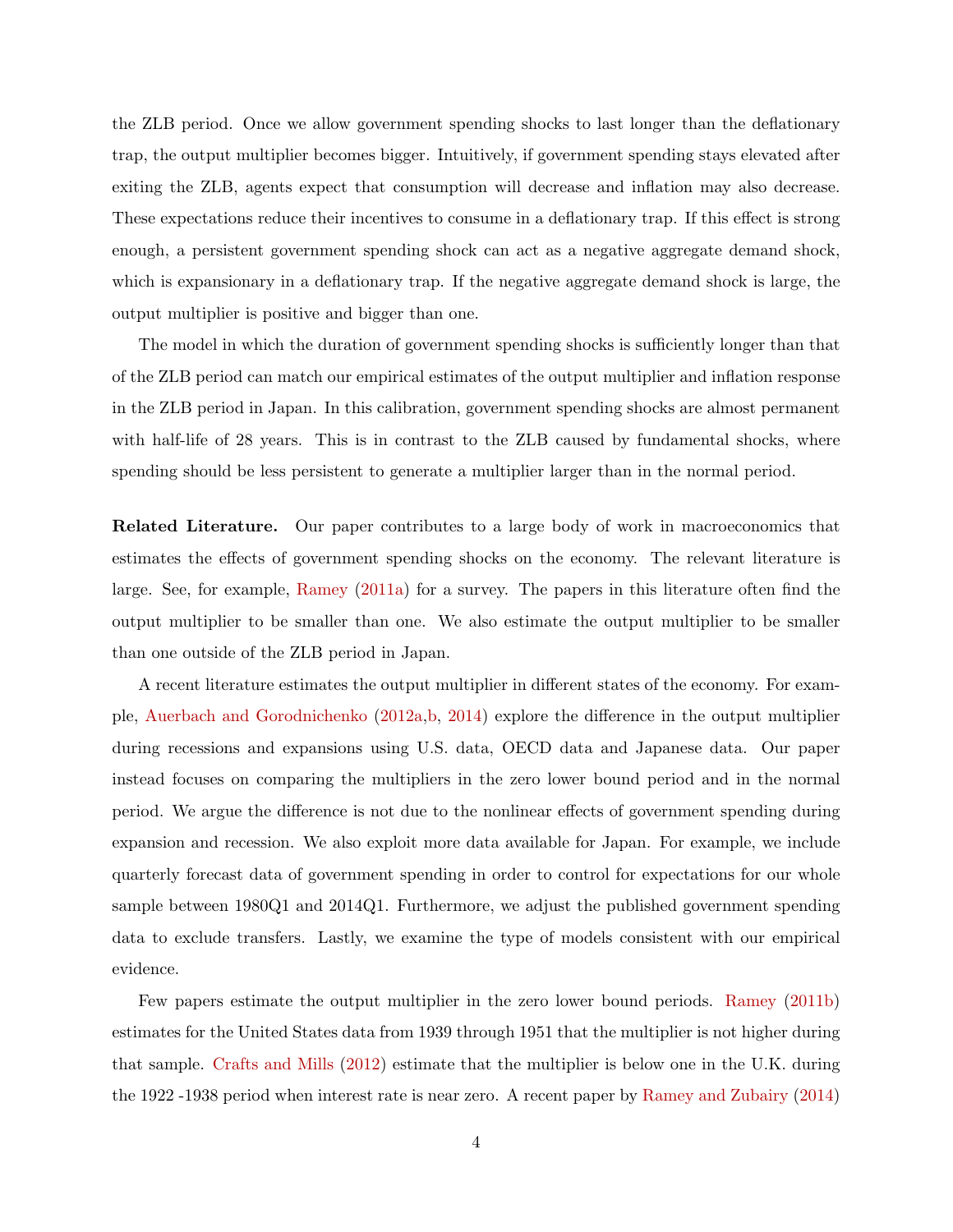examining the United States with the ZLB period during 1932Q2-1951Q1 and 2008Q4-2013Q4 finds that the multiplier is higher during the ZLB periods than during the normal periods if they exclude World War II from the sample. They also point out that the main government spending shocks during the ZLB periods occur after the start of WWII and at the start of the Korean War in 1950, which can confound the effects of government spending shocks in states with rationing with those in states with the ZLB. Unlike them, our paper uses Japanese data with almost 20 years of ZLB and provide a new evidence that the multiplier is larger than one in the ZLB period. We also argue that this multiplier in the ZLB period is not driven by the effects of government spending in recession. We further examine the transmission mechanism of government spending in different theoretical models.

A recent literature estimates local multiplier using data from different regions with common monetary policy. The local multiplier measures the changes in relative output of one region to others in response to an increase in relative government spending. For example, [Nakamura and](#page-29-5) [Steinsson](#page-29-5) [\(2014\)](#page-29-5) estimate the local multiplier for the U.S. states and [Bruckner and Tuladhar](#page-27-7) [\(2014\)](#page-27-7) for Japanese prefecture. However[,Nakamura and Steinsson](#page-29-5) [\(2014\)](#page-29-5) note that the local multiplier in theory is not the same as the aggregate multiplier in the ZLB. The reason is that the long-term real interest rate falls in the ZLB setting while it does not in the regions with common monetary policy. In contrast to these papers, we directly estimate the aggregate multiplier in the ZLB period.

We are also related to the literature testing the ZLB predictions of New Keynesian models. [Wieland](#page-29-6) [\(2013\)](#page-29-6) examines if negative aggregate supply shocks, proxied by oil price shocks and the Great East Japan earthquake, are expansionary during the ZLB periods. He finds that oil price spikes decrease output but also decrease the real interest rate in the ZLB period. He concludes that these results are not consistent with a calibrated standard New Keynesian model with a fundamental-shock-driven ZLB period. We focus on the effects of government spending shocks in the ZLB period and in the normal period. Our empirical evidence can be consistent with a calibrated New Keynesian model in which the ZLB period is caused by fundamental shocks. We also complement the work of [Dupor and Li](#page-28-5) [\(2015\)](#page-28-5) by focusing on the responses of both output and inflation to the government spending shocks. While [Dupor and Li](#page-28-5) [\(2015\)](#page-28-5) argue that inflation does not move sufficiently enough in the U.S. for the New Keynesian mechanism to generate larger multiplier under ZLB, we show that the multiplier can be large and consistent with the empirical evidence even without much response from inflation in a model with a sufficiently flat Phillips Curve. Our model and analyses build on [Woodford](#page-29-0) [\(2010\)](#page-29-0), [Eggertsson](#page-28-0) [\(2011\)](#page-28-0), [Christiano et al.](#page-27-0)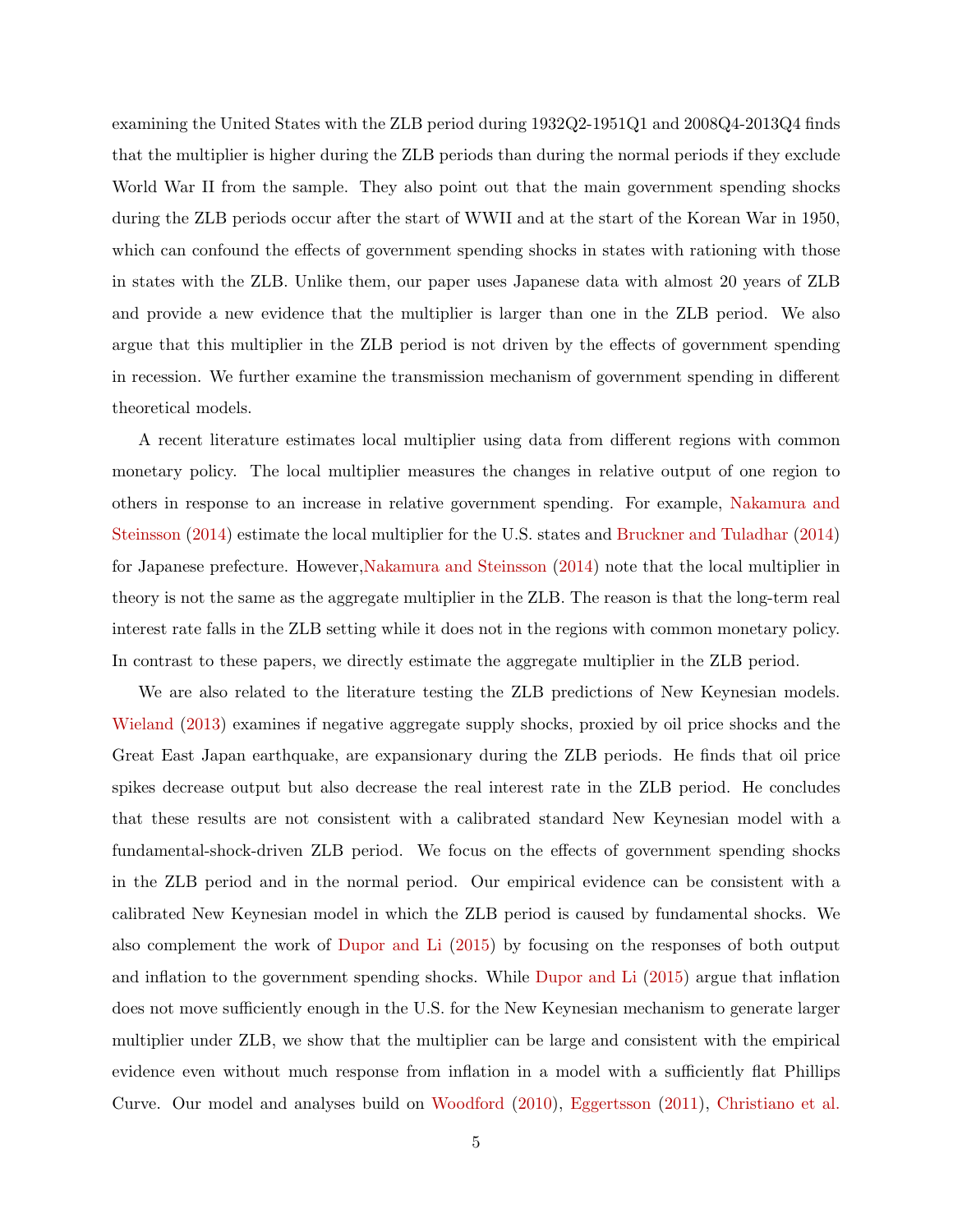#### [\(2011\)](#page-27-0) and [Mertens and Ravn](#page-28-1) [\(2014\)](#page-28-1).

The rest of the paper proceeds as follows. Section 2 presents our empirical evidence including the identification strategy, the data we use, the baseline results about the effects of government spending changes on the aggregate economy and several robustness checks. We then relate our empirical findings to the theoretical literature. Section 3 analyzes a calibrated New Keynesian model in which the ZLB period is caused by either fundamental shocks or non-fundamental shocks. Section 4 concludes.

# 2 Measurement of Multipliers

This section presents our empirical estimates of government spending multipliers. We first discuss the identification of the unexpected government spending shocks and the data used for estimation. We then present the empirical results and the robustness in the last part of this section.

## 2.1 Specification and Identification

Our baseline empirical strategy relies on both the institutional information about government spending and the real-time information regarding expectations of fiscal variables. The institutional information approach assumes that government spending does not respond to output within a quarter. [Blanchard and Perotti](#page-27-8) [\(2002\)](#page-27-8) and subsequent studies have used this assumption to identify government spending shocks in a structural vector autoregression (SVAR) in which government spending is ordered first.<sup>[4](#page-6-0)</sup> However, the subsequent research such as [Ramey](#page-29-4)  $(2011b)$  has criticized this approach that the identified government spending shocks in these SVARs may not represent unanticipated changes in government spending. The reason is that the variables in the SVAR, which includes government spending, tax revenues and output, do not control for expected changes in government spending.<sup>[5](#page-6-1)</sup> To identify a more precise measure of *unexpected* government spending shocks, we include a measure of the expected government spending and purge fiscal variables of the predicted government spending shocks.

We then implement the identification of government spending shocks using the local projection method by [Jorda](#page-28-2)  $(2005)$ .<sup>[6](#page-6-2)</sup> This method estimates the impulse response functions directly by pro-

<span id="page-6-0"></span><sup>&</sup>lt;sup>4</sup>Recent studies such as [Auerbach and Gorodnichenko](#page-27-5) [\(2012b,](#page-27-5)[a\)](#page-27-1) and [Ilzetzki et al.](#page-28-6) [\(2013\)](#page-28-6) among others have used this identification.

<span id="page-6-1"></span> $5$ [Auerbach and Gorodnichenko](#page-27-1) [\(2012a\)](#page-27-1) show that there are some forecastability in the shocks identified using information in the VAR using United States data.

<span id="page-6-2"></span> $6$ This implementation has been used in [Auerbach and Gorodnichenko](#page-27-5) [\(2012a\)](#page-27-1), Auerbach and Gorodnichenko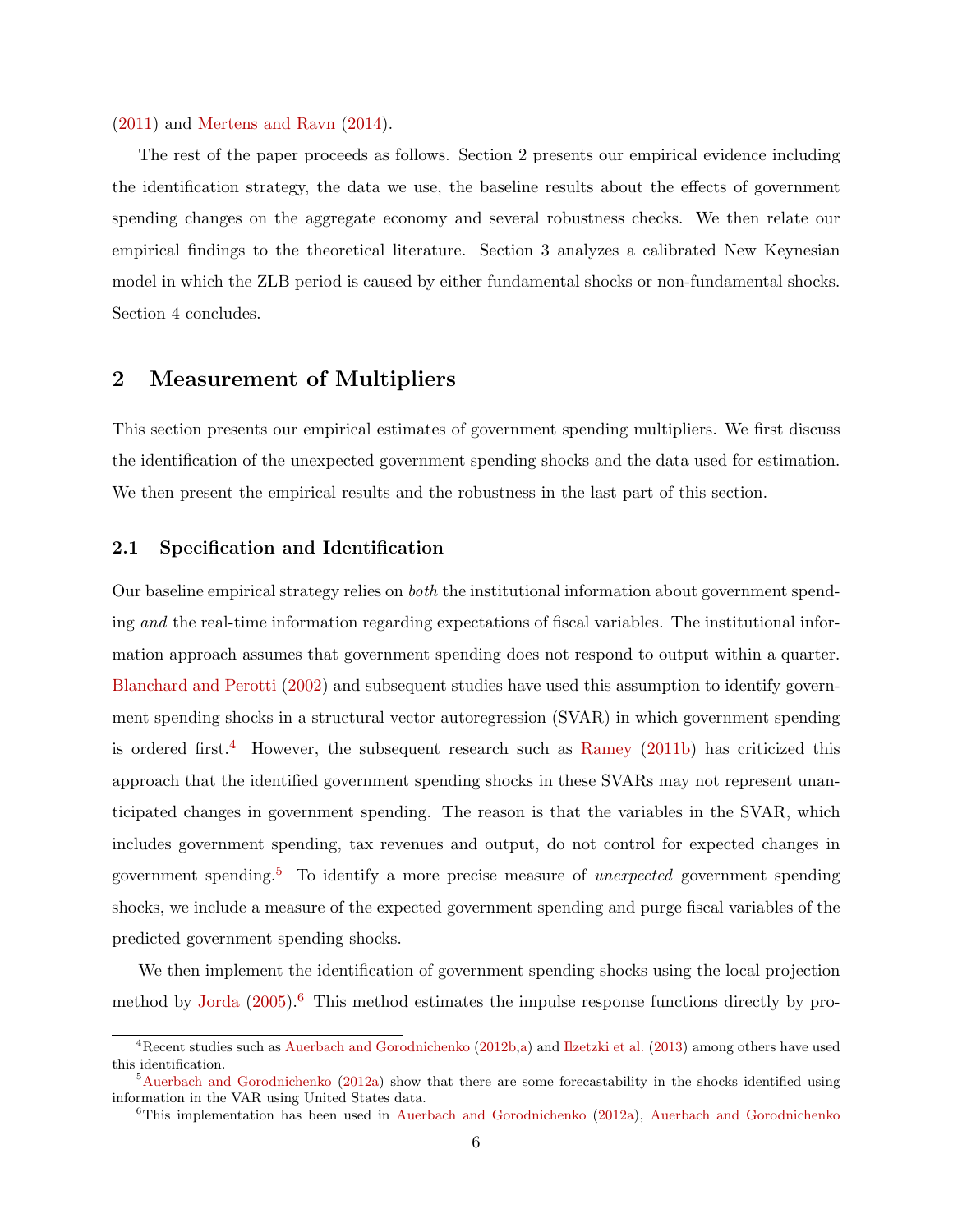jecting a variable of interest on lags of variables capturing information available in a given time period. Our two-step estimation is as follows. First, we identify the unexpected innovations in government spending by estimating the following specification:

<span id="page-7-2"></span>
$$
\Delta \ln G_t = \alpha + \gamma F_{t-1} \Delta \ln G_t + \psi(L) y_{t-1} + \epsilon_t,
$$
\n(1)

where  $\Delta \ln G_t$  is the log difference of government spending,  $F_{t-1}\Delta \ln G_t$  is the one period ahead forecast of  $\Delta \ln G_t$ , and  $y_t$  is a vector of controls with the lag operator  $\psi(L)$ . The residuals,  $\hat{\epsilon}_t$ , are the unexpected government spending orthogonal to the expected component of government spending and information in the control variables. In the second step, we estimate the following specification at each horizon  $h$ :

<span id="page-7-1"></span>
$$
x_{t+h} = \alpha_h^x + \beta_h^x shock_t + \psi_h^x(L)y_{t-1} + \epsilon_{t+h}^x \text{ for } h = 0, 1, 2, ... \tag{2}
$$

.

where  $x_t$  is a variable of interest and  $shock_t$  is the government spending shocks, proxied by the estimated  $\hat{\epsilon}_t$ . Then,  $\beta_h^x$  is the response of x at horizon h to an unexpected government spending shock.<sup>[7](#page-7-0)</sup> In all of the following results, the standard controls,  $y_t$ , include the growth rates of government spending  $(\Delta \ln G_t)$ , tax revenue  $(\Delta \ln T_t)$  and output  $(\Delta \ln Y_t)$  unless otherwise noted. We include four lags for the standard controls.

To estimate the effects of government spending on output in both normal and ZLB periods, we estimate equation [\(2\)](#page-7-1) for two variables of interest: output and government spending, i.e.:

$$
\frac{Y_{t+h} - Y_{t-1}}{Y_{t-1}} \approx \ln Y_{t+h} - \ln Y_{t-1},
$$
  

$$
\frac{G_{t+h} - G_{t-1}}{Y_{t-1}} \approx (\ln G_{t+h} - \ln G_{t-1}) \frac{G_{t-1}}{Y_{t-1}}
$$

We note that both output and government spending change are converted to the same unit before

$$
x_{t+h} = \alpha_h + \beta_h^x \Delta \ln G_t + \gamma_h^x F_{t-1} \Delta \ln G_t + \psi^x(L) y_{t-1} + \epsilon_{t+h}^x \text{ for } h = 0, 1, 2, ...
$$

[<sup>\(2012</sup>b\)](#page-27-5), [Ramey and Zubairy](#page-29-1) [\(2014\)](#page-29-1) and others.

<span id="page-7-0"></span><sup>&</sup>lt;sup>7</sup>Another way to implement [Jorda](#page-28-2) [\(2005\)](#page-28-2) in one step is to identify the unexpected government spending shocks and their effects on the variable of interest  $x$  by modifying equation [\(2\)](#page-7-1) as follows:

In this case,  $\beta_h^x$  can still be interpreted as the response of x to a shock in government spending orthogonal to the one-period ahead forecast and controls. One advantage of the baseline approach over this one-step approach is the computational efficiency if we add several controls for expectations, so we choose to follow [Auerbach and](#page-27-1) [Gorodnichenko](#page-27-1) [\(2012a\)](#page-27-1). We check in the Robustness section that this one-stage implementation does not affect our results.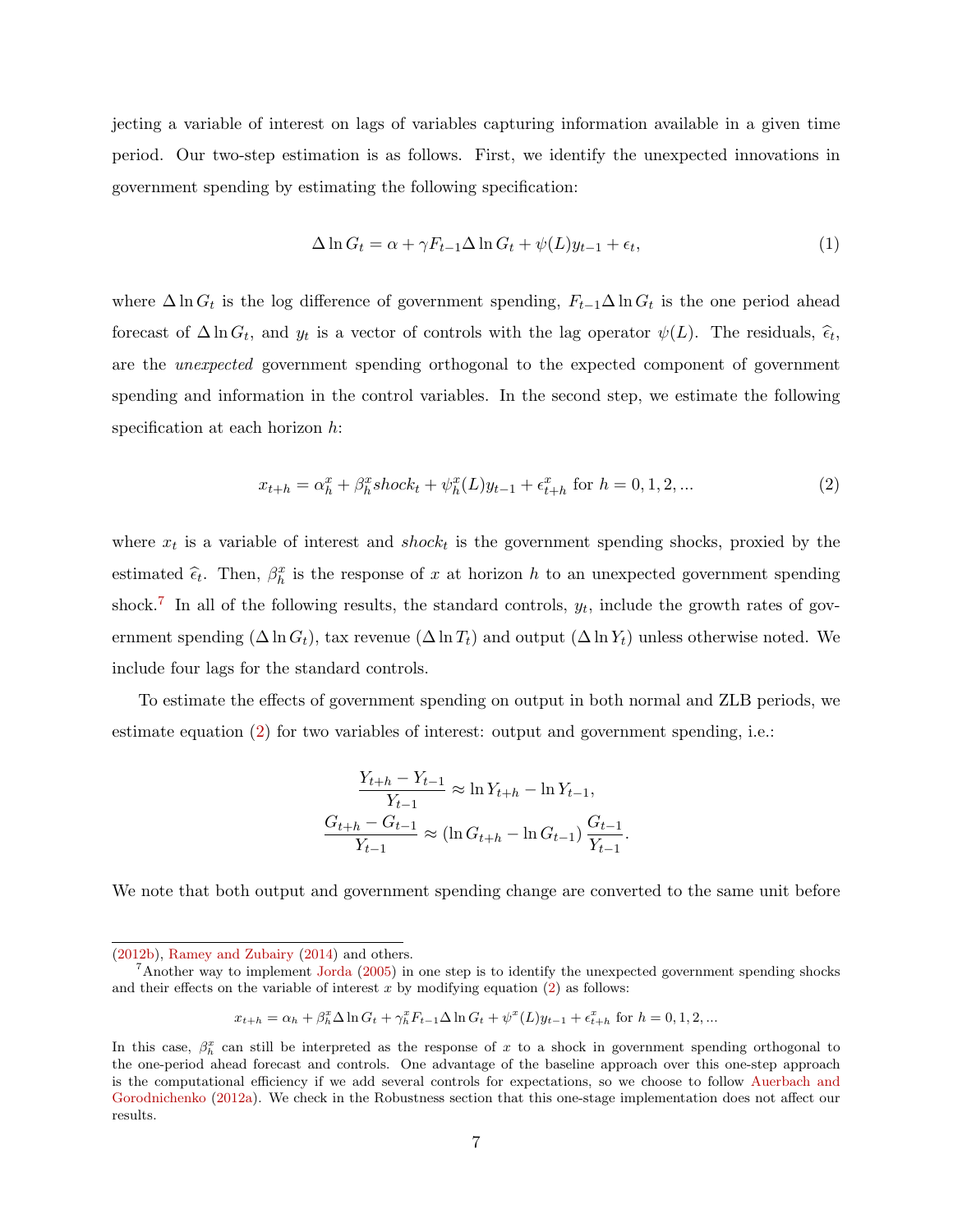estimation to calculate the output multiplier.<sup>[8](#page-8-0)</sup>

We define the output multiplier at each horizon h as the integral of the output response divided by the integral of the government spending response. The output multiplier measures the cumulative output gain relative to government spending during a given period. We follow [Mountford](#page-29-7) [and Uhlig](#page-29-7) [\(2009\)](#page-29-7) and [Ramey and Zubairy](#page-29-1) [\(2014\)](#page-29-1) and choose this definition of multiplier as it has several advantages over other definitions used in the literature. We calculate the output multiplier  $M_h$  at each horizon h as follows:

$$
M_h = \frac{\sum_{s=1}^h \beta_s^Y}{\sum_{s=1}^h \beta_s^G},
$$

where  $\beta_s^Y$  and  $\beta_s^G$  are the impulse responses of output and government spending at horizon s, respectively. We obtain the standard errors for  $M_h$  by estimating all of the regressions jointly as one panel regression and using the [Driscoll and Kraay](#page-28-7) [\(1998\)](#page-28-7) standard errors to account for autocorrelated errors.[9](#page-8-1)

#### 2.2 Data

We use Japanese quarterly data between 1980Q1 and 2014Q1 in the baseline estimation. There are two reasons to use Japanese data to examine the effects of government spending on the economy in the ZLB period. First, Japan has more information about the ZLB period than other countries. As plotted in Figure [1,](#page-42-0) nominal interest rate in Japan has stayed around zero ever since the fourth quarter of 1995, so there are about 20 years of data for study. Second, within the ZLB period, Japan has four business cycles, so we can potentially tell if the estimated multiplier is driven by the nonlinear effects of government spending in different states of the business cycle. This feature makes Japan an attractive case to study as other countries including the United States often have the zero lower bound period coinciding with recessions, making it difficult to distinguish the effects of government spending in the zero lower bound period from those in recession.

The data for government spending (or government purchases) is the sum of adjusted government consumption and public investment. Adjusted government consumption is calculated as total government consumption excluding transfer of goods.<sup>[10](#page-8-2)</sup> Tax data come from the national account

<span id="page-8-0"></span><sup>&</sup>lt;sup>8</sup>We can also convert government spending change by potential output. We discuss the results using this alternative normalization in the Robustness section.

<span id="page-8-2"></span><span id="page-8-1"></span><sup>9</sup>We thank Valerie Ramey and Sarah Zubairy for their advice on the implementation.

 $10$ After 1980, the total government consumption includes both transfers (payment to households on medical services is an example) and consumption (payment for textbooks is an example). Therefore, we construct the "adjusted government consumption" by excluding transfers from total government consumption from 1980. Prior to 1980, Japan adopted System of National Account 1968, which has a different definition of government consumption. Our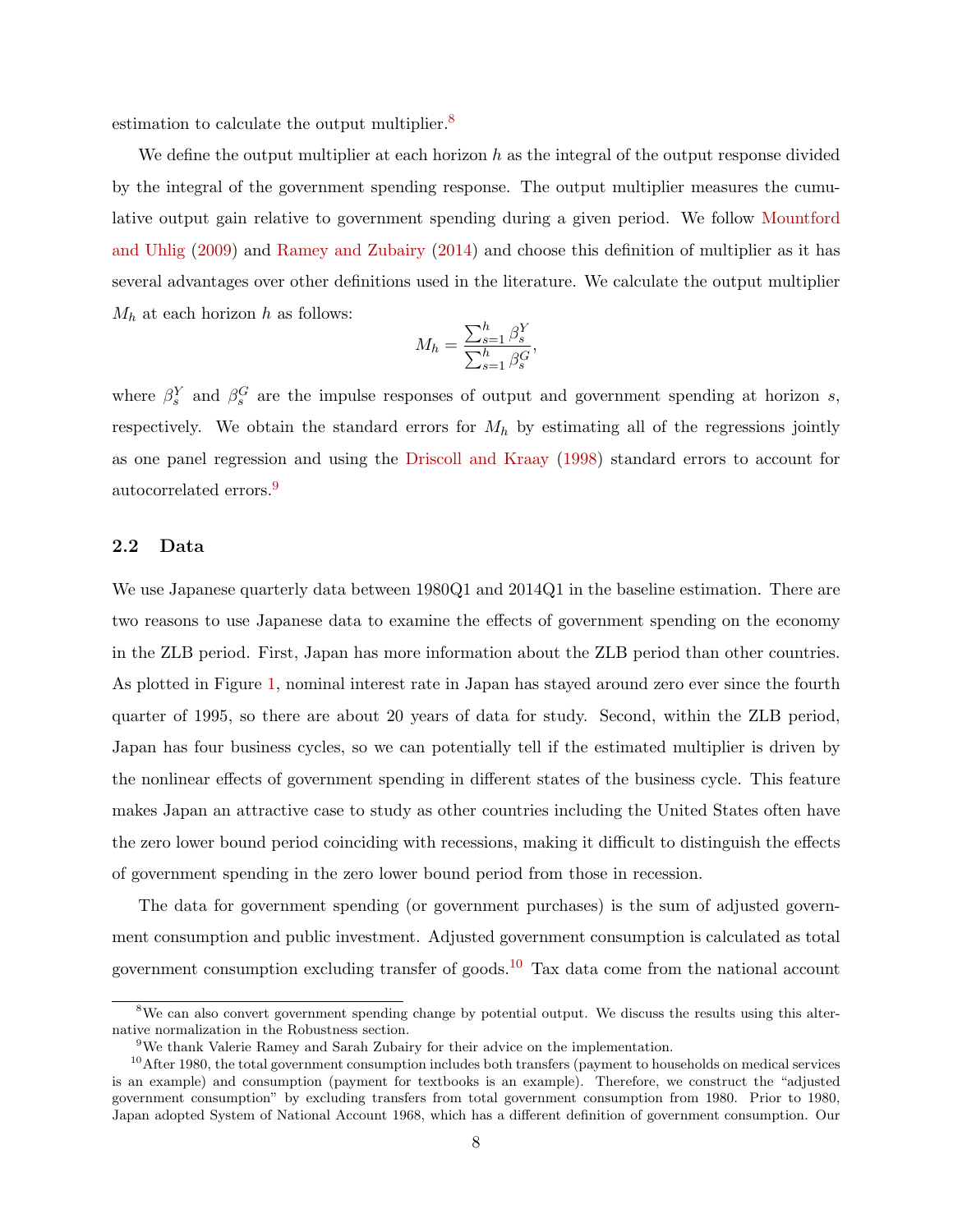starting from  $1980Q1$  which is the sum of direct and indirect taxes less subsidies.<sup>[11](#page-9-0)</sup> Finally, output data are taken from the National Accounts. All variables are per capita and deflated by GDP deflator.

Besides standard macroeconomic variables, we exploit a rich quarterly forecast data set that includes forecast about government spending. Unlike the United States, Japan has short surveys of professional forecasters which contain little to no information about government spending. Therefore, previous studies on Japan such as [Auerbach and Gorodnichenko](#page-27-6) [\(2014\)](#page-27-6) rely on semiannual forecast from the OECD starting in 1985 and the IMF starting in 2003 to infer about unexpected changes in government spending. An important difference in our paper is that we exploit quarterly forecast data published by the Japan Center for Economic Research (JCER) for many macroeconomic variables including government spending, output and GDP deflator. This dataset starts in 1967Q1 and contains several forecast horizons, ranging from nowcast to eight quarters ahead. Furthermore, the JCER data also contains the initial release and up to seven subsequent revisions of realized data. There are two caveats to this dataset. First, the JCER publishes this dataset three out of four quarters in some years.<sup>[12](#page-9-1)</sup> So, in the quarters without updated forecast data, we assume that there is no revision in forecasts, i.e. the one-quarter ahead forecast is replaced by the two-quarter ahead forecast published in the previous quarter. Second, there are missing data in all of 2010, so we use the forecast data published by the Mitsubishi UFJ Financial group between  $2010Q1$  $2010Q1$  and  $2014Q1<sup>13</sup>$  $2014Q1<sup>13</sup>$  $2014Q1<sup>13</sup>$  We plot in Figure 2 our one-quarter ahead forecast of the four quarter growth rate of government spending,  $F_{t-1}\Delta \ln G_{t-4,t}$ , along with the realized government spending,  $\Delta \ln G_{t-4,t}.$ <sup>[14](#page-9-3)</sup> Although forecast misses some of the fluctuations such as those in early 2000s, the one-quarter ahead forecast tracks the actual data relatively well. This suggests that the realized government spending may have some predictable components and including these forecast data in the estimation can help us obtain a more pure measure of unexpected government spending shocks. We show in the Robustness section that these forecast data are indeed important to control for the timing of the spending and affect the estimated multipliers.

adjusted government consumption series is similar to the data of government spending prior to 1980. Japan also has data for "actual final" consumption of government spending after 1980. The definition of this series is the most narrow and it accounts for less than 8% of output. We show in the Robustness section that the estimates using actual final government spending or the unadjusted measure of government consumption are similar to the baseline results.

<span id="page-9-0"></span> $11$ This series is almost identical to the series constructed by adding taxes on production and imports and taxes on income and wealth etc. less subsidies from [Doi et al.](#page-28-8) [\(2011\)](#page-28-8).

<span id="page-9-1"></span><sup>&</sup>lt;sup>12</sup>The periods with three forecasts a year are: from 1972 to 1999, from 1995 to 2002, and from 2004 to 2006.

<span id="page-9-3"></span><span id="page-9-2"></span><sup>&</sup>lt;sup>13</sup>The baseline results do not change if we only use the Mitsubishi UFJ forecast for 2010.

 $14$ Note that we construct the one-quarter ahead forecast of the four quarter growth rate of government spending using real-time data, i.e. forecasters do not know the final release of government spending in  $t - 4$  when making forecast at time  $t - 1$ .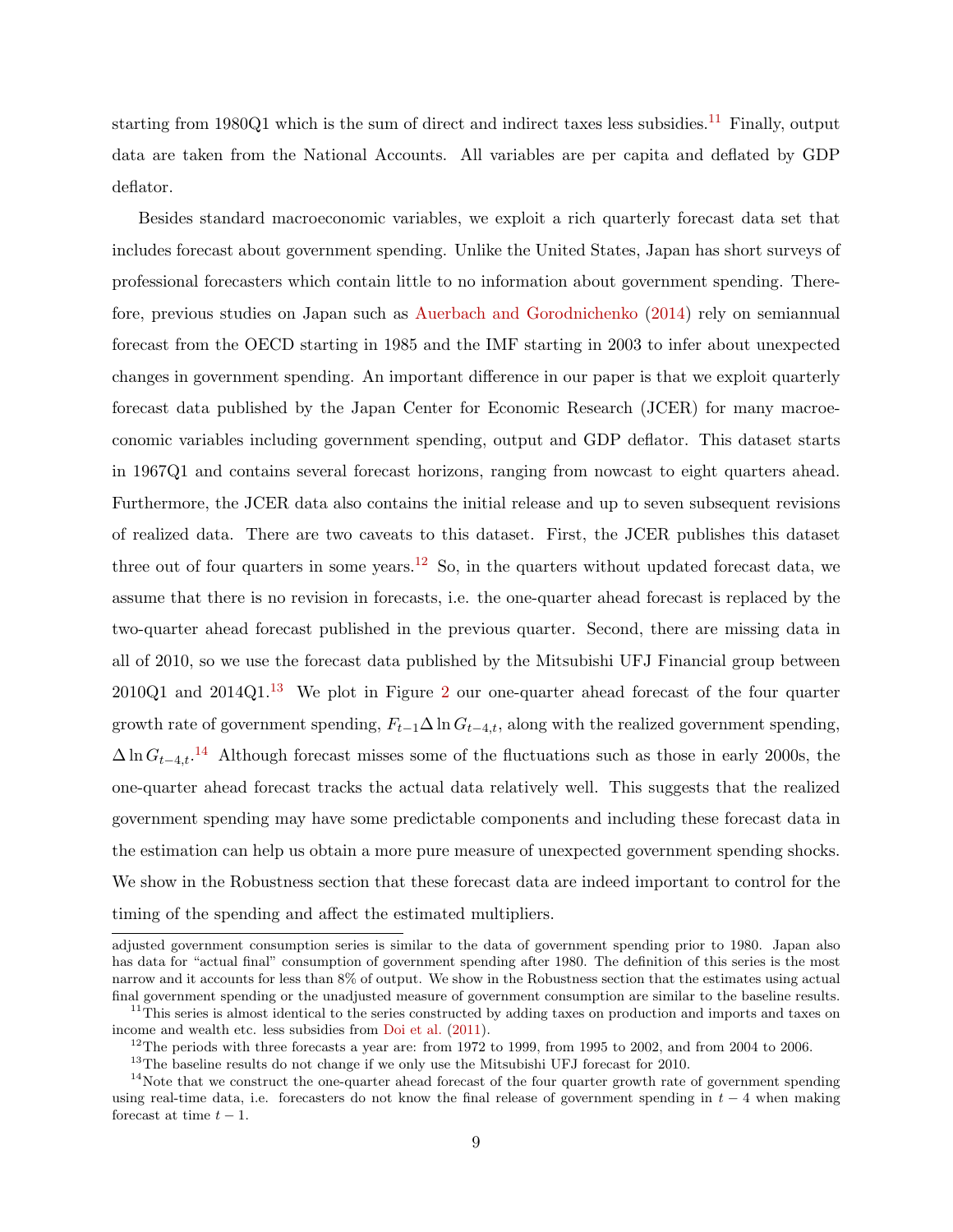We define the normal period to be between 1980Q1 and 1995Q3 and the zero lower bound period to be between 1995Q4 and 2014Q1. Although the earliest start date for our data with forecast is 1967Q1, we choose the start of the normal period to be 1980Q1 for three reasons. First ,the definition of government spending data changes in 1980. Second, although we adjust our government spending series to connect with the data before 1980, there is a break in monetary policy regime as Japan was in the fixed nominal exchange rate regime until 1973. According to [Ilzetzki et al.](#page-28-6) [\(2013\)](#page-28-6), the fiscal multipliers in a fixed exchange rate regime are higher than those in a flexible exchange rate regime. Since we focus on periods with homogeneous monetary policy, we exclude the period under the fixed exchange rate regime before 1973. Third, the 1973 oil price crisis affects the real government spending through unexpected changes in the price level, which can bias the estimates of the multipliers.[15](#page-10-0) Therefore, we restrict our attention of the normal period to 1980Q1-1995Q3.[16](#page-10-1) The zero lower bound period starts when the short-term nominal interest rate goes down to 0.25% in 1995Q4. Since then, the short-term nominal interest rate in Japan has been low, staying under 0.6% as plotted in Figure [1.](#page-42-0) We then estimate equation [\(2\)](#page-7-1) for both normal and ZLB periods.

### 2.3 Empirical Results

This section presents the main result of our empirical analysis using the local projection method to estimate the baseline model with Japanese data during normal and ZLB periods. We analyze the effect of an increase in government spending on output, private consumption and investment, inflation, unemployment rate, nominal interest rate and expected inflation.

#### 2.3.1 Output

We first consider the responses of government spending and output to an increase in government spending by one percent of output in period 0. As plotted in Figure [3,](#page-43-1) output increases on impact and up to two years in the ZLB period while it increases slightly on impact then decreases significantly in the normal period. The one standard deviation confidence interval bands for these

<span id="page-10-0"></span><sup>&</sup>lt;sup>15</sup>To the extent that government spending is determined in nominal terms, an unexpected change in the current price level can bias the identification of government spending shocks using nominal government spending deflated by the current price level. In fact, the estimated multiplier for the normal period starting in 1973 is slightly higher than the baseline estimates in longer horizons. However, if we deflate nominal government spending by smoothed inflation or one quarter lagged inflation, the estimate is similar to the baseline.

<span id="page-10-1"></span><sup>&</sup>lt;sup>16</sup>The baseline result does not change if the normal period starts in 1975Q1 using our constructed series of government spending.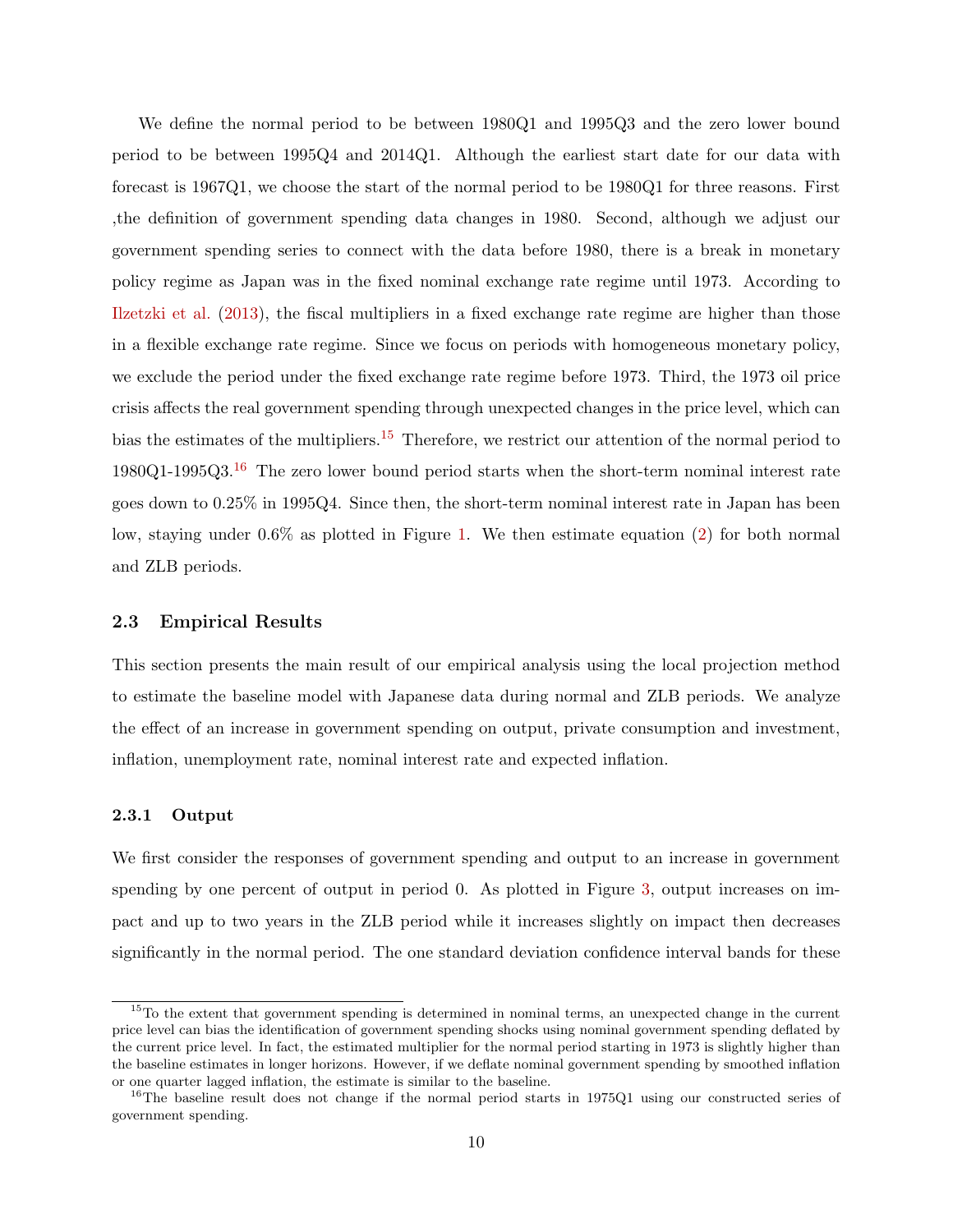estimates overlap with each other in some horizons. At the same time, the response of government spending is more persistent in the normal period than in the ZLB period.

Since the underlying process of government spending differs between the normal and ZLB periods, we convert the impulse responses to output multipliers. Figure [4](#page-44-0) plots the output multipliers and their confidence bands in both normal and ZLB periods. Overall, the output multiplier is substantially larger in the ZLB period than in the normal period. The output multiplier in the normal period is 0.7 on impact. This estimate is in line with previous estimates for the United States and other countries. The output multiplier in the ZLB period is larger: it is 1.5 on impact. This multiplier is larger than that documented in the baseline estimate of [Ramey and Zubairy](#page-29-1) [\(2014\)](#page-29-1) but it is similar to their estimate when they exclude the WWII period. The difference between the multipliers in the normal period and in the ZLB period are more pronounced at longer horizons. While the output multiplier in the normal period turns significantly negative after the first two quarters, the output multiplier in the ZLB period increases to about 2 after one year. As reported in Table [1,](#page-38-0) the output multiplier in the normal period is  $-1.08$  and significantly smaller than zero in two-year horizon. In contrast, the output multiplier in the ZLB period increases to 2.38 in one-year horizon and stays well above 2 in two-year horizon. The confidence band of the multipliers do not overlap each other much.

To formally test if the multipliers in two periods are statistically significantly different from each other, we estimate the following specification:

$$
x_{t+h} = I_{t-1}^{ZLB} \times (\alpha_{A,h} + \beta_{A,h} \, \text{shock}_t + \gamma_{A,h} F_{t-1} \Delta \ln G_t + \psi(L) y_{t-1})
$$
  
+ 
$$
(1 - I_{t-1}^{ZLB}) \times (\alpha_{B,h} + \beta_{B,h} \, \text{shock}_t + \gamma_{B,h} F_{t-1} \Delta \ln G_t + \psi(L) y_{t-1})) + \epsilon_{t+h}^x \text{ for } h = 1, 2, ...,
$$

where  $I_t$  is one if the economy is in ZLB in period  $t$ .<sup>[17](#page-11-0)</sup> We then calculate the difference between the multiplier in the ZLB period,  $M_h^{ZLB}$ , and that in the normal period,  $M_h^{normal}$ . Table [1](#page-38-0) reports the differences of the multipliers, their standard errors and the corresponding p-value over different horizons. We also plot in Figure [4](#page-44-0) the difference between  $M_h^{ZLB}$  and  $M_h^{normal}$  for all horizons between zero and ten quarters and the confidence bands. Although the 90% confidence interval includes zero, the difference is more significant at shorter horizons. The difference is significant at 11% significance level one quarter after the shock and at 13% significance level one year after

<span id="page-11-0"></span><sup>&</sup>lt;sup>17</sup> [Ramey and Zubairy](#page-29-1) [\(2014\)](#page-29-1) also use this specification to estimate their state-dependent multipliers. If we, instead, use the indicator for current period,  $I_t$ , instead, the results do not change.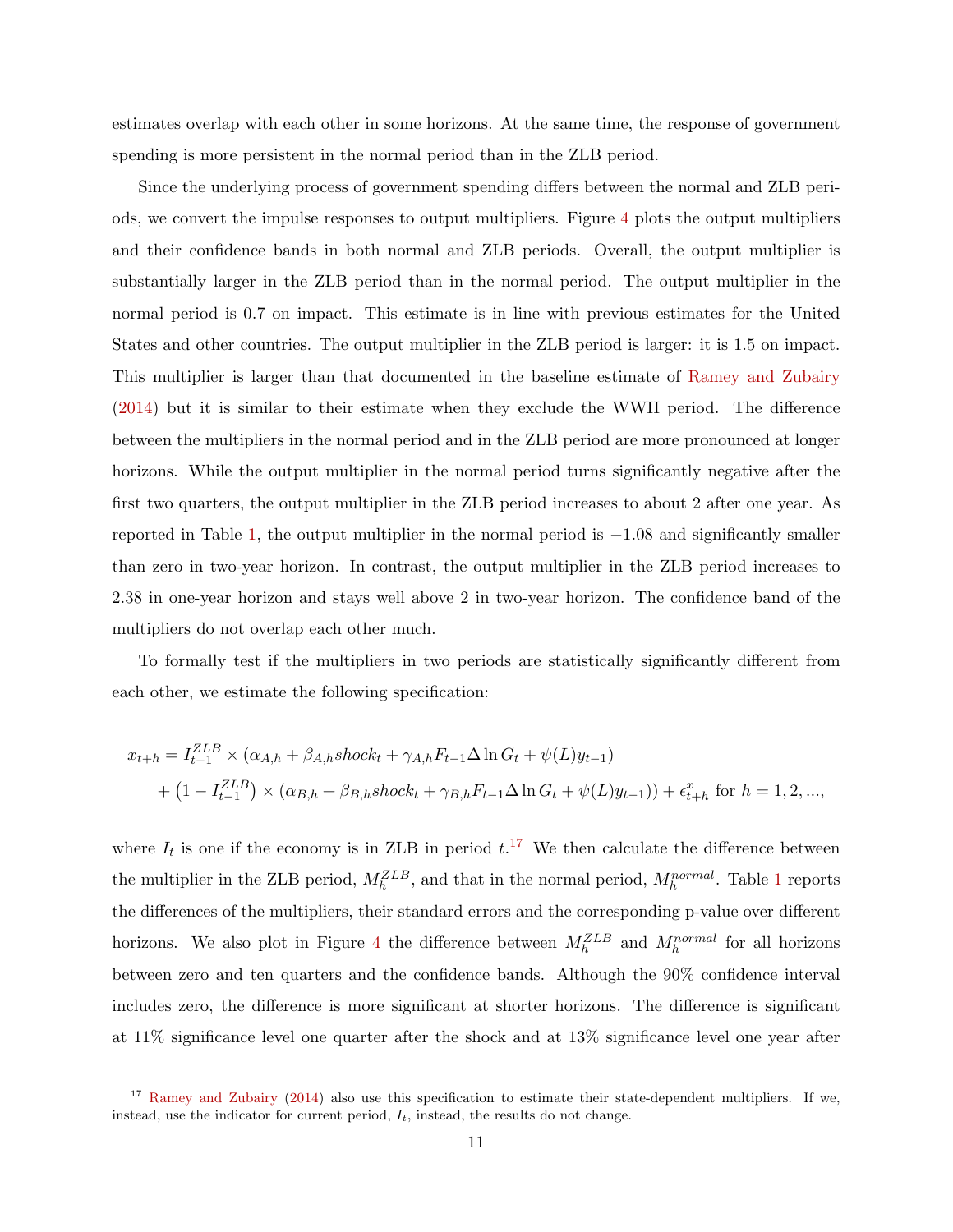the shock. This result suggests that there is some evidence that the output multiplier in the ZLB period is larger than that in the normal period.

#### 2.3.2 Private Consumption and Investment

We next examine the effects of government spending on private consumption and investment. We modify equation [\(2\)](#page-7-1) and estimate the effects of government spending on consumption using the following two equations:

$$
\frac{C_{t+h} - C_{t-1}}{C_{t-1}} = \alpha_h^C + \beta_h^C shock_t + \psi^C(L)y_{t-1} + \epsilon_{t+h}^C
$$

$$
\frac{G_{t+h} - G_{t-1}}{C_{t-1}} = \alpha_h^{G,C} + \beta_h^{G,C} shock_t + \psi^{G,C}(L)y_{t-1} + \epsilon_{t+h}^{G,C} \text{ for } h = 0, 1, 2, ...
$$

where  $y_t$  includes both the standard controls and consumption. The impulse response of consumption to an increase in government spending by one percent of consumption is  $\beta_h^C$  and the consumption multiplier is defined as  $M_h^C = \frac{\sum_{s=1}^h \beta_s^C}{\sum_{s=1}^h \beta_s^C}$ . The responses of private investment and its multiplier are estimated and defined in the same manner.<sup>[18](#page-12-0)</sup>

The impulse responses of private consumption and investment to an increase in government spending of one percent of consumption and investment, respectively, are plotted in the upper panel of Figure [5.](#page-44-1) In the normal period, both consumption and investment decline after an increase in government spending, i.e. government spending crowds out private spending. Consumption initially increases on impact but the increase is small. In contrast, in the ZLB period, government spending crowds in private consumption and investment: the peak responses of consumption and investment are about 1.5% at one year horizon. Figure [5](#page-44-1) also plots the cumulative multiplier of consumption and investment to government spending at all horizons. The multiplier for consumption is significantly positive in the ZLB period while it is negative in the normal period. The investment multiplier in the ZLB period is also positive and higher than that in the normal period. We formally test and report in Table [1](#page-38-0) the differences between the consumption and investment multipliers in the normal period and in the ZLB period. We find that the consumption multiplier is significantly larger in the ZLB period than in the normal period, at 4% significance level after four quarters. The difference in the investment multipliers is less significant as the p-value is about

<span id="page-12-0"></span><sup>&</sup>lt;sup>18</sup>Private consumption is the final consumption data including transfer from the government. Private investment is the sum of residential and nonresidential investment. The results are the same if we use the final consumption data without transfer from the government.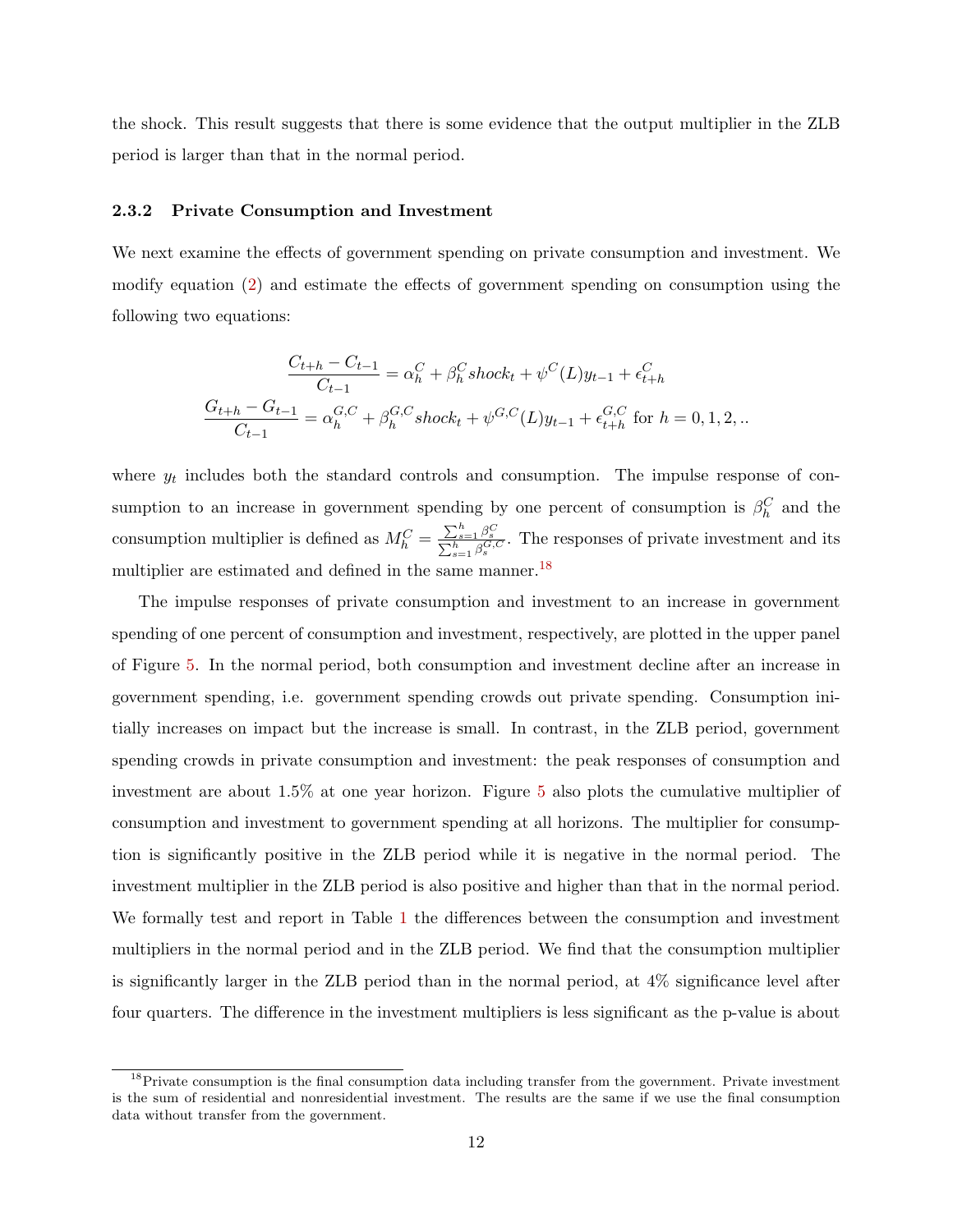## 0.17.[19](#page-13-0)

#### 2.3.3 Inflation, Interest Rate and Unemployment

Denoting  $P_t$  to be GDP deflator at time  $t$ ,  $\pi_t = \ln(P_t/P_{t-1})$  to be inflation, we estimate the responses of inflation to government spending shocks using the following version of the baseline specification  $(2)$ :

$$
\pi_{t+h} = \alpha_h^{\pi} + \beta_h^{\pi} \operatorname{shock}_t + \psi^{\pi}(L)y_{t-1} + \epsilon_{t+h}^{\pi} \text{ for } h = 0, 1, 2, \dots
$$

where  $y_t$  includes not only the standard controls as above but also five-year nominal interest rate.<sup>[20](#page-13-1)</sup> Figure [6](#page-45-0) plots the responses of inflation in both normal and ZLB periods. Inflation responds little to a positive government spending shock in both periods. As tabulated in Table [2,](#page-39-0) an increase in government spending by 1% of GDP leads to a 0.07% increase in inflation in normal period and 0.14% in ZLB period on impact. Inflation increases about 0.20% in one-year horizon in both periods. Overall, the responses of inflation is mild in both periods and the confidence intervals include zero.

The effects of government spending on one quarter ahead expected inflation, denoted by  $F_t \pi_{t+1}$ are estimated using the following version of the baseline specification [\(2\)](#page-7-1):

$$
F_{t+h}\pi_{t+1+h} = \alpha_h^f + \beta_h^f shock_t + \psi^f(L)y_{t-1} + \epsilon_{t+h}^f \text{ for } h = 0, 1, 2, ...
$$

where the controls vector  $y_t$  includes both the standard controls as above, five-year nominal interest rate, and (lagged) expected inflation. Figure [6](#page-45-0) plots the impulse responses of one-quarter ahead inflation expectation to an increase in government spending by one percent of output. Inflation expectation increases on impact in both the normal period and the ZLB period. However, inflation expectation responds slightly more strongly in the ZLB period than in the normal period although not significantly. As reported in Table [2,](#page-39-0) the one-quarter ahead inflation expectation increases by 0.85% after four quarters in the ZLB period while it is −0.17 in the normal period.

Figure [6](#page-45-0) plots the impulse responses of the short-term (overnight) interest rate and the five-year

<span id="page-13-0"></span><sup>&</sup>lt;sup>19</sup>We also estimate the multipliers for components of consumption and investment including durable, nondurable, semi-durable, service consumption and residential and non-residential investment using the same specification. The results are reported in the Appendix Figure [A1.](#page-52-0)

<span id="page-13-1"></span> $^{20}$ Due to the limited availability of 10-year nominal interest rate, we use 5-year nominal interest rate. The results do not change if we use other nominal interest rates.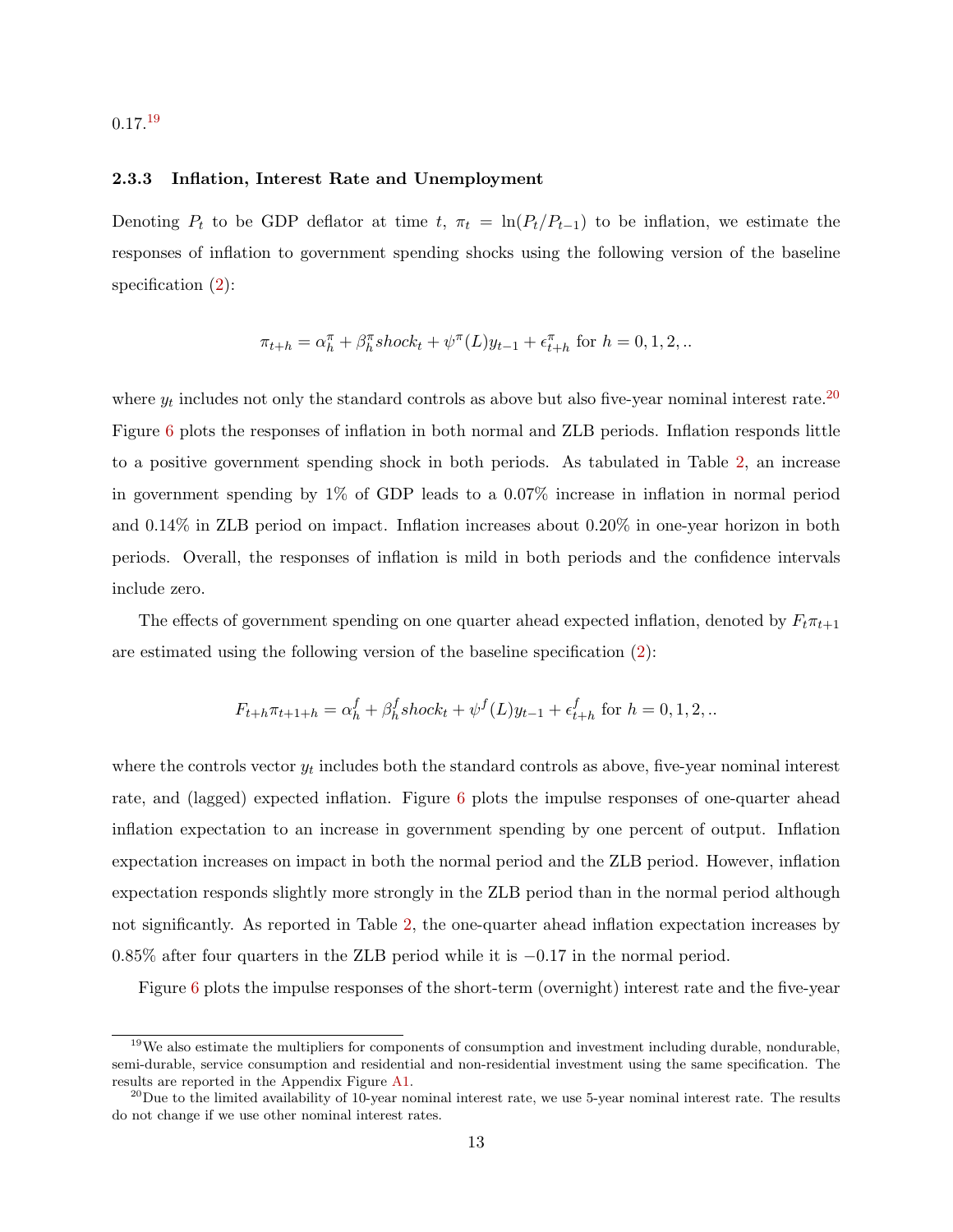interest rate to an increase in government spending by 1% of output, respectively. These responses are estimated using the following specification:

$$
i_{t+h} = \alpha_h^i + \beta_h^i \operatorname{shock}_t + \psi^i(L)y_{t-1} + \zeta_h^i z_t + \gamma_h^i \operatorname{trend}_t + \epsilon_{t+h}^i \text{ for } h = 0, 1, 2, \dots
$$

where  $i_t$  is the short-term (or five-year) nominal interest rate,  $y_{t-1}$  includes not only the standard controls but also inflation and interest rate  $i_t$ ,  $z_t$  is a vector containing the contemporaneous inflation and output, and  $trend_t$  is the trend. We include the trend variable to control for the declining nominal interest rate over time. We report here the result estimated with a quadratic trend, but the results do not change if we include a linear trend. In the normal period, the short term interest rate increases to nearly 1% in one year horizon in response to an increase in government spending by one percent of output. The response of five-year interest rate is less significant and only increases after 10 quarters. In the ZLB period, both short and long term interest rates do not react to the government spending shocks, consistent with the idea that the central bank is not responsive to government spending shocks during the ZLB period. These results together with the response of expected inflation suggest that the real interest rate increases more in the normal period than in the ZLB period.

We examine the responses of the labor market to a government spending shock by estimating the following specification for unemployment rate:

$$
U_{t+h} - U_{t-1} = \alpha_h^U + \beta_h^U shock_t + \psi^U(L)y_{t-1} + \epsilon_{t+h}^U \text{ for } h = 0, 1, 2, \dots
$$

and  $y_t$  includes all the standard controls and unemployment rate. We plot the responses of unemployment rate in Figure [6.](#page-45-0) During the normal period, unemployment rate decreases in response to an increase in government spending by one percent of GDP. However, the decrease in unemployment rate is small and insignificant. In contrast, in the ZLB period, unemployment rate decreases significantly by 0.1% on impact and further to 0.5% a year after the shock, as shown in Table [2.](#page-39-0)

To sum up, using Japanese data between 1980Q1 and 2014Q1, we find that:

- 1. The output multiplier in the ZLB period is larger than one and larger than that in normal period.
- 2. Government spending crowds in private consumption and investment in the ZLB but it crowds out in the normal period.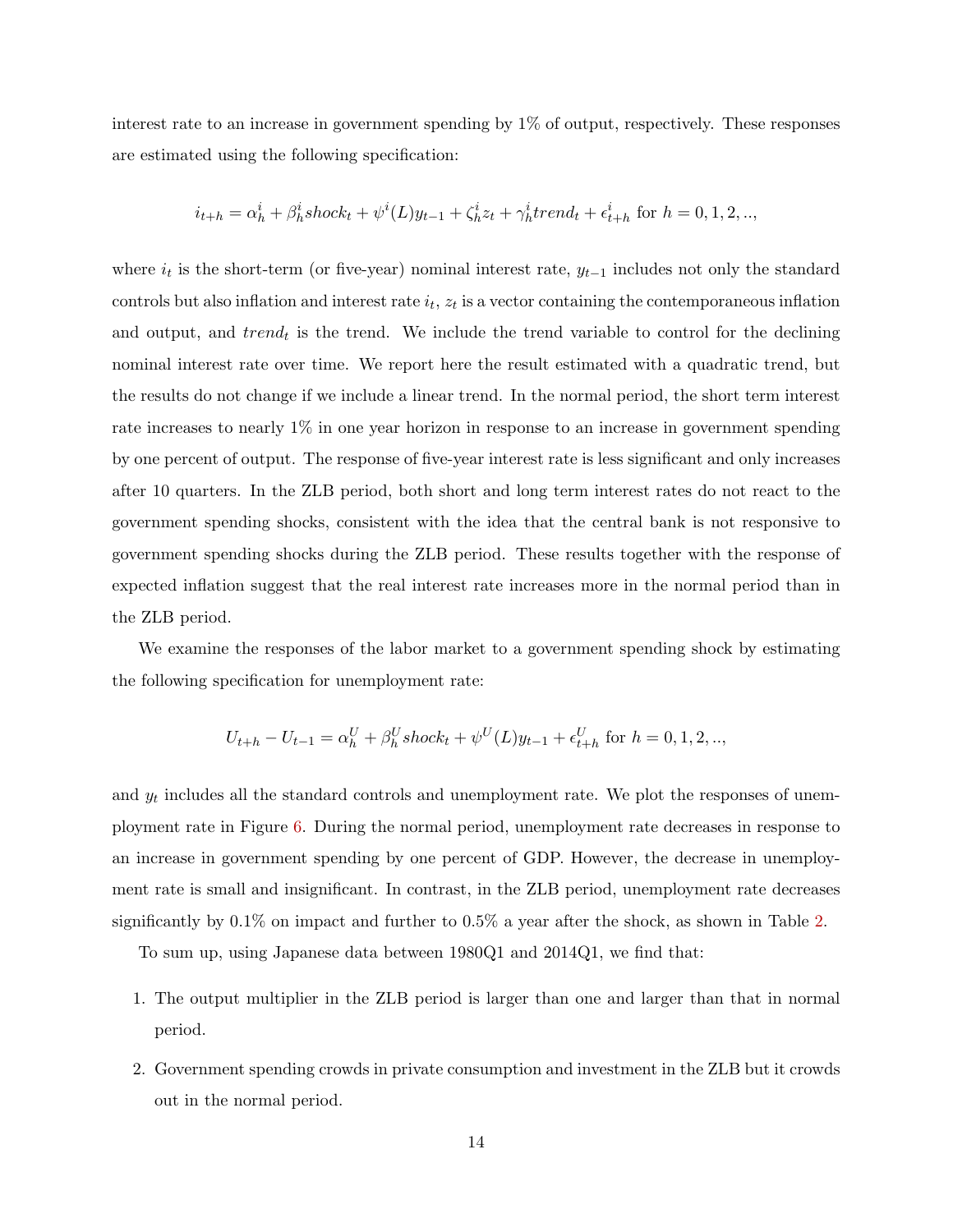- 3. Inflation responses are small and insignificant in both periods.
- 4. Unemployment rate decreases in the ZLB more than in the normal period.
- 5. Nominal interest rate does not increase much in the ZLB period relative to the normal period.
- 6. Expected inflation responses are mild in both periods.

#### 2.4 Output Multipliers in the ZLB period and in Recessions

Recent papers by [Auerbach and Gorodnichenko](#page-27-1) [\(2012a,](#page-27-1)[b\)](#page-27-5) finds that the output multiplier is larger than one in recessions while it is smaller than one in expansions using U.S. and OECD data. As the ZLB period often coincides with recessions, it is important to differentiate evidence from the ZLB period and evidence from recessions. This section shows that our estimated multiplier in the ZLB period may not be attributed to the large effects of government spending in recessions.

We first estimate the multipliers in booms and recessions in Japan between 1980Q1 and 2014Q1 by estimating a state-dependent version of the baseline specification, similarly to [Ramey and](#page-29-1) [Zubairy](#page-29-1)  $(2014)$ :

$$
x_{t+h} = I_{t-1}^{Recession} \times [\alpha_{A,h} + \beta_{A,h} \cdot shock_t + \psi(L)y_{t-1}]
$$
  
+ 
$$
(1 - I_{t-1}^{Recession}) \times [\alpha_{B,h} + \beta_{B,h} \cdot shock_t + \psi(L)y_{t-1}] + \epsilon_{t+h}
$$
 for  $h = 1, 2, ...,$ 

where  $I_{t-1}^{Recession}$  is one if the economy is in recession in period  $t-1$  and zero otherwise. The recession indicator is based on the Cabinet Office of Japan classification of trough periods.<sup>[21](#page-15-0)</sup> Figure [7](#page-46-0) plots the output multipliers in recessions and expansions and the difference between the two multipliers. The output multiplier on impact in recessions is 2.3 while it is 0.8 in expansions. The difference between the multipliers in recessions and in expansions are smaller at horizons longer than three quarters. The difference between the multipliers in recessions and in expansions is not significant at longer horizons, as reported in Table [3.](#page-40-0) This result for Japan is qualitatively similar to that for the U.S. in ? but weaker in significance.

Although it is possible that the difference in multipliers between the ZLB and normal periods can be driven by the difference in multipliers between recessions and booms, we argue that this is not the case. Japan is not in a recession for the whole ZLB period between 1995Q4 and 2014Q1,

<span id="page-15-0"></span> $^{21}$ In the Cabinet Office of Japan, individual members classify recession in a similar manner to procedure used by the NBER. They then agree on the classification collectively. More information can be found at [http://www.](http://www.esri.cao.go.jp/jp/stat/di/150724hiduke.html) [esri.cao.go.jp/jp/stat/di/150724hiduke.html](http://www.esri.cao.go.jp/jp/stat/di/150724hiduke.html). We show in Appendix Figure [A2](#page-53-0) that the results in this section do not change if we use the peak-to-trough classification by the OECD.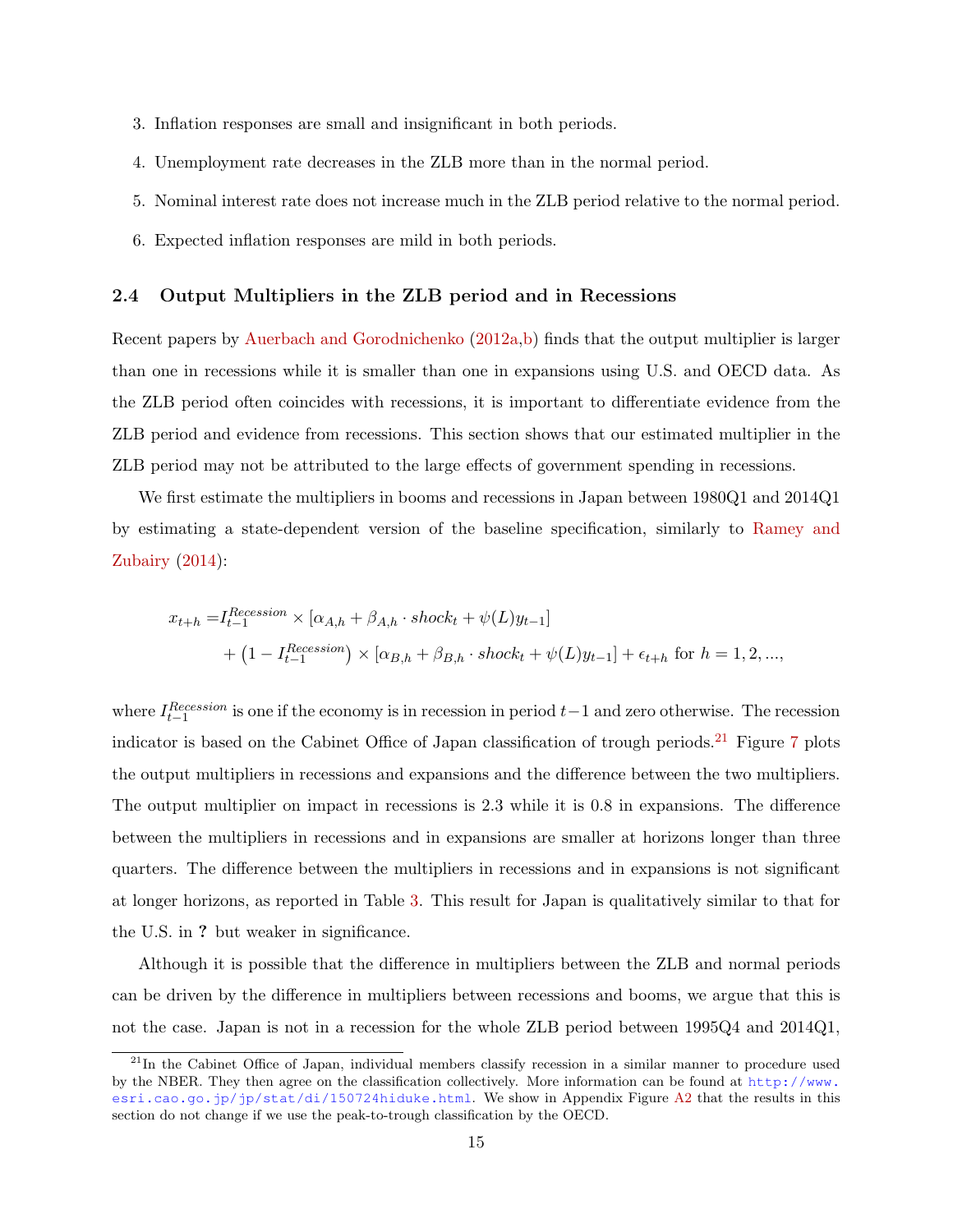as can be seen in Figure [1.](#page-42-0) The number of quarters in recession are slightly higher in the normal period than in the ZLB period: 45% of the quarters in the normal period is recession while it is only 30% in the ZLB period. This implies that the multiplier during the ZLB period should be smaller than the multiplier during the normal period If the only fundamental difference is between the values of the multiplier in recessions and booms. $^{22}$  $^{22}$  $^{22}$ 

#### 2.5 Importance of Forecast Data

We now show the importance of controlling for expectations in the identification of government spending shocks. We first examine the forecastability of the government spending shocks identified without forecast data in the standard VAR as in [Blanchard and Perotti](#page-27-8) [\(2002\)](#page-27-8). To implement this, we estimate the following specification:

$$
x_t = \alpha^g + \psi^g(L)y_{t-1} + \epsilon_t^g,
$$

for two cases. In the first case, the dependent variable  $x_t$  is the realized government spending growth rate,  $\Delta \ln G_t$ ; we obtain the residuals,  $\hat{\epsilon}_{1,t}^g$ . In the second case, the dependent variable  $x_t$ is the one-quarter ahead forecast of government spending,  $F_{t-1}\Delta \ln G_t$ ; the residuals for this case are  $\hat{\epsilon}_{2,t}^g$ . We then calculate the correlation between  $\hat{\epsilon}_{1,t}^g$  and  $\hat{\epsilon}_{2,t}^g$ . A non-negative correlation implies that some of the government spending shocks identified without forecast data are predictable. The scatter plots of these two residuals along with the correlations in the whole sample, in the normal period and in the ZLB period are shown in Figure [8.](#page-47-0) For the entire sample between 1980Q1-2014Q1, the correlation between the two residuals are 0.34 and statistically significant, suggesting that there are some forecastability of the government spending shocks  $e_{1,t}^g$  identified without forecast data. This correlation is 0.39 in the normal period but it is only 0.11 for the ZLB period between 1995Q4 and 2014Q1. This result suggests that the government spending shocks are less predictable in the ZLB period than in the normal period.

We then compare the baseline estimates of the output multipliers in the normal period and in the ZLB period with those estimated without forecast data. Specifically, in the case without forecast data, shock<sub>t</sub> in the baseline specification [\(2\)](#page-7-1) is proxied by  $\hat{\epsilon}_{1,t}^g$ . We plot the estimated multiplier without forecast data along with the baseline in Figure [9.](#page-48-0) Controlling for the information agents have about future government spending tends to make the output multipliers larger in the normal

<span id="page-16-0"></span> $^{22}$ It is probably possible that the multiplier is bigger in deeper recessions. However, it is not the case that Japan has experienced more severe recessions during the ZLB period than in the normal period.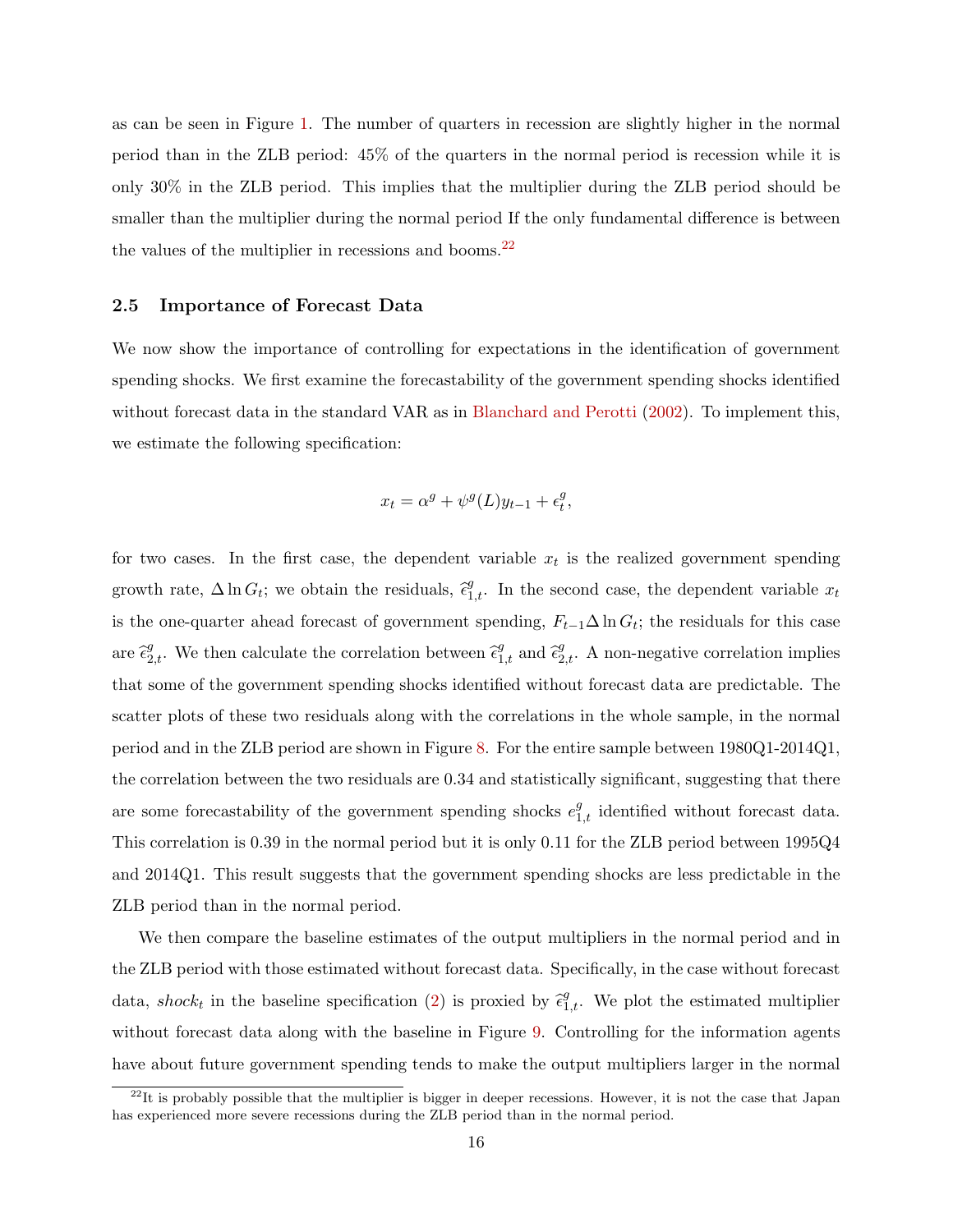period and to a lesser extent in the ZLB period. This result is similar with the findings for the U.S. reported in [Auerbach and Gorodnichenko](#page-27-1) [\(2012a\)](#page-27-1). Consistent with the predictability analysis above, forecast data do not change the multiplier in the ZLB period as much as in the normal period. The confidence interval is larger in our baseline estimation than in the case without forecast data. These results suggest that forecast data change the estimated multipliers in a non-trivial way and it is important to control for the expectational effects.

#### 2.6 Other Specifications and Extensions

In this section, we show that the baseline results that the output multiplier is larger in the ZLB period and that the inflation response is mild are robust to estimation specification and using different spending and inflation data series.

First, we estimate a version of specification [\(2\)](#page-7-1) with a quadratic trend since time series estimates can be sensitive to trends. Figure [10](#page-48-1) plots the output multipliers in the normal and in the ZLB periods estimated in the baseline along with those estimated with a quadratic trend. We find that the multipliers estimated with a trend is similar to those in the baseline although the output multiplier estimated with a trend in the normal time is somewhat larger in longer horizons than in the baseline.

Second, we perform an alternative transformation of government spending by potential output to calculate the multipliers, similar to [Gordon and Krenn](#page-28-9) [\(2010\)](#page-28-9). The motivation for this approach is as follows: In our baseline estimation, we convert government spending from the percent changes to dollar changes using the value of the government spending-output ratio at each point in time, rather than using sample averages. A potential problem of the baseline transformation is that the cyclicality of output can bias the estimated multiplier.<sup>[23](#page-17-0)</sup> Figure [10](#page-48-1) which plots the output multipliers in both periods, shows that the output multipliers estimated using this transformation are essentially the same as our baseline.

Third, one potential concern with our implementation to identify the effects of unexpected government spending shocks is that we use the residuals  $\hat{\epsilon}_t$  of equation [\(1\)](#page-7-2) to proxy for shock<sub>t</sub> without taking into account the uncertainty of the estimates in equation [\(1\)](#page-7-2). To address this concern, we implement a one-step estimation of the effects of unexpected government spending on

<span id="page-17-0"></span> $^{23}$ This point was raised by Yuriy Gorodnichenko in his discussion for [Ramey and Zubairy](#page-29-1) [\(2014\)](#page-29-1) in the NBER.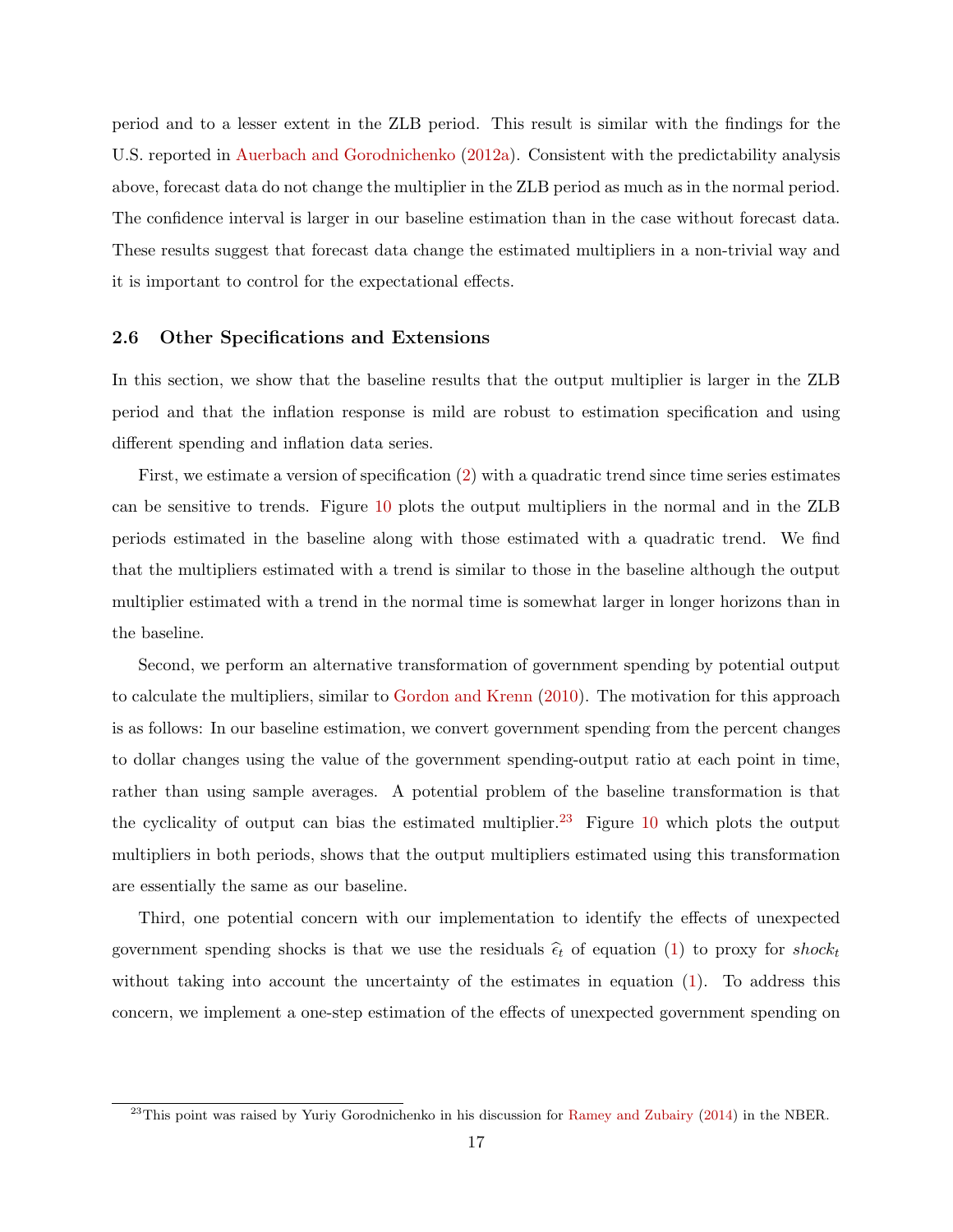output, i.e.

$$
x_{t+h} = \alpha_h + \beta_h^x \Delta \ln G_t + \gamma_h^x F_{t-1} \Delta \ln G_t + \psi_h^x(L) y_{t-1} + \epsilon_{t+h}^x \text{ for } h = 0, 1, 2, ...
$$

The multipliers from this estimation are plotted in Figure [10.](#page-48-1) The multipliers are virtually identical to our baseline estimates. Furthermore, as reported in Table [3,](#page-40-0) the standard errors of the one-step estimation and the baseline are almost identical. These results show that our two-step estimation approach correctly identifies the unexpected government spending shocks as the one-step estimation.

Fourth, to demonstrate that we identify a good measure of unexpected government spending shocks in the baseline, we add other variables that may contain prior information about government spending into equation [\(1\)](#page-7-2) to back out another proxy for  $shock_t$  and re-estimate the output multiplier. One variable that can contain the prior information agents have about the future economy is the one-quarter ahead forecast of output. The estimated multipliers in this case together with those in the baseline are plotted in Figure [10.](#page-48-1) The output multiplier in the normal time is lower than the baseline on impact but is slightly higher in horizons longer than six quarters. The multiplier in the ZLB time is higher than the baseline. However, the difference between this case and the baseline are not so large and the multipliers lie within the confidence intervals of the baseline.

Fifth, as noted in the Data section, we adjust the government spending data for transfers in the baseline estimates. However, previous literature such as [Auerbach and Gorodnichenko](#page-27-6) [\(2014\)](#page-27-6) uses unadjusted government spending and the Japanese Cabinet office also include actual final government spending data from 1980. We show that our results remain robust to using these different data series. The estimated output multipliers using unadjusted and actual final government spending data are shown in Figure [10.](#page-48-1) The multipliers are within the confidence interval of the baseline. In fact, using actual final government spending leads to an even higher multiplier in the ZLB period. These results suggest that our results are robust to using different government spending data.

Sixth, we extend the baseline specification to estimate output multipliers with a rolling window of 15 years between 1967Q1 and 2014Q1. Figure [11](#page-49-0) plots the multiplier in different horizons. The multiplier is time-varying. For the 15 years windows between 1967 and 1984, the cumulative output multiplier is about 1.2 on impact and increases to about 3 in two year horizon. This result suggests that the multiplier may be larger than one in the 1960s and 1970s when the Japanese economy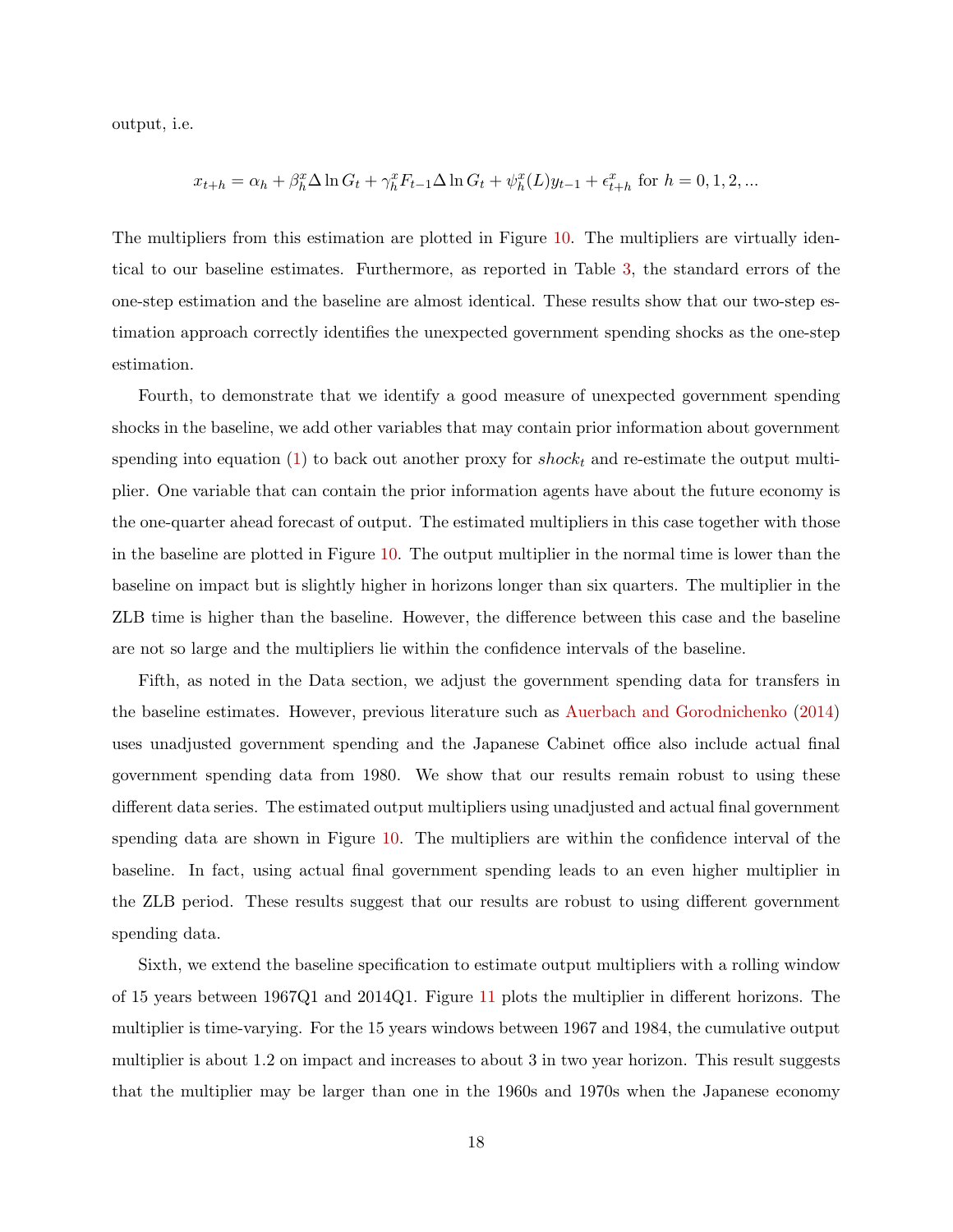is under the fixed exchange rate regime. After the collapse of the fixed exchange rate regime, the multiplier is below unity for all periods up to 1997. This result is consistent with the finding in [Ilzetzki et al.](#page-28-6) [\(2013\)](#page-28-6) that the multiplier is larger in the fixed exchange rate regimes than in the flexible regime. The multiplier becomes higher than unity for rolling windows starting in 1995. This rolling multiplier result is consistent with our baseline estimates and suggest that the multiplier is larger in the ZLB period than in the periods up to 1995.

Finally, to examine the robustness of the mild response of inflation in the normal period and in the ZLB period, we estimate the inflation response using two different series for inflation. First, since Japan had consumption tax hikes in 1989 and 1997 which affects the inflation rate, we follow [Hayashi and Koeda](#page-28-10) [\(2014\)](#page-28-10) and adjust the price level to account for the tax changes. Second, we consider inflation calculated from the CPI. The responses of inflation calculated from these two series together with the baseline result in the normal period and in the ZLB period are plotted in Figure [12.](#page-49-1) The inflation responses using either tax-adjusted inflation or the CPI are similar to the baseline: the responses are mild and somewhat insignificant in both periods. This result suggests that our baseline estimates are robust.

## 3 A Model of Government Spending

In this section, we examine a standard New Keynesian model in which the ZLB period can occur due to either fundamental shocks or self-fulfilling state of low confidence. We show that a model in which the zero bound occurs due to either fundamental shocks or low confidence can match our empirical results. However, these two scenarios require different parameterization of government spending to generate large multipliers: while government spending is expected to stay elevated within the fundamental-driven ZLB period only, it is expected to stay elevated even outside of the confidence-driven ZLB.

The baseline model is a standard New Keynesian model as [Woodford](#page-29-8) [\(2003\)](#page-29-8). The full model is described in Appendix Section [A.1.](#page-29-9) In this model, there is a continuum of household types, each of which consumes and supplies a differentiated labor input. The model also features monopolistic competition and Calvo-style sticky prices. There is no capital investment. The government finances spending through lump-sum taxes. The log-linearized approximation of the model consists of the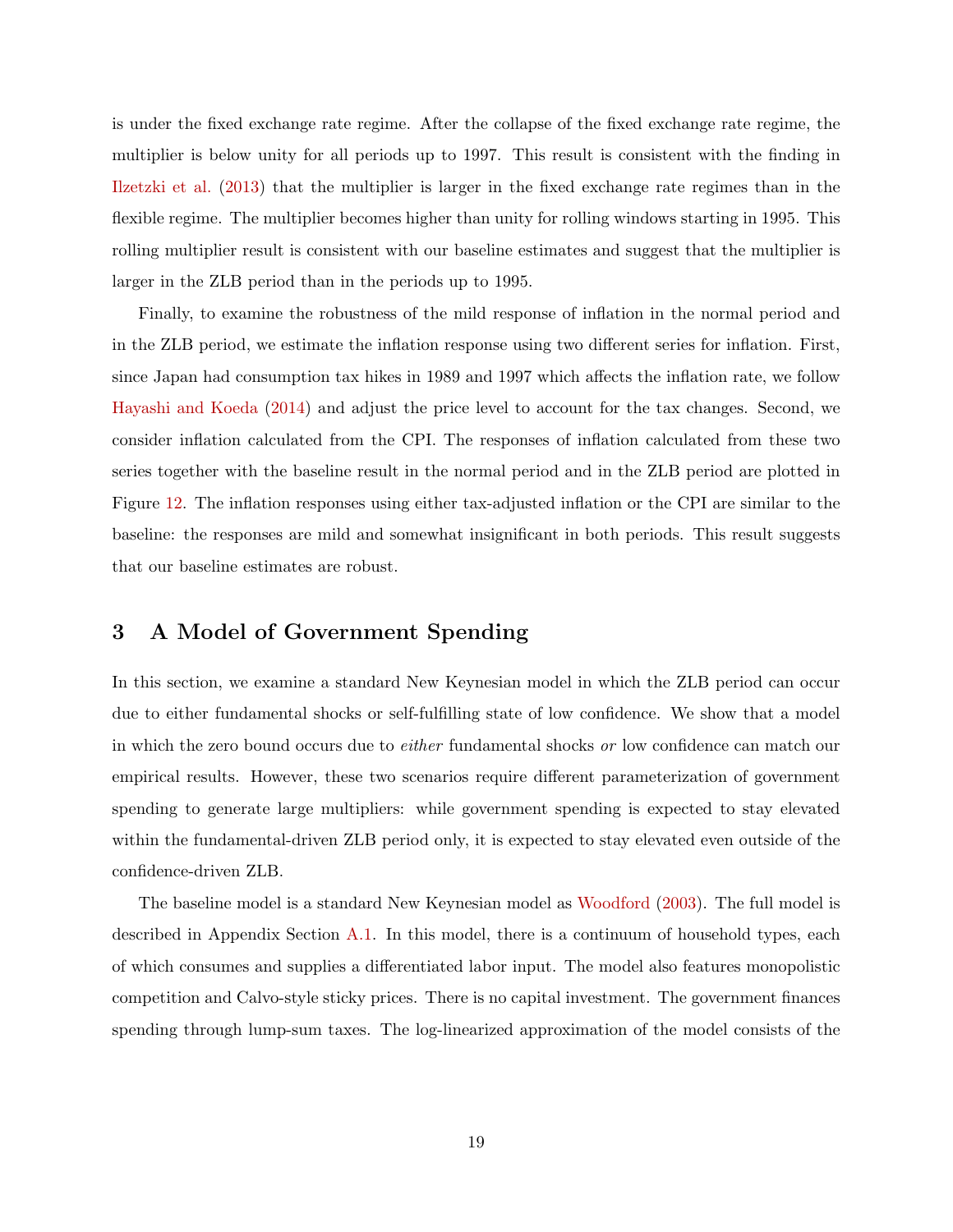New Keynesian IS and the Phillips curve:

$$
\widehat{y}_t - \widehat{g}_t = \mathbb{E}_t \left( \widehat{y}_{t+1} - \widehat{g}_{t+1} \right) - \widetilde{\sigma} \left( i_t - \mathbb{E}_t \pi_{t+1} - \overline{r} \right),\tag{3}
$$

$$
\pi_t = \beta \mathbb{E} \pi_{t+1} + \kappa \left( \widehat{y}_t - \Gamma \widehat{g}_t \right),\tag{4}
$$

where  $\hat{y}_t$  denotes output deviation from steady state,  $\hat{g}_t$  denotes government spending deviation from steady state,  $\pi_t$  is inflation,  $i_t$  is a one-period riskless nominal interest rate,  $\bar{r}$  is the value of this rate in a steady state with zero inflation The constant,  $\tilde{\sigma}$ , is the "effective" intertemporal elasticity of substitution,  $\kappa$  is the slope of the Phillips curve and Γ is the fiscal multiplier under flexible prices.

To close the model, monetary policy is represented by the following Taylor rule:

$$
i_t = \max\left\{0, \overline{r} + \phi_\pi \pi_t + \phi_y \widehat{y}_t\right\},\tag{5}
$$

where  $\phi_{\pi} > 1, \phi_y > 0$  are the response coefficients. We define the output multiplier analogous to the empirical counterparts.

#### 3.1 Calibration

We set the values of the parameters unrelated to policy choices as in Table [4.](#page-41-0) The Frisch elasticity of labor supply  $\nu$  is 1 which is the standard value used in the macroeconomics literature. The elasticity of intertemporal substitution (IES)  $\sigma$  is set to 1.1 which is within the wide range of the IES values used in the literature. The subjective discount factor  $\beta$  is 0.99. The elasticity of substitution across varieties  $\theta$  is set to 5 which equals the estimate in [Burstein and Hellwig](#page-27-9) [\(2007\)](#page-27-9). The production function is  $f(L_t(i)) = A_t L_t(i)^a$  with  $a = 2/3$ . The probability of price adjustment  $1 - \alpha$  is 0.25. The steady state ratio of government spending over output is 0.18. This number corresponds to the mean of government spending over GDP in Japan during 1980Q1-2014Q1.

## 3.2 Fundamental-driven ZLB Period

We first show that the model with fundamental-driven ZLB period can be consistent with our empirical estimates of the multipliers in both the normal period and the ZLB periods under reasonable parameterization. When government spending stays elevated only within the ZLB period, the output multiplier in the ZLB caused by fundamental shocks can be larger than that in the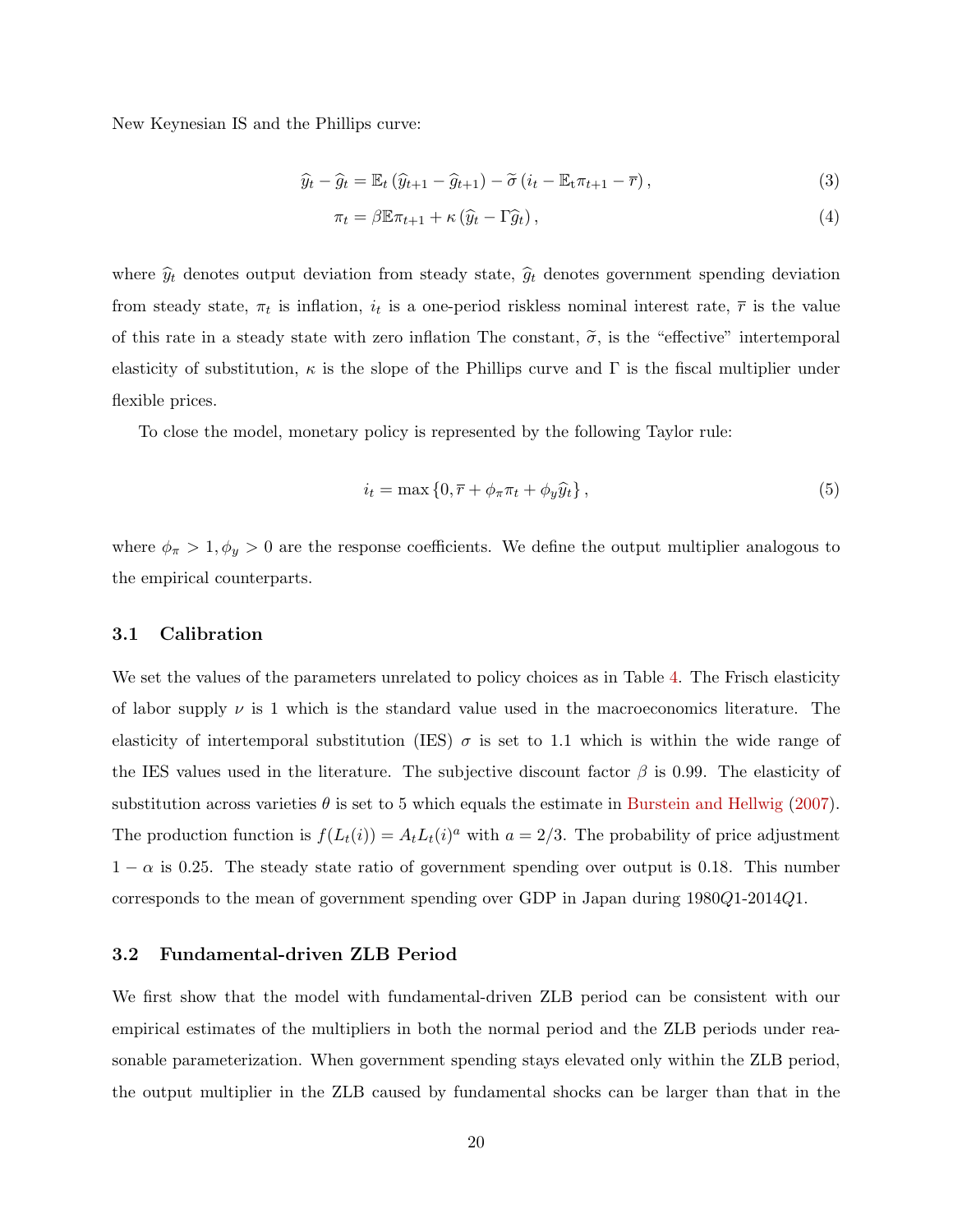normal period. Furthermore, the response of inflation can be small as long as the model can imply a flat Phillips curve.

To that end, we consider an economy in which there are two regimes with different monetary policies. The first regime is a "fixed nominal-rate policy." With probability  $1 - \mu$  in each period, this regime ends. Spending remains elevated as long as this regime continues. After the "fixed nominal-rate policy" regime ends, the economy enters the second regime, the "Taylor rule policy" regime, and spending reverts to steady state with probability  $1 - \lambda$  in each period.

The fixed nominal-rate policy regime assumes that the government does not react to the effects of fiscal policy changes. However, it reacts to any other disturbances in the economy according to the Taylor rule. The fixed nominal-rate policy captures the essence of the reaction of the economy to government spending disturbances under the zero lower bound constraint on the nominal interest rate: the rate does not respond to changes in fiscal policy.<sup>[24](#page-21-0)</sup> The Taylor rule policy corresponds to the monetary policy in the normal period when the central bank reacts to changes in output and inflation. As reported in Table [4,](#page-41-0) our benchmark calibration sets  $\phi_{\pi} = 1.5$  and  $\phi_{y} = 0.05^{25}$  $\phi_{y} = 0.05^{25}$  $\phi_{y} = 0.05^{25}$ We solve the model by log-linearizing the equilibrium conditions around the targeted zero inflation steady state. The derivation is in Appendix [A.](#page-29-10)

The analytical solution suggests that the magnitude of the output multiplier in the ZLB depends crucially on the probability of spending staying elevated outside of the fixed nominal-rate policy regime,  $\lambda$ , as noted in previous literature such as [Woodford](#page-29-0) [\(2010\)](#page-29-0), [Eggertsson](#page-28-0) [\(2011\)](#page-28-0) and [Chris](#page-27-0)[tiano et al.](#page-27-0) [\(2011\)](#page-27-0). When  $\lambda = 0$ , i.e. spending stays elevated only in the fixed nominal-rate policy regime, the output multiplier is larger than one. However, as the probability of spending staying elevated outside of the fixed nominal-rate policy regime  $\lambda$  becomes larger, the output multiplier in the fixed nominal-rate policy regime gets smaller. The reason is that the effects of government spending outside of the fixed nominal-rate policy regime also determines the output multiplier in the fixed nominal-rate policy regime. Intuitively, when government spending stays elevated for a sufficiently long period in the normal Taylor rule policy regime, the active monetary policy implies

<span id="page-21-0"></span> $^{24}$ See [Farhi and Werning](#page-28-11) [\(2012\)](#page-28-11) and [Nakamura and Steinsson](#page-29-5) [\(2014\)](#page-29-5) for the discussion of this interpretation. It is important to note that the response of the economy to government spending shocks under the fixed nominal-rate policy can be equivalent to the response of the economy under liquidity trap when it is caused by fundamental shocks. The two responses are equivalent when the economy stays in the fixed nominal-rate policy forever and the persistence of government spending shocks equals the persistence of the liquidity trap.

<span id="page-21-1"></span> $^{25}$ [Aruoba et al.](#page-27-2) [\(2013\)](#page-27-2) estimate the Taylor rule with the interest rate smoothing term of the form  $i_t$ max  ${0, (1 - \rho_i) (\bar{r} + \phi_\pi \pi_t + \phi_y \hat{y}_t) + \rho_i i_{t-1}}$ . Using Japanese data, they found  $\rho_i = 0.6, \phi_\pi = 1.5, \phi_y = 0.3$ . To avoid introducing a state variable  $i_{t-1}$  in our analysis, we set  $\rho_i = 0$ . To approximate their estimates, we set  $\phi_y$  to a lower value of 0.05 to capture a mild response of interest rate to output gap when  $i_t > 0$ . We set  $\phi_\pi$  to 1.5 to be consistent with the Taylor principle. Alternative values of  $\phi_{\pi}$  lead to only small variation in the multipliers in the normal period.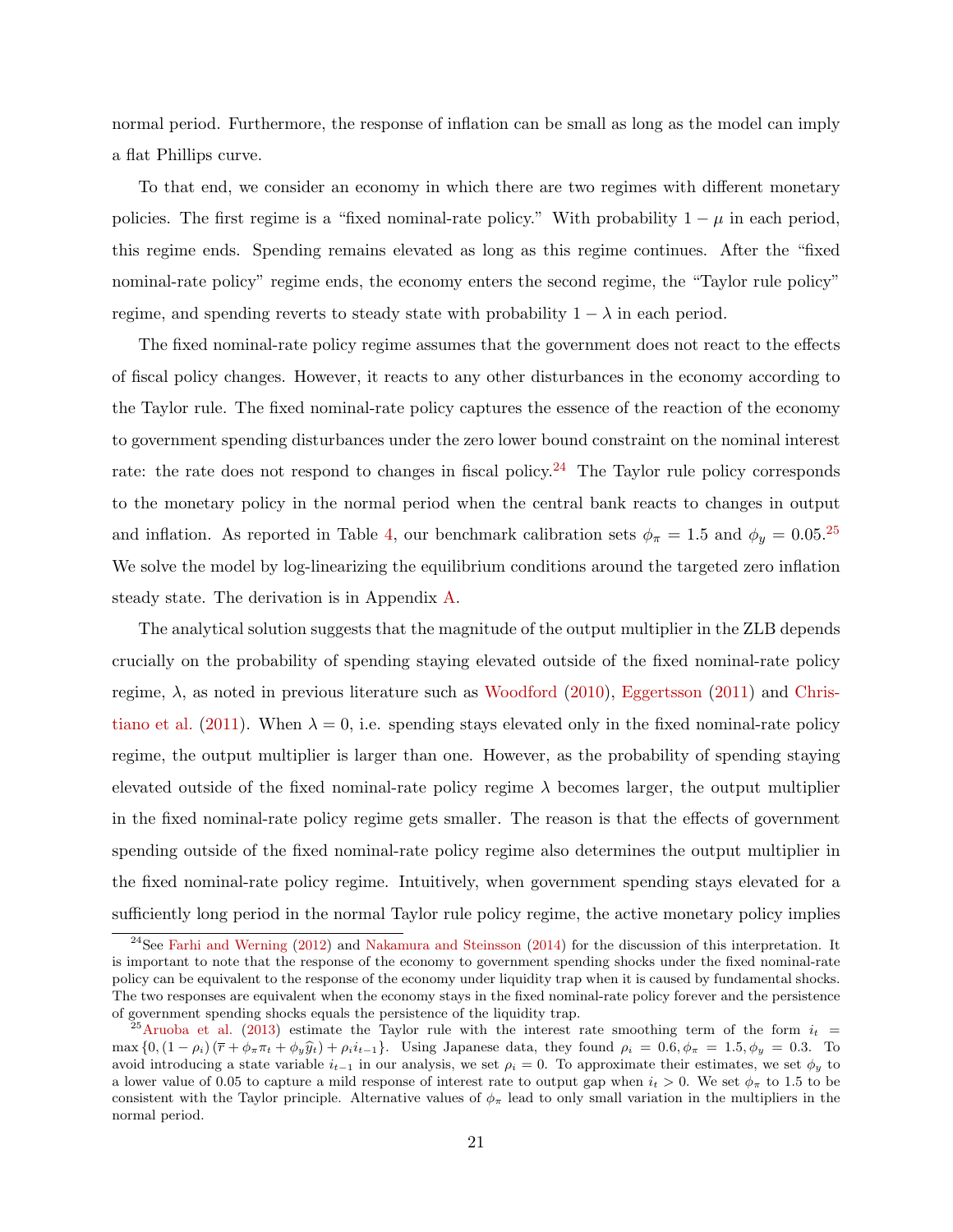that the output multiplier in the Taylor rule policy regime is smaller, i.e. government spending crowds out private demand substantially. As agents anticipate these future crowding out effects, they decrease their consumption when still in the fixed nominal-rate regime. Consequently, the output multiplier in the fixed nominal-rate regime is lower than when spending stays elevated only in the fixed nominal-rate regime. In other words, the model can match the empirical multipliers when the probability of government spending staying elevated outside of the fixed nominal-rate policy regime is sufficiently low.

Using our benchmark calibration above as summarized n Table [4,](#page-41-0) we report in Table [5](#page-41-1) the multipliers predicted by the model in the normal period, "Taylor rule policy," and in the in the ZLB period, "fixed nominal-rate policy," when  $\lambda = 0$  and  $\mu = 0.8$ , i.e. the expected duration of the fixed nominal-rate policy regime is five quarters. The theoretical multipliers are similar to their empirical counterparts. Under the Taylor rule policy, the output multiplier is 0.71, i.e. an increase in government spending by one percent of output leads to an increase in output by 0.71%. The consumption multiplier is −0.29. Private consumption falls as the central bank increases its policy rate.<sup>[26](#page-22-0)</sup> The theoretical inflation response is mild and positive: an increase in government spending by one percent of output leads to an increase in inflation by 0.041 percentage points. When monetary policy does not react to government spending shocks, the multipliers are substantially larger. The output multiplier is 1.47, the consumption multiplier is 0.47. The inflation response is positive and small: an increase in government spending by one percent of output increases inflation by 0.13 percentage points.

We note that this model can generate substantial output multiplier without a large increase in inflation. The key is the flat Phillips curve, i.e. a small  $\kappa$  obtained by the heterogeneous labor market assumption. A heterogeneous labor market increases the degree of complementarity between different firms optimal price choices relative to a model with homogeneous labor market. This leads to smaller response of inflation as the firms who currently set prices choose to set prices closer to those firms who do not reset prices. Thus, a large change in real variables such as output requires small changes in inflation. In fact, when we relax the heterogeneous labor market assumption, the model would imply an inflation response three times as large as our model in order to generate an output multiplier of 1.47 as our empirics.[27](#page-22-1)

<span id="page-22-0"></span> $26$ The empirical consumption multiplier on impact is positive. However, the consumption multiplier turns negative after one quarter and it becomes significantly negative after four quarters.

<span id="page-22-1"></span> $27A$  derivation of this result is also reported in the Appendix. Another assumption that can flatten Phillips curve is a high value of elasticity of substitution  $\theta$ . [Woodford](#page-29-8) [\(2003\)](#page-29-8) discusses the heterogeneous labor supply assumption and other assumptions that can lead to a higher degree of complementarity between firms optimal prices.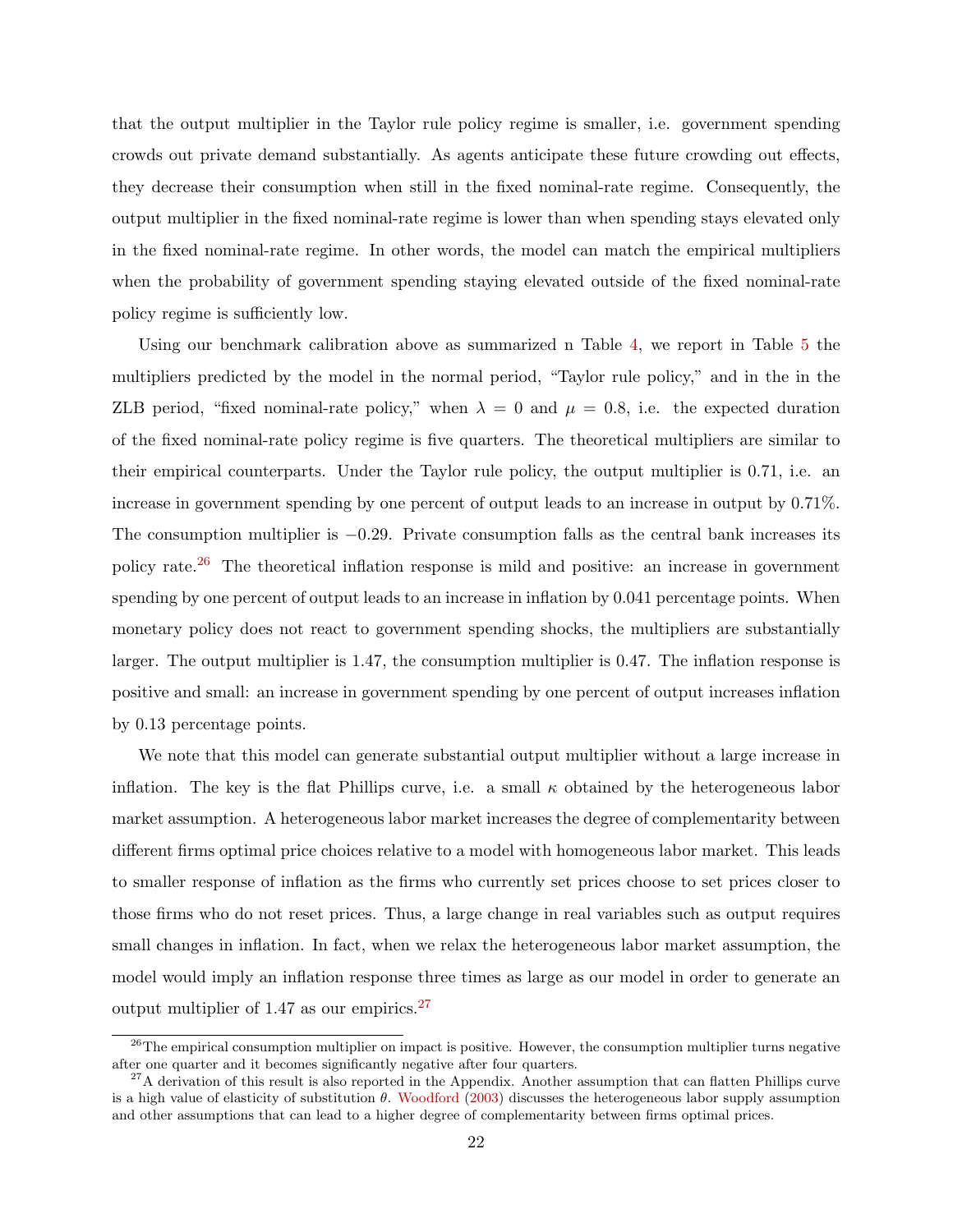#### 3.3 Confidence-driven ZLB Period

In this section, we study the effects of government spending shocks in a standard New Keynesian model when the nominal interest rate is at the zero bound due to a self-fulfilling state of low confidence. We show that contrary to the previous findings in [Mertens and Ravn](#page-28-1) [\(2014\)](#page-28-1), the confidence-driven ZLB can generate a large multiplier as observed in our empirics. The key assumption for the large multiplier in the confidence-driven ZLB period is that spending is expected to stay elevated sufficiently long even after the economy exits the confidence-driven ZLB. This parameterization is the opposite to that in the fundamental-driven ZLB.

A confidence-driven ZLB may occur if there is a wave of low confidence or pessimism that induces households to reduce consumption and desire higher savings. The zero bound constrains the central bank response so output falls in equilibrium, which reinforces households' pessimism. This self-fulfilling low confidence state can cause the economy to a deflationary steady state with deflation and zero nominal interest rate.<sup>[28](#page-23-0)</sup>

Since there are an infinite number of equilibrium paths to the deflationary steady state leading to infinitely many responses of the economy to government spending shocks, as shown in [Benhabib](#page-27-4) [et al.](#page-27-4) [\(2001b\)](#page-27-4), we follow [Mertens and Ravn](#page-28-1) [\(2014\)](#page-28-1) and restrict our attention to Markov equilibria in which the only state variables are a non-fundamental random variable, called sunspot, and the price dispersion.<sup>[29](#page-23-1)</sup> This ensures a unique path to the deflationary steady state: a sunspot determines a steady state to which the economy approaches, the Markovian structure pins down a unique path when approaching the deflationary trap steady state.

Consider a sunspot, represented by  $\omega_t$ , that can take on two values  $\{\omega_P, \omega_O\}$ . We call  $\omega_O$  a state with "optimistic" expectations and  $\omega_P$  a state with "pessimistic" expectations. By assumption, the economy converges to the desirable standard inflation-targeted steady state in the optimistic state when  $\omega_t = \omega_O$  and to deflationary steady state when  $\omega_t = \omega_P$ .<sup>[30](#page-23-2)</sup> The optimistic expectations state is absorbing. Formally,  $Pr(\omega_t = \omega_O|\omega_{t-1} = \omega_O) = 1$ . If the economy starts in state with pessimistic expectations, the probability to remain in this state in the next period is  $Pr(\omega_t = \omega_P | \omega_{t-1} = \omega_P)$  $\mu \in (0,1)$ . Parallel to the fundamental-driven ZLB analysis, we assume that the government spending stays elevated at  $\hat{g}_P$  in all of the periods when  $\omega_t = \omega_P$ . However, when the sunspot turns

<span id="page-23-0"></span><sup>&</sup>lt;sup>28</sup>[Benhabib et al.](#page-27-3) [\(2001a,](#page-27-3)[b\)](#page-27-4) show that there are two steady states in the standard New Keynesian model due to the zero bound constraint of the policy rule. The first steady state is the standard targeted inflation steady state. The second steady state features zero nominal interest rate and deflation.

<span id="page-23-1"></span> $^{29}$ [Cass and Shell](#page-27-10) [\(1983\)](#page-27-10) show that sunspots matter in macroeconomic models. See [Benhabib and Farmer](#page-27-11) [\(1999\)](#page-27-11) for a review of sunspots in macroeconomics.

<span id="page-23-2"></span> $30$ In other words, the optimistic state is the standard Taylor-rule state.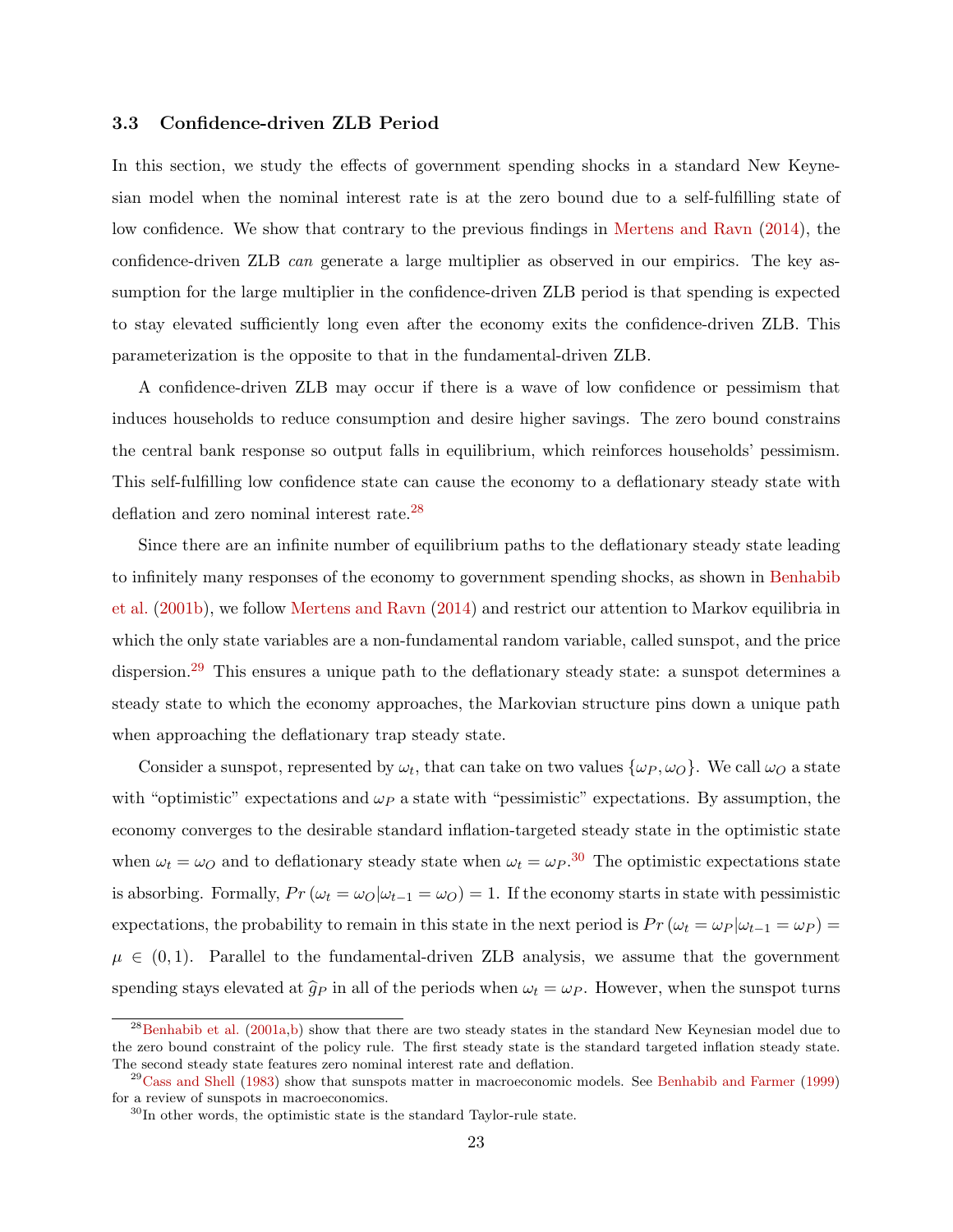optimistic, government spending remains elevated with probability  $\lambda$  and reverts back to its steady state level with probability  $1 - \lambda$ . We solve the model by log-linearizing the equilibrium conditions around the zero inflation steady state.<sup>[31](#page-24-0)</sup> The detailed derivation of the solution is in Appendix  $A.5$ 

The analytical solution for the output multiplier in the confidence-driven ZLB has the same expression as in the fundamental-driven ZLB but with an opposite sign. This result corresponds to the relative slope of the IS and Phillips curve. Under the fixed nominal-rate policy, the IS curve is steeper while under the deflationary trap, the Phillips curve is steeper.

When  $\lambda = 0$ , i.e. spending stays elevated only in the deflationary trap regime, the output multiplier is smaller than one. Furthermore, inflation multiplier is below zero. The output multiplier is monotonic in  $\mu^{32}$  $\mu^{32}$  $\mu^{32}$  The output multiplier can be negative if  $\mu$  is sufficiently low. When the deflationary trap regime is permanent, i.e.  $\mu = 1$ , the output multiplier is exactly equal to the flexible price output multiplier, and inflation does not move in response to a government spending shock. This case corresponds to [Mertens and Ravn](#page-28-1)  $(2014).^{33}$  $(2014).^{33}$  $(2014).^{33}$  $(2014).^{33}$  To understand the logic behind this result, we plot the Phillips and the IS curves in  $(\pi, \hat{y})$  space in Figure [13.](#page-50-0)<sup>[34](#page-24-3)</sup> For the two steady states to exist, the Phillips curve must be steep enough to intersect the IS curve twice. Consider a deflationary trap, represented by the intersection of the IS and Phillips Curve at point A in the figure. The rightward shift of the IS curve due to increase in government spending, a shift from  $IS$  to  $IS'$  on the figure, necessarily implies that the intersection with the Phillips curve is at an even lower level of inflation. Thus, government spending shock is deflationary. Intuitively, an increase in government spending stimulates aggregate demand. For a given level of real wages, firms would want to increase prices. However, a higher price level induces even a higher aggregate demand. In the deflationary trap, for a given change in price level, aggregate supply responds less than aggregate demand. Therefore, prices have to fall to clear the market. This increases the real interest rate because the nominal rate is at zero, which reduces consumption and output. There is a second effect of increased government spending: lower consumption increases labor supply, which reduces firm's marginal cost leading to a shift of the Phillips curve from  $PC$  to  $PC'$ . If this second effect is large enough, the output multiplier is positive. This is the case for high levels of  $\mu$ . Nevertheless, inflation always goes down.

<span id="page-24-0"></span> $31$ The approximation around the zero inflation steady state is valid as long as the values of endogenous variables are sufficiently close in the two steady states.

<span id="page-24-2"></span><span id="page-24-1"></span> $32$ The formal proof is in Appendi[xA.5.](#page-36-0)

<sup>&</sup>lt;sup>33</sup>We also numerically evaluate the responses of the economy to government spending shocks in a deflationary trap using the benchmark calibration with different values of  $\mu$  when  $\lambda = 0$  in Appendix Table [A1.](#page-54-0)

<span id="page-24-3"></span><sup>&</sup>lt;sup>34</sup>This figure reproduces Figure 7 in the case of sunspot shocks from [Mertens and Ravn](#page-28-1) [\(2014\)](#page-28-1).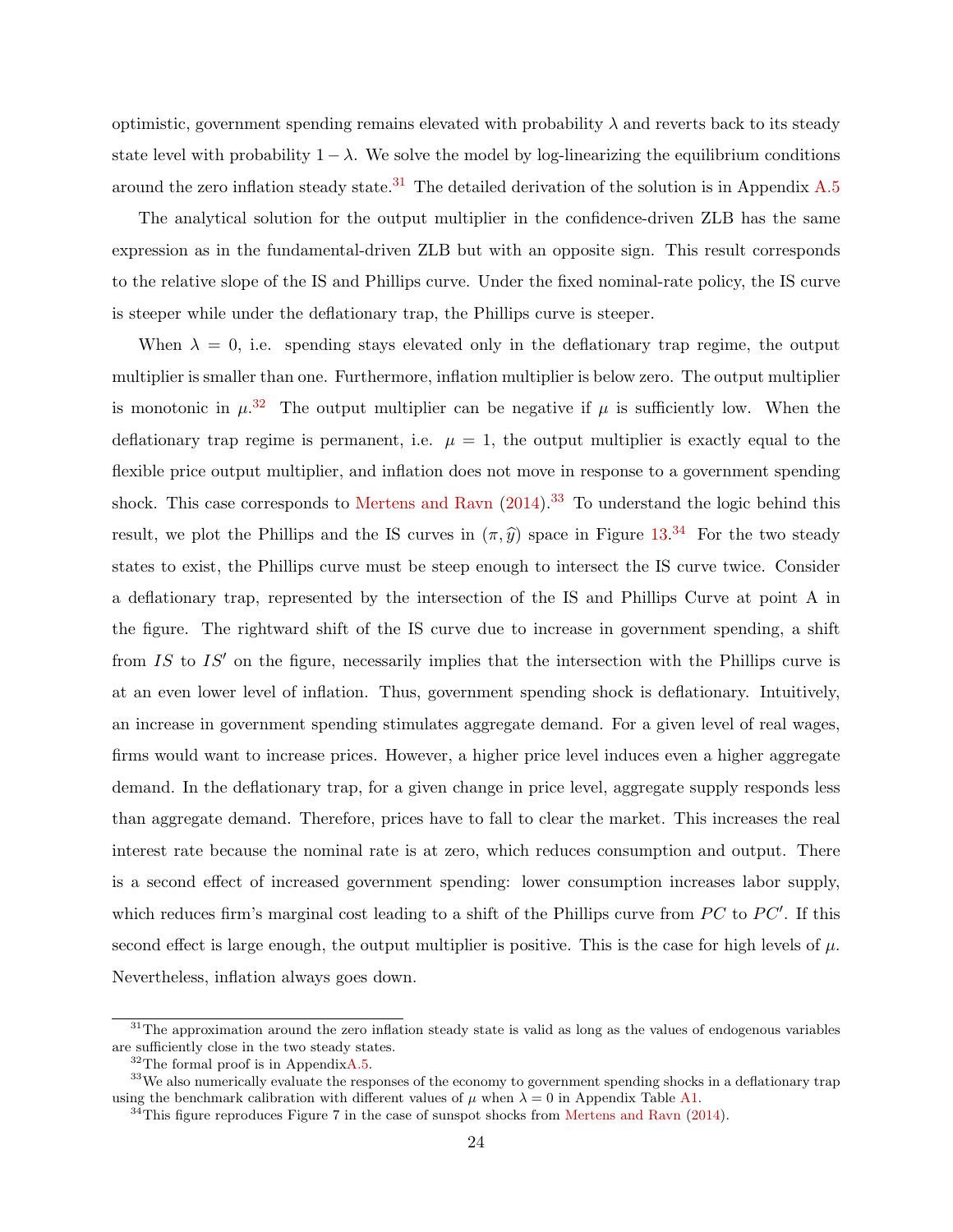When the probability of spending staying elevated outside of the deflationary trap becomes sufficiently large, the output multiplier in the deflationary trap can be as large as our empirical estimates, in contrary to [Mertens and Ravn](#page-28-1) [\(2014\)](#page-28-1). To illustrate this, we compute the multipliers for  $\mu = 0.875$  with different levels of persistence of government spending shocks  $\lambda$ . The results are presented in Figure [14.](#page-50-1) The solid curves correspond to the model multipliers while the horizontal dashed lines are our empirical point estimates for the multipliers during the ZLB period in Japan. With higher persistence of government spending shocks, output, consumption, and inflation multipliers increase. When  $\lambda = 0.993$ , i.e. spending is almost permanent, the output multiplier is 1.51, the consumption multiplier is 0.51, and the inflation multiplier is 0.19. All of these values are close to our empirical estimates. Intuitively, as  $\lambda$  gets larger, higher government spending crowds out private consumption in the optimistic state because the Taylor rule responds actively to changes in inflation and output. As a result, the marginal utility of consumption increases in the optimistic state. Furthermore, inflation rate can go down. The expectation of these two effects reduces incentives to consume when the economy is still in the pessimistic state. Thus, in addition to the direct effect of an increase in government spending that shifts the IS curve to the right, there is a second force shifting the IS curve to the left. If this second force is large enough, the total effect of increased government spending is a shift of the IS curve to the left as illustrated in Figure [15.](#page-51-0) In equilibrium in the deflationary trap, the leftward shift of the IS curve leads to higher inflation which decreases real interest rate and increases output. In essence, due to the same logic as fundamental-driven ZLB, future increase in spending leads to decrease in demand today. However, the effect of decrease in demand has starkly different implication on current output depending on the causes of the ZLB.

The analyses above suggest that as long as government spending is to stay elevated outside of the deflationary trap and agents anticipate large crowding out effects of government spending in the optimistic state, the output multiplier in the deflationary trap can be as large as its empirical counterpart. In other words, the key for the deflationary trap to generate large multiplier is opposite to that of the fundamental-driven ZLB.

# 4 Conclusion

We exploit the rich information about the ZLB period in Japan to estimate the effects of government spending changes on output. We control for the expected government spending to extract its unexpected changes. Our point estimate of the output multiplier is larger than one in the ZLB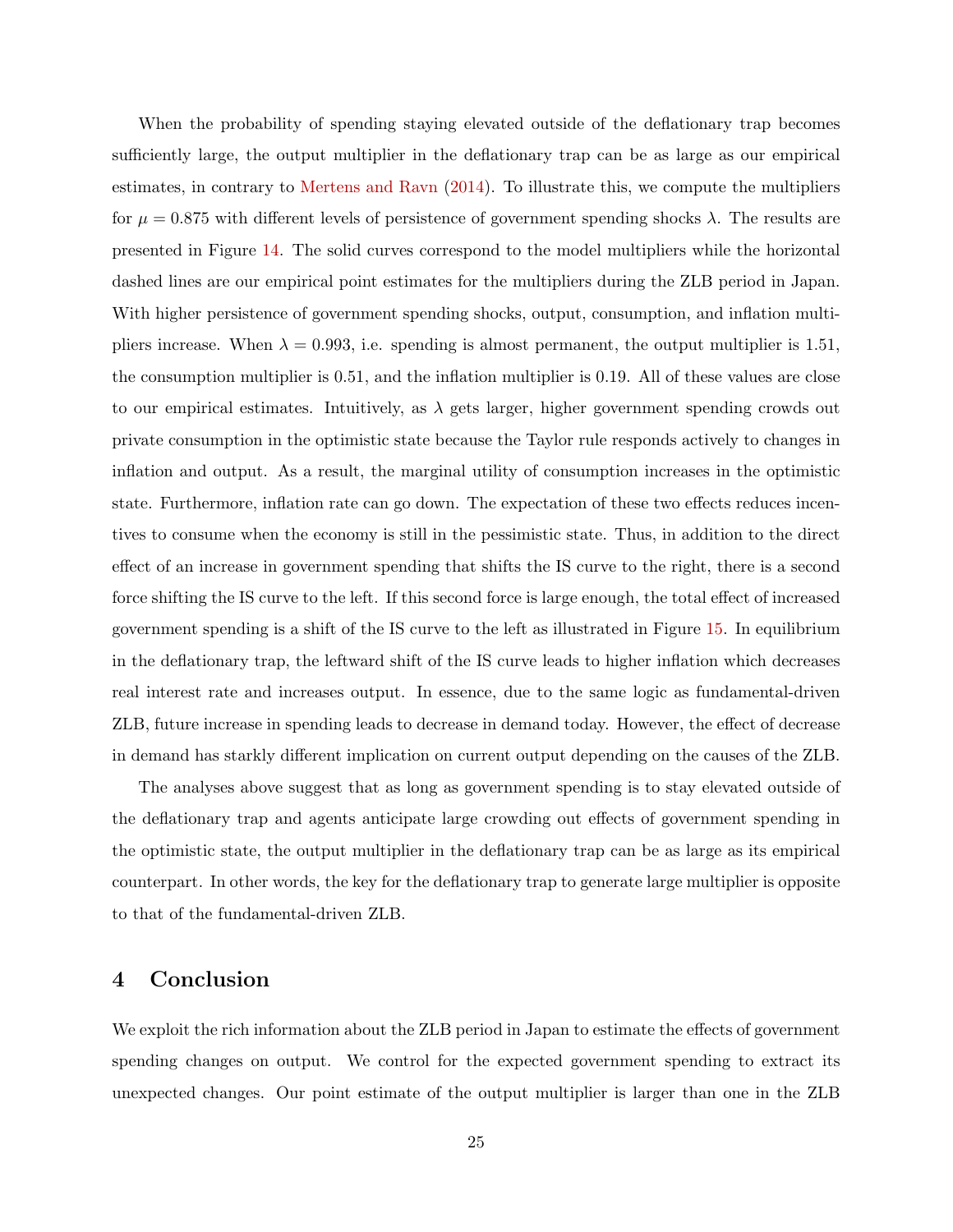period, and this output multiplier is larger than that in the normal period. On impact, the output multiplier is 1.47 in the ZLB period and it is 0.70 in the normal period. The difference in the multipliers between the two periods are larger over longer horizons: while the multiplier increases to over two in the ZLB period, it becomes negative in the normal period. Furthermore, government spending crowds in private consumption and investment in the ZLB period, in contrast with the crowding out effects in the normal period. We estimate a mild response of inflation in both periods. Additionally, the ex-ante real interest rate decreases by more in the ZLB period relative to the normal period.

We examine the standard New Keynesian model where the ZLB can occur due to either a fundamental shock or a self-fulfilling state of low confidence. We show that the calibrated version of the model with a fundamental-driven ZLB period is consistent with our empirical estimate. The two key assumptions to help this model to match our empirical estimates are a sufficiently flat Phillips curve and the low persistence of government spending relative to the duration of the ZLB period. Furthermore, we show that in a model where the ZLB occurs due to low confidence, the output multiplier can be larger than one, in contrast to previous literature. This result relies on the assumption that government spending is expected to be more persistent than the ZLB period, which seems unlikely for Japanese data.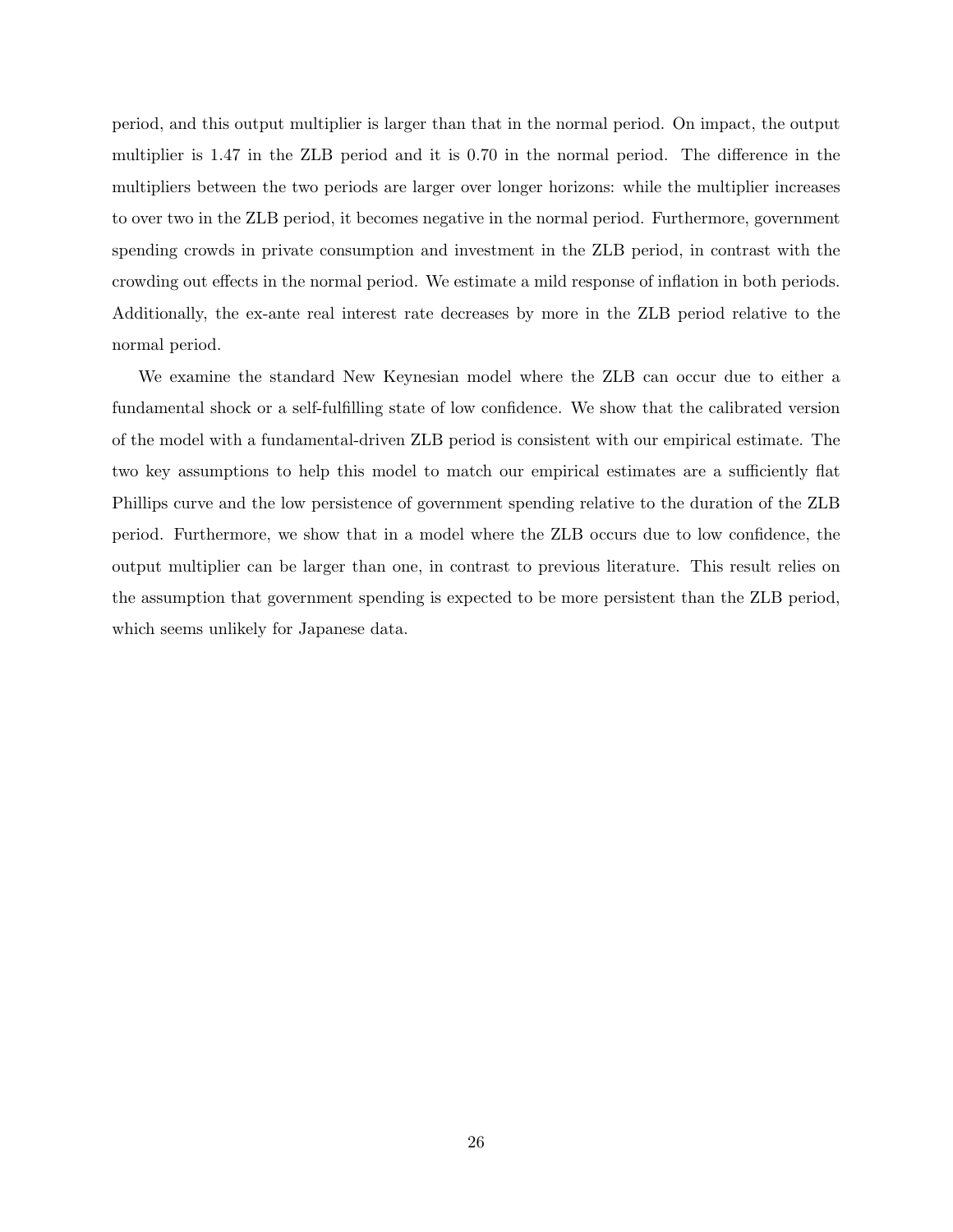# References

- <span id="page-27-2"></span>Aruoba, S Boragan, Pablo Cuba-Borda, and Frank Schorfheide, "Macroeconomic dynamics near the ZLB: A tale of two countries," Technical Report, National Bureau of Economic Research 2013.
- <span id="page-27-1"></span>Auerbach, Alan J and Yuriy Gorodnichenko, "Fiscal multipliers in recession and expansion," in "Fiscal Policy after the Financial crisis," University of Chicago press, 2012, pp. 63–98.
- <span id="page-27-5"></span>and  $\Box$ , "Measuring the output responses to fiscal policy," American Economic Journal: Economic Policy, 2012, 4, 1–27.
- <span id="page-27-6"></span> $a_1$  and  $a_2$ , "Fiscal Multipliers in Japan," Technical Report, National Bureau of Economic Research 2014.
- <span id="page-27-11"></span>Benhabib, Jess and R. E. Farmer, "Indeterminacy and sunspots in macroeconomics," in J. B. Taylor and M. Woodford, eds., Handbook of Macroeconomics, Vol. 1, Elsevier, 1999, pp. 387–448.
- <span id="page-27-3"></span> $\Box$ , Stephanie Schmitt-Grohé, and Martin Uribe, "Monetary policy and multiple equilibria," American Economic Review, 2001, 91 (1), 167–186.
- <span id="page-27-4"></span> $\ldots$ ,  $\ldots$ , and  $\ldots$ , "The perils of Taylor rules," *Journal of Economic Theory*, 2001, 96 (1), 40–69.
- <span id="page-27-8"></span>Blanchard, Olivier and Roberto Perotti, "An empirical characterization of the dynamic effects of changes in government spending and taxes on output," Quarterly Journal of Economics, 2002, 107 (November), 1329–1368.
- <span id="page-27-7"></span>Bruckner, Marcus and Anita Tuladhar, "Local Government Spending Multipliers and Financial Distress: Evidence from Japanese Prefectures," Economic Journal, 2014, 124, 1279–1316.
- <span id="page-27-9"></span>Burstein, Ariel and Christian Hellwig, "Prices and Market Shares in a Menu Cost Model," NBER Working Papers 13455, National Bureau of Economic Research, Inc September 2007.
- <span id="page-27-10"></span>Cass, D. and K. Shell, "Do sunspots matter?," Journal of Political Economy, 1983, 91 (2), 193–227.
- <span id="page-27-0"></span>Christiano, Lawrence, Martin Eichenbaum, and Sergio Rebelo, "When Is the Government Spending Multiplier Large?," Journal of Political Economy, 2011, 119  $(1)$ , 78 – 121.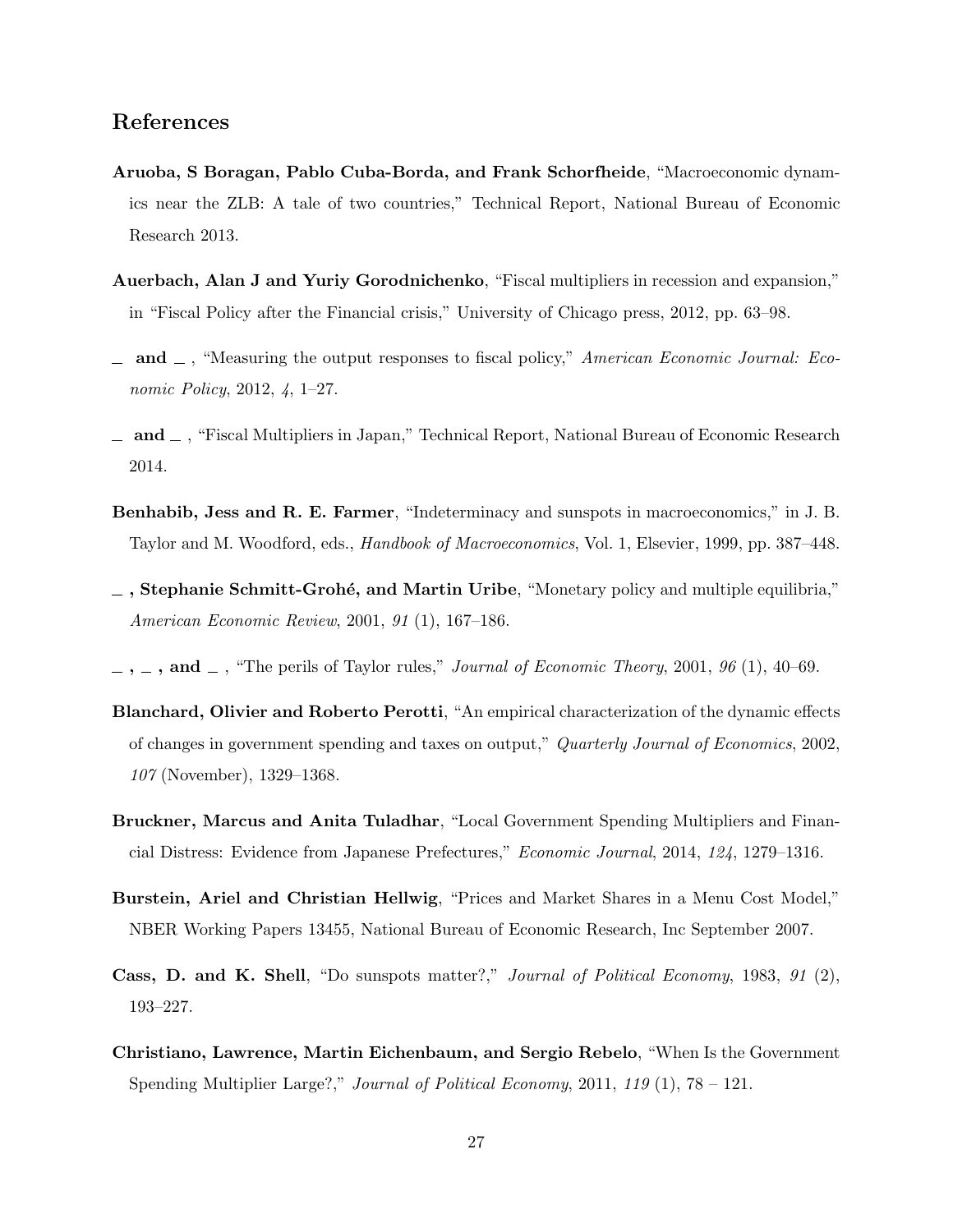- <span id="page-28-4"></span>Crafts, Nicholas and Terence C. Mills, "Fiscal Policy in a Depressed Economy: Was there a 'Free Lunch' in 1930s' Britain?," 2012. Unpublished paper.
- <span id="page-28-8"></span>Doi, Takero, Takeo Hoshi, and Tatsuyoshi Okimoto, "Japanese government debt and sustainability of fiscal policy," Journal of the Japanese and International Economies, December 2011, 25 (4), 414–433.
- <span id="page-28-7"></span>Driscoll, John C. and Aart C. Kraay, "Consistent Covariance Matrix Estimation with Spatially Dependent Panel Data," The Review of Economics and Statistics, 1998, 80 (4), 549–560.
- <span id="page-28-5"></span>Dupor, Bill and Rong Li, "The expected inflation channel of government spending in the postwar US," European Economic Review, 2015, 74, 36–56.
- <span id="page-28-3"></span>Eggertsson, Gauti B, "Can Tax Cuts Deepen Recessions?," Federal Reserve Bank of New York, December, 2008.
- <span id="page-28-0"></span>Eggertsson, Gauti B., "What fiscal policy is effective at Zero interest rates?," NBER Macroeconomics Annual, 2011, 25, 59–112.
- <span id="page-28-11"></span>**Farhi, Emmanuel and Iván Werning, "Fiscal Multipliers: Liquidity Traps and Currency** Unions," NBER Working Papers 18381, National Bureau of Economic Research, Inc September 2012.
- <span id="page-28-9"></span>Gordon, Robert J. and Robert Krenn, "The End of the Great Depression: VAR Insight on the Roles of Monetary and Fiscal Policy," NBER Working paper 16380, 2010.
- <span id="page-28-10"></span>Hayashi, Fumio and Junko Koeda, "Exiting from QE," NBER Working Paper No. 19938, 2014.
- <span id="page-28-6"></span>Ilzetzki, Ethan, Enrique G. Mendoza, and Carlos a. Végh, "How big (small?) are fiscal multipliers?," *Journal of Monetary Economics*, March 2013, 60 (2), 239–254.
- <span id="page-28-2"></span>Jorda, Oscar, "Estimation and Inference of Impulse Responses by Local Projections," American Economic Review, 2005, 95 (1), 161–182.
- <span id="page-28-1"></span>Mertens, K. R. S. M. and M. O. Ravn, "Fiscal Policy in an Expectations-Driven Liquidity Trap," The Review of Economic Studies, May 2014, 81 (4), 1637–1667.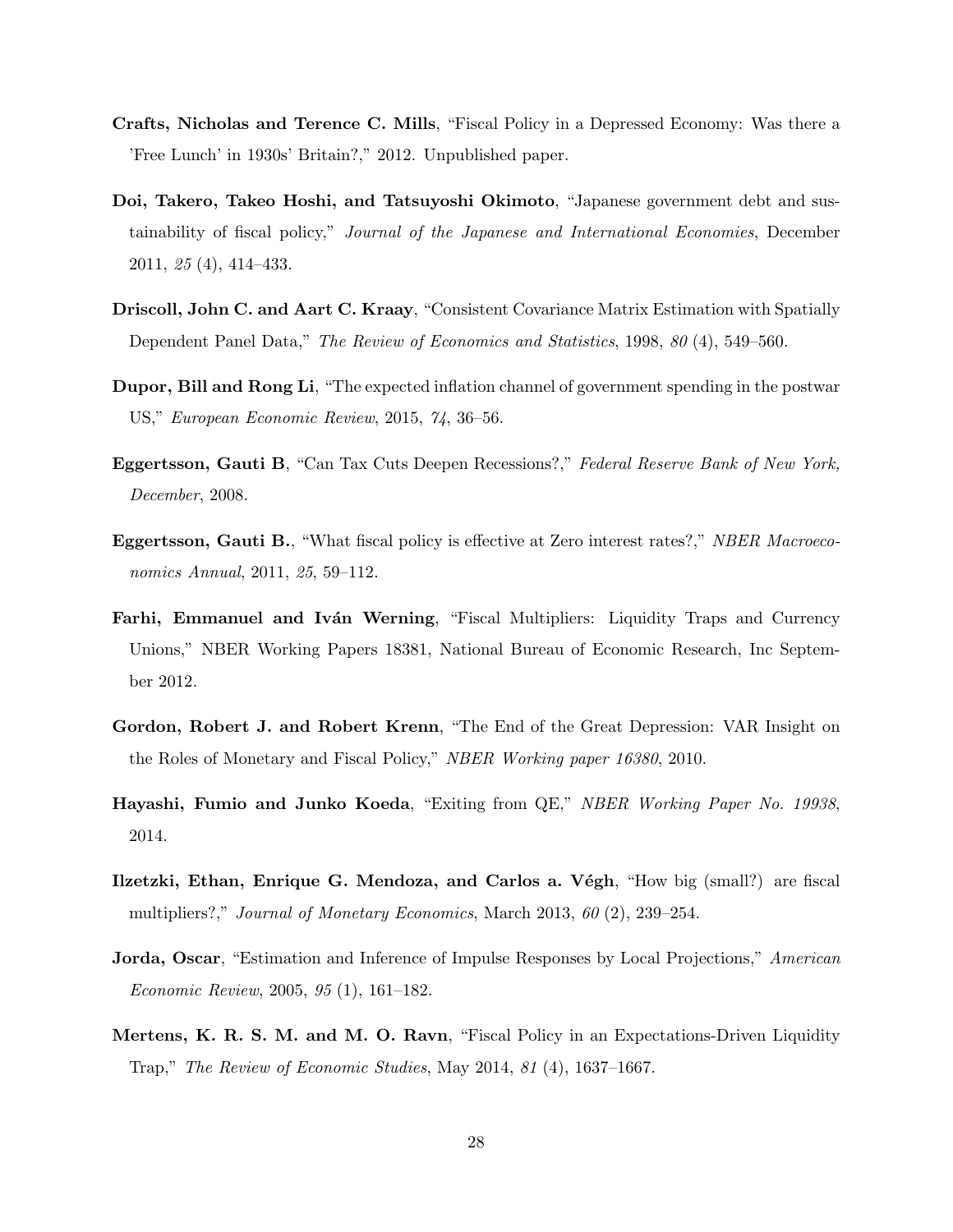- <span id="page-29-7"></span>Mountford, Andrew and Harald Uhlig, "What are the effects of fiscal policy shocks?," Journal of Applied Econometrics, 2009, 992 (April), 960–992.
- <span id="page-29-5"></span>Nakamura, Emi and Jon Steinsson, "Fiscal Stimulus in a Monetary Union: Evidence from US Regions," American Economic Review, March 2014, 104 (3), 753–92.
- <span id="page-29-3"></span>Ramey, Valerie A, "Can government purchases stimulate the economy?," Journal of Economic Literature, 2011, 49 (3), 673–685.
- <span id="page-29-4"></span> $\Box$ , "Identifying Government Spending Shocks: It's all in the Timing," The Quarterly Journal of Economics, March 2011, 126 (1), 1–50.
- <span id="page-29-1"></span>and Sarah Zubairy, "Government spending multipliers in good times and in bad: Evidence from US historical data," 2014.
- <span id="page-29-2"></span>Stock, J. H. and M. W. Watson, "Why Has U.S. Inflation Become Harder to Forecast?," Journal of Money, Credit and Banking, 2007, 39 (1), 3–33.
- <span id="page-29-6"></span>**Wieland, Johannes**, "Are negative supply shocks expansionary at the zero lower bound?," University of California–Berkeley, working paper, 2013.
- <span id="page-29-8"></span>Woodford, M., Interest and Prices: Foundations of a Theory of Monetary Policy, Princeton University Press Princeton, NJ, 2003.
- <span id="page-29-0"></span>Woodford, Michael, "Simple analytics of the government expenditure multiplier," American Economic Journal: Macroeconomics, 2010, 3 (January), 1–35.

# Appendices

# <span id="page-29-10"></span>A Model Solution

## <span id="page-29-9"></span>A.1 Baseline Model of Government Spending

Households. The economy is populated by a continuum of households. Different households supply different types of labor indexed by  $i$  and there are an equal number of households supplying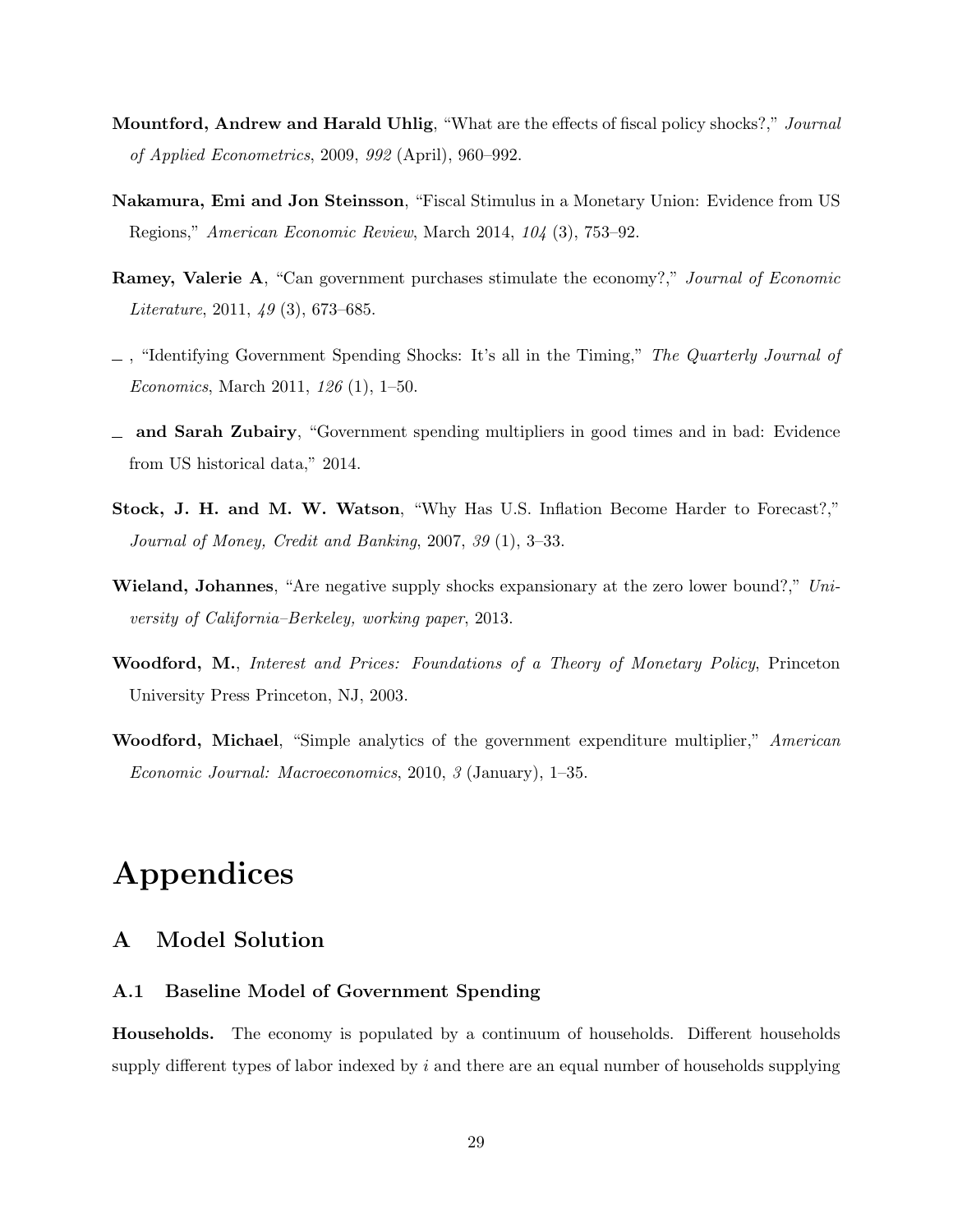each type of labor. This is the heterogeneous labor supply assumption. A household supplying labor of type i maximizes their utility given by

$$
\mathbb{E}_0 \sum_{t=0}^{\infty} \beta^t \left( \frac{C_t^{1-\sigma^{-1}}}{1-\sigma^{-1}} - \chi \frac{L_t(i)^{1+\nu^{-1}}}{1+\nu^{-1}} \right), \tag{A.1}
$$

where  $C_t$  is an index of the household's consumption,  $L_t(i)$  is the quantity of labor of type i supplied,  $\beta$  denotes the subjective discount factor,  $\nu$  is the Frisch elasticity of labor supply, and  $\sigma$ is the elasticity of intertemporal substitution.

Consumption  $C_t$  is an index given by

$$
C_t = \left[ \int_0^1 C_t(j)^{\frac{\theta - 1}{\theta}} dj \right]^{\frac{\theta}{\theta - 1}},
$$

where  $C_t(j)$  denotes consumption of variety j,  $\theta > 1$  is the elasticity of substitution between varieties. There is a continuum of measure one of varieties. We denote  $P_t(j)$  the price of variety j, and

$$
P_t = \left[ \int_0^1 P_t(j)^{1-\theta} dj \right]^{\frac{1}{1-\theta}}
$$

is the corresponding price index.

Household of type  $i$  maximizes its utility subject to a flow budget constraint given by

$$
\int_0^1 P_t(j)C_t(j)di + \mathbb{E}_t [Q_{t,t+1}B_{t+1}(i)] + T_t \leq B_t(i) + W_t(i)L_t(i) + \int_0^1 \Pi_t(j)dj, \tag{A.2}
$$

together with a no-Ponzi condition. In this equation,  $B_{t+1}(i)$  is a state-contingent payoff at the beginning of period  $t + 1$  of the financial portfolio of household i,  $Q_{t,t+1}$  is the price of Arrow-Debreu securities divided by the conditional probability of the corresponding state, which equals the unique stochastic discount factor in equilibrium,  $W_t(i)$  is the nominal wage received by labor type *i* in period *t*,  $\Pi_t(j)$  is the nominal profit of the firm that produces variety *j* in period *t*,  $T_t$  is lump sum taxes.

Government. There is a government that conducts fiscal and monetary policy. Fiscal policy is represented by a government spending  $G_t$  and lump sum taxes  $T_t$ . The government spending follows an  $AR(1)$  process:

$$
\log\left(G_t/\overline{G}\right) = \rho_g \log\left(G_{t-1}/\overline{G}\right) + \epsilon_{g,t},
$$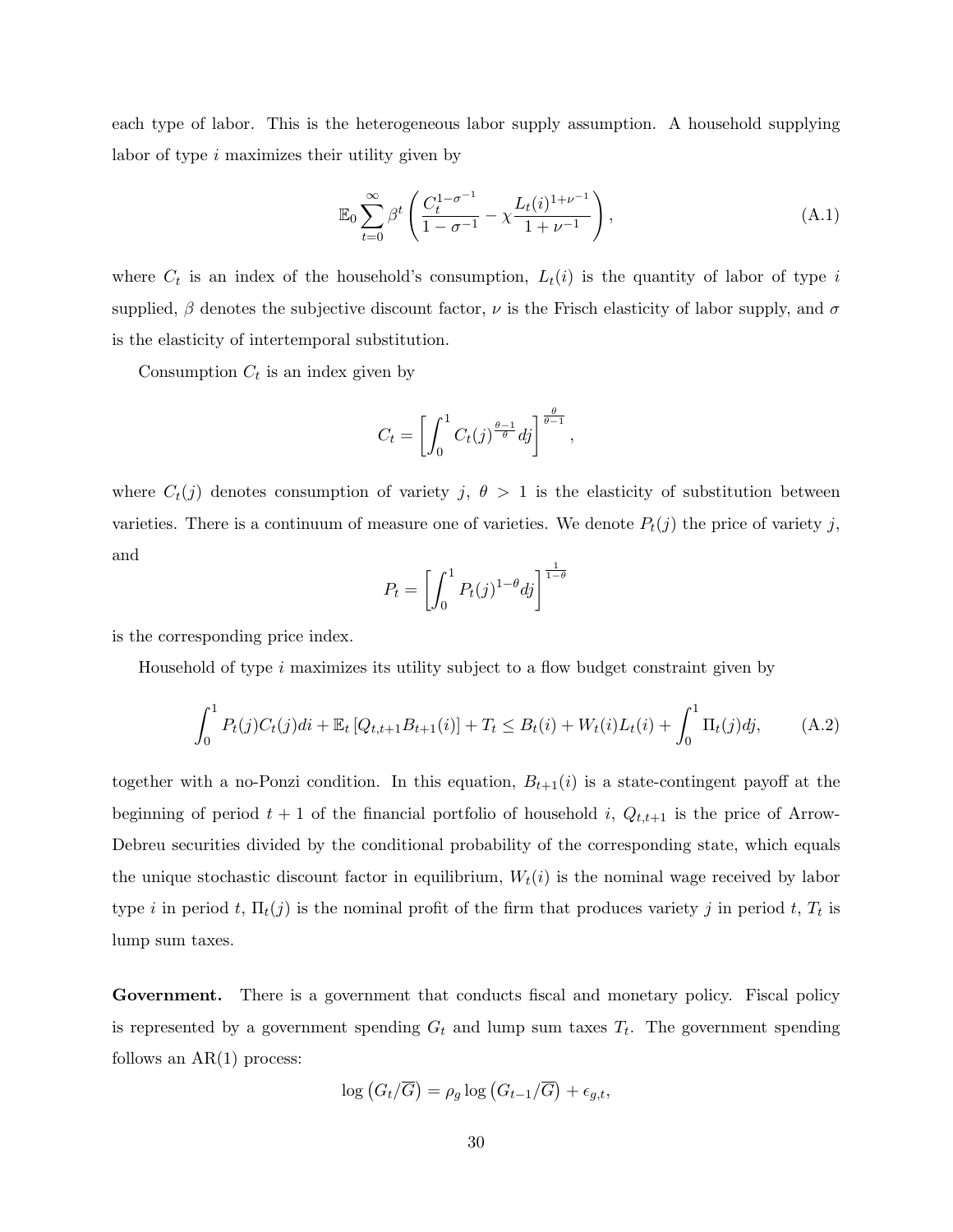where  $\overline{G}$  is the steady state value of government spending,  $\rho_g$  is the persistence, and  $\epsilon_{g,t}$  is an i.i.d., zero-mean random variable, representing unexpected changes to fiscal policy. Because the Ricardian equivalence holds, the timing of taxes is irrelevant. Government spending  $G_t$  has the same CES form as the index of household's consumption:

$$
G_t = \left[ \int_0^1 G_t(j)^{\frac{\theta - 1}{\theta}} dj \right]^{\frac{\theta}{\theta - 1}},
$$

where  $G_t(j)$  is government consumption of variety j. The government splits its expenditure  $\int_0^1 P_t(j)G_t(j)di$  across varieties to maximize government spending.

Monetary policy is represented by the following Taylor rule:

$$
i_t = \max\left\{0, \overline{r} + \phi_\pi \pi_t + \phi_y \widehat{y}_t\right\},\tag{A.3}
$$

where hatted variables denote percentage deviations from steady state, the policy instrument  $i_t$  is a one-period riskless nominal interest rate, and  $\bar{r} = -\log \beta$  is the value of this rate in a steady state with zero inflation, and  $\phi_{\pi} > 1, \phi_y > 0$  are the response coefficients.

Firms. There is a continuum of firms, each of which specializes in the production of differentiated good j out of labor using the technology given by

$$
Y_t(j) = A_t f\left(L_t(j)\right),
$$

where  $A_t$  is the aggregate productivity,  $f(\cdot)$  is increasing and concave. We follow [Woodford](#page-29-8) [\(2003\)](#page-29-8) and assume that firm j sets monopolistic price  $P_t(j)$  for its output but acts as a price-taker on the market for labor of type  $j^{0.35}$  $j^{0.35}$  $j^{0.35}$  We assume that firms pay a constant employment tax  $1+\tau^L$  so that the nominal total cost of production is  $(1 + \tau^L)W_t(j)f^{-1}(Y_t(j)/A_t)$ .

Firm j can re-optimize its price with probability  $1 - \alpha$ . The firm maximizes its value,

$$
\mathbb{E}_t \sum_{n=0}^{\infty} Q_{t,t+n} \alpha^j \left[ P_t(j) Y_{t+n|t}(j) - (1+\tau^L) W_t(j) f^{-1} \left( \frac{Y_{t+n|t}(j)}{A_t} \right) \right],
$$

where  $Y_{t+n|t}(j) = (C_{t+n} + G_{t+n}) \left( \frac{P_t(j)}{P_{t+n}} \right)$  $P_{t+n}$  $\int_{0}^{-\theta}$ , taking the sequences of  $C_t$ ,  $G_t$ ,  $P_t$ ,  $W_t(j)$ ,  $Q_{t,t+n}$  as given.

<span id="page-31-0"></span> $35$  More specifically, firms belong to industries. There is a large number of firms in every industry. Each firm in industry x employs labor of type x. In addition, all firms in a particular industry reset their prices at the same time.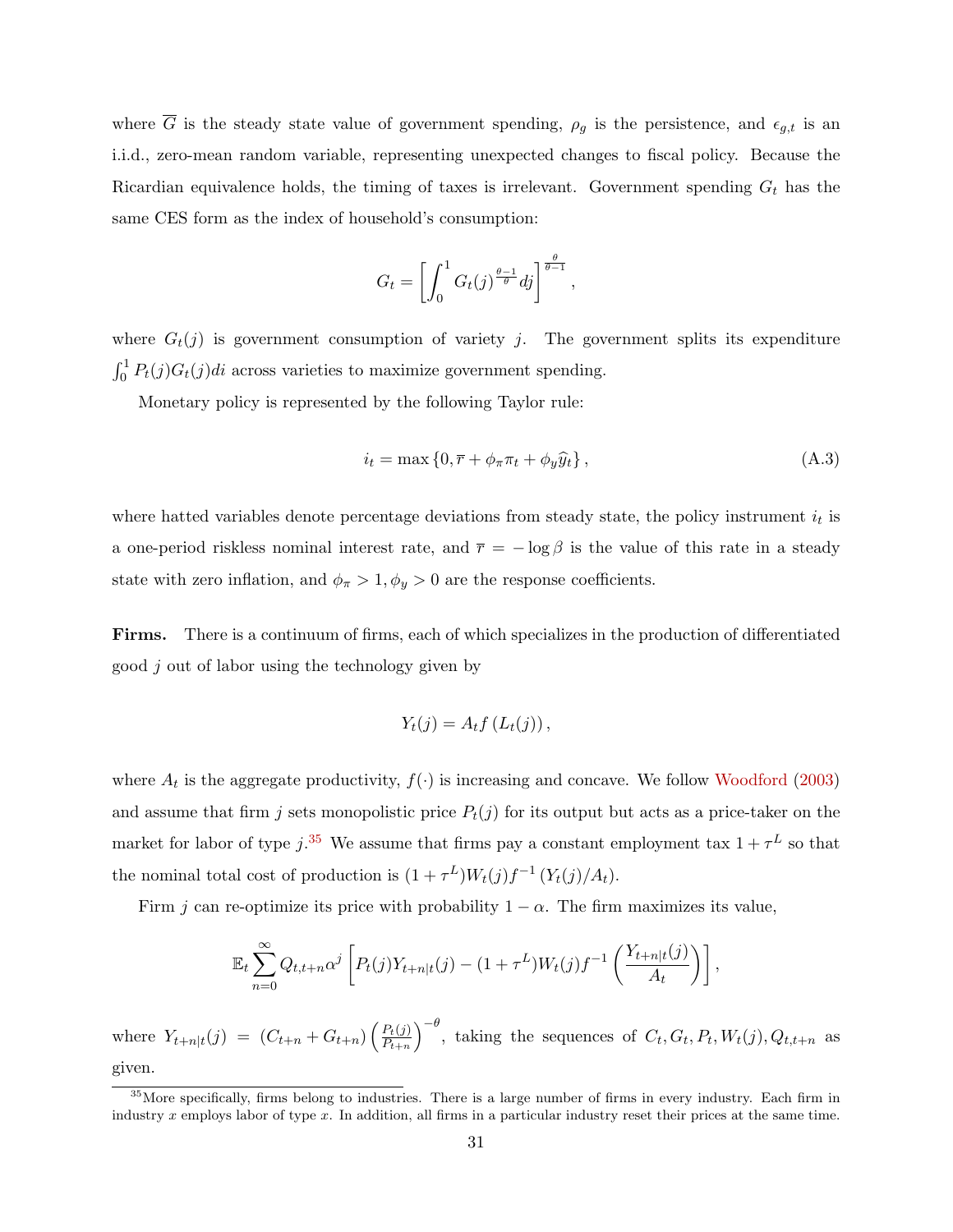## A.2 Equilibrium Conditions

Household's optimal choice of consumption, labor supply and securities holdings leads to

$$
\frac{u_L(C_t, L_t(i))}{u_C(C_t, L_t(i))} = \frac{W_t(i)}{P_t},
$$
\n(A.4)

$$
\beta^{n} \frac{u_{C}(C_{t+n}, L_{t+n}(i))}{u_{C}(C_{t}, L_{t}(i))} = \frac{P_{t+n}}{P_{t}} Q_{t,t+n},
$$
\n(A.5)

<span id="page-32-2"></span><span id="page-32-1"></span><span id="page-32-0"></span>
$$
C_t(j) = C_t \left(\frac{P_t(j)}{P_t}\right)^{-\theta},\tag{A.6}
$$

where  $u_C(C_t, L_t(i)) = C_t^{-\sigma^{-1}}$  and  $u_L(C_t, L_t(i)) = -\chi L_t(i)^{\nu^{-1}}$  are the derivatives of instantaneous utility function with respect to consumption and labor. Equation  $(A.4)$  represents the household labor supply, equation  $(A.5)$  is the consumption Euler equation, and equation  $(A.6)$  is the optimal choice of variety j.

Government demand for variety  $j$  is

$$
G_t(j) = G_t \left(\frac{P_t(j)}{P_t}\right)^{-\theta}
$$

Firm j optimal price is

$$
P_t(j) = \mathbb{E}_t \sum_{n=0}^{\infty} \frac{\alpha^n Q_{t,t+n} Y_{t+n|t}(j)}{\mathbb{E}_t \sum_{n=0}^{\infty} \alpha^n Q_{t,t+n} Y_{t+n|t}(j)} S_{t+n|n}(j),
$$

where  $S_{t+n|n}(j) = W_{t+n}(i) / (A_{t+n}f'(f^{-1}(Y_{t+n|t}(j)/A_{t+n})))$  is the nominal marginal cost.

The log-linearized equilibrium conditions can be summarized by the New-Keynesian IS and the Phillips curves

$$
\widehat{y}_t - \widehat{g}_t = \mathbb{E}_t \left( \widehat{y}_{t+1} - \widehat{g}_{t+1} \right) - \widetilde{\sigma} \left( i_t - \mathbb{E}_t \pi_{t+1} - \overline{r} \right), \tag{A.7}
$$

<span id="page-32-4"></span><span id="page-32-3"></span>.

$$
\pi_t = \beta \mathbb{E} \pi_{t+1} + \kappa \left( \widehat{y}_t - \Gamma \widehat{g}_t \right), \tag{A.8}
$$

where  $\tilde{\sigma} = \sigma \left(1 - \overline{G}/\overline{Y}\right)$  is the "effective" intertemporal elasticity of substitution,  $\kappa = (1 - \alpha)(1 - \overline{G}/\overline{Y})$  $\alpha\beta/\alpha \cdot (\tilde{\sigma}^{-1} + \psi_{\nu}) / (1 + \theta \psi_{\nu})$  is the slope of the Phillips curve with  $\psi_{\nu} = (1 - a + \nu^{-1}) / a$  being the elasticity of real marginal costs with respect to output,  $\Gamma = \tilde{\sigma}^{-1}/(\tilde{\sigma}^{-1} + \psi_{\nu}) \in (0,1)$  is the fiscal multiplier under flexible prices. Observe that the results do not depend on disutility of labor parameter  $\chi$ .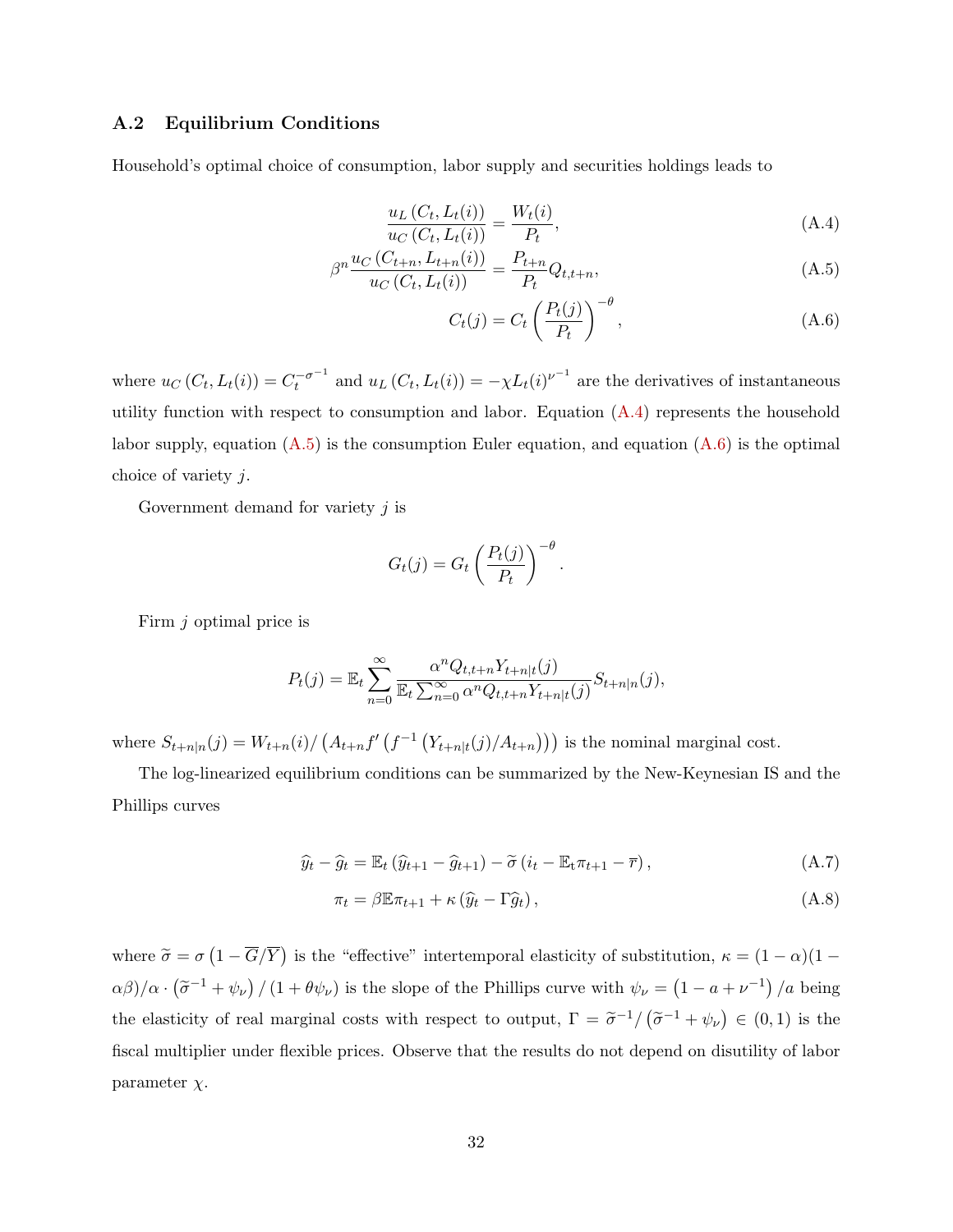### A.3 Theoretical Multipliers

We define the output multiplier as the impact response of output to a government spending shock as follows

$$
\gamma_y \equiv \frac{\log (Y_0/Y_{-1})}{\frac{G-1}{Y_{-1}}\log (G_0/G_{-1})} = \frac{\widehat{y}_0 - \widehat{y}_{-1}}{\frac{G-1}{Y_{-1}} \cdot \frac{\overline{Y}}{G}(\widehat{g}_0 - \widehat{g}_{-1})}.
$$

Assuming that in period  $t = -1$ , the economy rests in the steady state, the output multiplier is  $\gamma_y = \hat{y}_0/\hat{g}_0$ .  $\gamma_y$  indicates the units of currency (yens or dollars) output changes when government spending increases by one unit of currency. This definition of the output multiplier in the model is identical to the definition of on-impact output multiplier in our empirical part.[36](#page-33-0)

We also define consumption and inflation multipliers as follows

$$
\gamma_c \equiv \frac{\log (C_0/C_{-1})}{\frac{G_{-1}}{C_{-1}} \log (G_0/G_{-1})} = \frac{\widehat{c}_0 - \widehat{c}_{-1}}{\frac{G_{-1}}{C_{-1}} \cdot \frac{\overline{Y}}{\overline{G}} (\widehat{g}_0 - \widehat{g}_{-1})} = \frac{\overline{C}}{\overline{Y}} \cdot \frac{\widehat{c}_0}{\widehat{g}_0}
$$

$$
\gamma_{\pi} \equiv \frac{\log (P_0/P_{-1})}{\frac{G_{-1}}{Y_{-1}} \log (G_0/G_{-1})} = \frac{\pi_0}{\frac{G_{-1}}{Y_{-1}} \cdot \frac{\overline{Y}}{\overline{G}} (\widehat{g}_0 - \widehat{g}_{-1})} = \frac{\pi_0}{\widehat{g}_0},
$$

,

where the last equalities on both of the last lines use the fact that in  $t = -1$  the economy is in the steady state.

#### <span id="page-33-1"></span>A.4 Fundamental-driven ZLB Scenario Solution

Under the Taylor rule policy, we can find the solution by using the method of undetermined coefficients. Output gap and inflation in the Taylor rule regime is  $\pi_N = \hat{y}_N = 0$ . Denote by  $\pi_S$  and  $\hat{y}_S$  inflation and output gap in the Taylor rule regime when the government consumption is still elevated.  $\pi_S$  and  $\hat{y}_S$  satisfy the IS and Phillips curves of the following form

$$
\hat{y}_S - \hat{g} = \lambda (\hat{y}_S - \hat{g}) - \tilde{\sigma} (\phi_\pi \pi_S + \phi_y \hat{y}_S - \lambda \pi_S),
$$
  

$$
\pi_S = \beta \lambda \pi_S + \kappa (\hat{y}_S - \Gamma \hat{g}).
$$

<span id="page-33-0"></span><sup>&</sup>lt;sup>36</sup>Because we do not have endogenous state variables in this simple model and the model is solved by loglinearization, the longer horizon multipliers would be similar to on-impact multipliers. This is why we compare the multipliers defined in the model to on-impact multipliers estimated in the empirical part.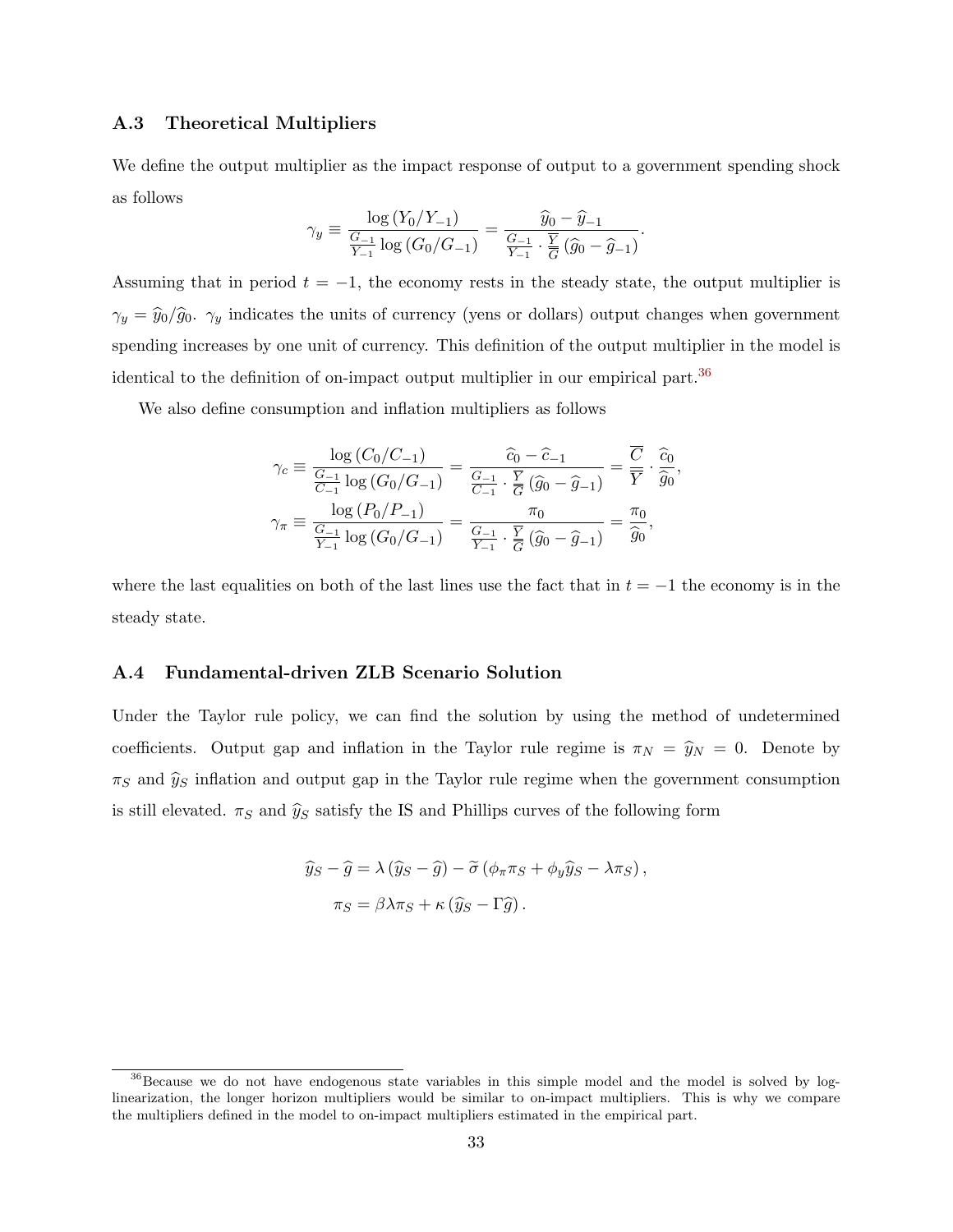Solving the above two equations we get

$$
\widehat{y}_{S} = \frac{1 - \lambda + (\widetilde{\psi}_{\lambda} - \widetilde{\sigma}\phi_{y})\Gamma}{1 - \lambda + \widetilde{\psi}_{\lambda}}\widehat{g},
$$
\n
$$
\pi_{S} = \frac{\kappa}{1 - \beta\lambda} \cdot (\widehat{y}_{S} - \Gamma\widehat{g}) = \frac{\kappa}{1 - \beta\lambda} \cdot \frac{(1 - \lambda)(1 - \Gamma) - \widetilde{\sigma}\phi_{y}\Gamma}{1 - \lambda + \widetilde{\psi}_{\lambda}}\widehat{g}
$$

where  $\widetilde{\psi}_{\lambda} \equiv \widetilde{\sigma} \left( \phi_y + (\phi_{\pi} - \lambda) \frac{\kappa}{1 - \beta \lambda} \right)$ .

Then the multipliers in the Taylor rule regime are:

<span id="page-34-0"></span>
$$
\gamma^y = \frac{1 - \lambda + (\tilde{\psi}_\lambda - \tilde{\sigma}\phi_y)\Gamma}{1 - \lambda + \tilde{\psi}_\lambda} \in (0, 1)
$$
\n(A.9)

<span id="page-34-1"></span>
$$
\gamma^{c} = (\gamma^{y} - 1) = -\frac{\widetilde{\psi}_{\lambda} (1 - \Gamma) + \widetilde{\sigma} \phi_{y} \Gamma}{1 - \lambda + \widetilde{\psi}_{\lambda}} < 0,
$$
\n(A.10)

$$
\gamma^{\pi} = \frac{\kappa}{1 - \beta \lambda} \left( \gamma^y - \Gamma \right) = \frac{\kappa}{1 - \beta \lambda} \cdot \frac{\left( 1 - \lambda \right) \left( 1 - \Gamma \right) - \tilde{\sigma} \phi_y \Gamma}{1 - \lambda + \tilde{\psi}_{\lambda}} \le 0.
$$
 (A.11)

This result suggests that when  $\gamma^{\pi} = 0$ , the output multiplier is less than one unless  $\kappa = 0$ , i.e. prices are rigid.

In the fixed nominal-rate rule, we denote output gap and inflation by  $\pi_P$  and  $\hat{y}_P$ . They satisfy the following IS and Phillips curves:

$$
\hat{y}_P - \hat{g} = \mu (\hat{y}_P - \hat{g}) + (1 - \mu)\lambda (\hat{y}_S - \hat{g}) - \tilde{\sigma} [-\mu \pi_P - (1 - \mu)\lambda \pi_S],
$$
  

$$
\pi_P = \beta \mu \pi_P + \beta (1 - \mu)\lambda \pi_S + \kappa (\hat{y}_P - \Gamma \hat{g}).
$$

Then the solutions are:

$$
\widehat{y}_P = \frac{(1 - \mu)(1 - \beta \mu)(1 - \lambda) - \Gamma \mu \kappa \widetilde{\sigma}}{\Delta} \widehat{g} + \frac{\lambda (1 - \mu)(1 - \beta \mu)}{\Delta} \widehat{y}_S + \frac{\widetilde{\sigma} \lambda (1 - \mu)}{\Delta} \pi_S,
$$
  
\n
$$
\pi_P = \frac{\kappa}{1 - \beta \mu} (\widehat{y}_P - \Gamma \widehat{g}) + \frac{\beta (1 - \mu)\lambda}{1 - \beta \mu} \pi_S,
$$

where  $\Delta \equiv (1 - \mu)(1 - \beta \mu) - \mu \kappa \tilde{\sigma}$ . For the unique bounded solution to exist it must be that  $\Delta = (1 - \mu)(1 - \beta \mu) - \tilde{\sigma} \kappa \mu > 0$ , otherwise the economy "explodes" (this can be shown by solving forward equations  $(A.7)$  and  $(A.8)$ ).

The output multiplier can be obtained by taking derivative with respect to  $\hat{g}_P$  as follows:

<span id="page-34-2"></span>
$$
\gamma_P^y = \frac{(1-\mu)(1-\beta\mu) - \Gamma\mu\kappa\tilde{\sigma}}{\Delta} + \lambda \frac{(1-\mu)(1-\beta\mu)}{\Delta} \left[\frac{\partial \hat{y}_S}{\partial \hat{g}} - 1\right] + \lambda \frac{\tilde{\sigma}(1-\mu)}{\Delta} \frac{\partial \pi_S}{\partial \hat{g}}.
$$
 (A.12)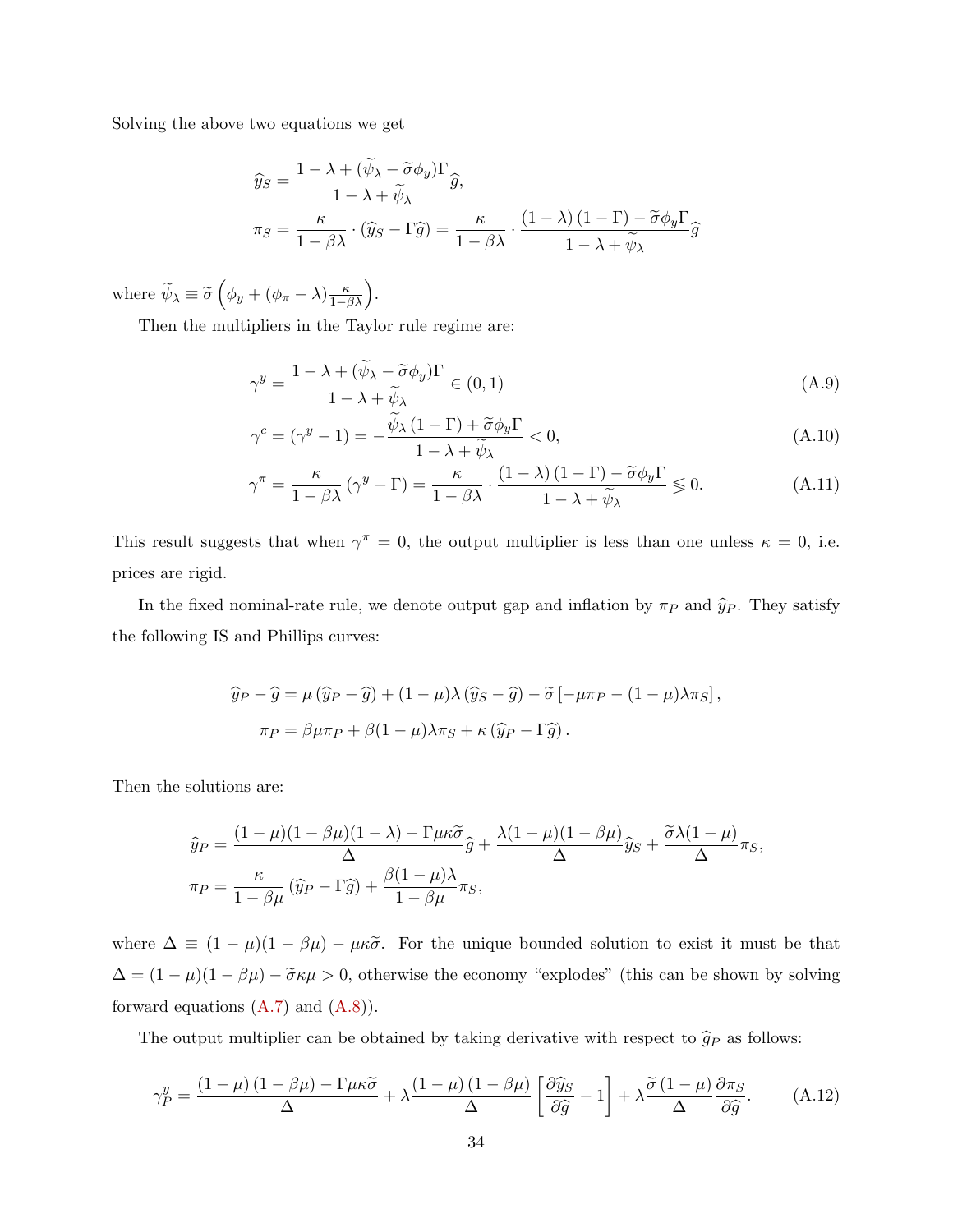where  $\frac{\partial \hat{y}_S}{\partial \hat{g}} = \gamma^y$  and  $\frac{\partial \pi_S}{\partial \hat{g}} = \gamma^{\pi}$  as above. Rearranging the terms, we get

$$
\gamma_P^y = \frac{(1-\mu)(1-\beta\mu) - \Gamma\mu\kappa\tilde{\sigma}}{\Delta} + \lambda \frac{(1-\mu)}{\Delta} \left[ (1-\beta\mu) \left( \frac{\partial \hat{y}_S}{\partial \hat{g}} - 1 \right) + \frac{\tilde{\sigma}\kappa}{1-\beta\lambda} \left( \frac{\partial y_S}{\partial \hat{g}} - \Gamma \right) \right]
$$

$$
= 1 + \frac{\mu\kappa\tilde{\sigma}(1-\Gamma)}{\Delta} + \lambda \frac{(1-\mu)}{\Delta} \left[ (1-\beta\mu) \left( \frac{\partial y_S}{\partial g} - 1 \right) + \frac{\tilde{\sigma}\kappa}{1-\beta\lambda} \left( \frac{\partial y_S}{\partial g} - \Gamma \right) \right]
$$

Therefore, the output multiplier in the fixed nominal-rate policy is increasing in the multiplier during the Taylor rule (normal) regime.

When  $\lambda = 0$ , we have the following multipliers:

$$
\gamma_P^y = \frac{(1 - \mu)(1 - \beta \mu) - \tilde{\sigma} \kappa \mu \Gamma}{(1 - \mu)(1 - \beta \mu) - \tilde{\sigma} \kappa \mu} = 1 + \frac{\mu \kappa \tilde{\sigma} (1 - \Gamma)}{\Delta} > 1,
$$
\n(A.13)

$$
\gamma_P^c = (\gamma_y - 1) = \frac{\tilde{\sigma}\kappa\mu (1 - \Gamma)}{(1 - \mu)(1 - \beta\mu) - \tilde{\sigma}\kappa\mu} > 0,
$$
  

$$
\gamma_P^{\pi} = \frac{\kappa}{1 - \beta\mu} (\gamma_P^y - \Gamma) = \frac{\kappa}{1 - \beta\mu} \cdot \frac{(1 - \mu)(1 - \beta\mu)(1 - \Gamma)}{(1 - \mu)(1 - \beta\mu) - \tilde{\sigma}\kappa\mu} > 0.
$$
 (A.14)

As noted above,  $\Delta > 0$  ensures the inequalities in  $(A.13)-(A.14)$  $(A.13)-(A.14)$ .

Heterogeneous vs. Homogeneous labor market. These two assumptions correspond to different value of  $\kappa$  where

<span id="page-35-1"></span><span id="page-35-0"></span>
$$
\kappa = \frac{(1-\alpha)\,(1-\alpha\beta)}{\alpha}\frac{\frac{1}{\tilde{\sigma}} + \psi_v}{1 + \theta\psi_v}
$$

for heterogenous labor market assumption and

$$
\kappa_{homogeneous} = \frac{\left(1-\alpha\right)\left(1-\alpha\beta\right)}{\alpha}\frac{\frac{1}{\tilde{\sigma}}+\psi_v}{1+\theta\frac{1-a}{a}} > \kappa
$$

for homogenous labor market assumption and

$$
\psi_v = \frac{1 - a + \frac{1}{v}}{a}.
$$

Our benchmark calibration implies  $\kappa = 0.02$  and an output multiplier of 1.47 in the fixed nominal rate regime while in the homogeneous labor market case,  $\kappa = 0.08$  and an output multiplier of 3.59 in the fixed nominal rate regime.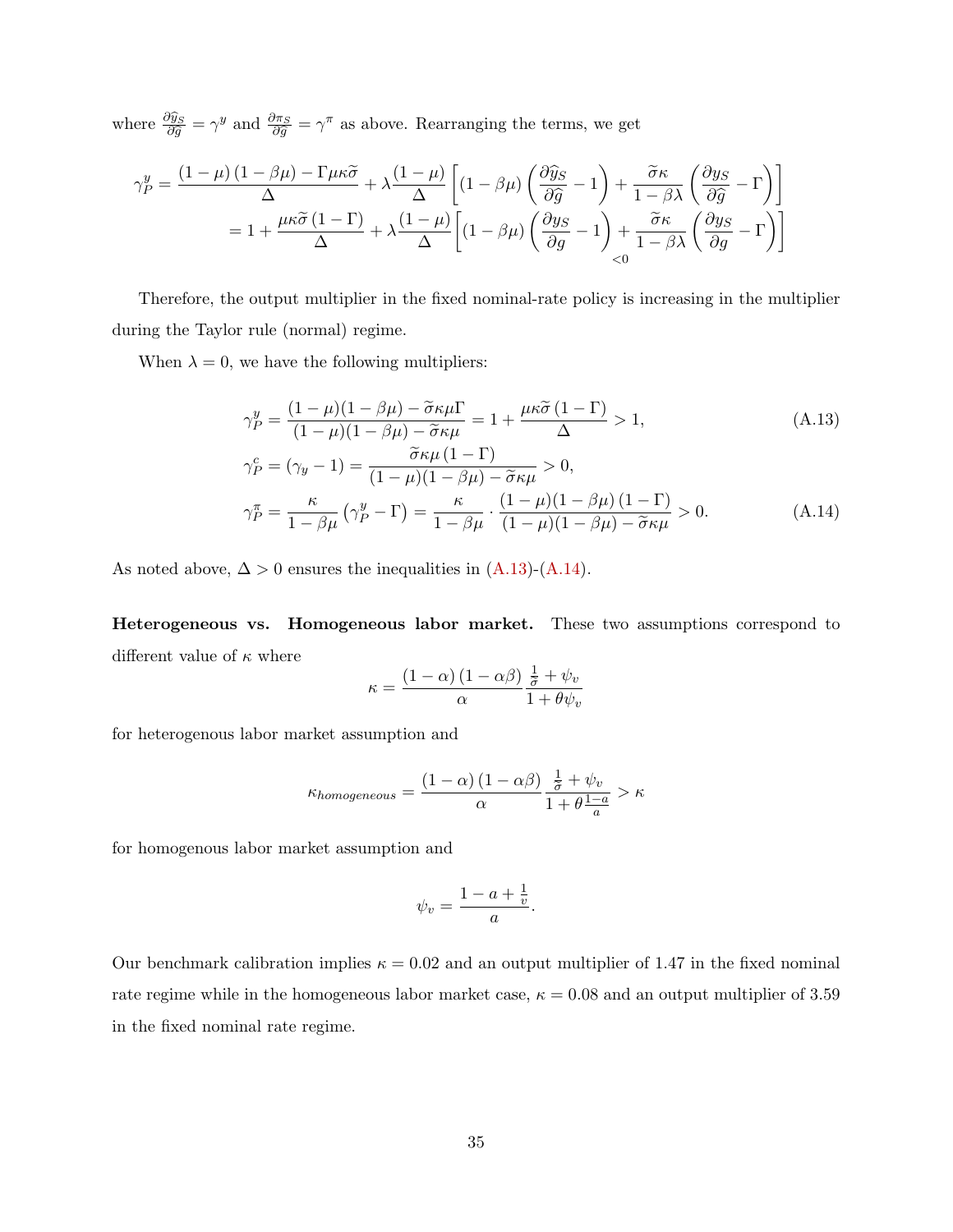#### <span id="page-36-0"></span>A.5 Deflationary Trap Scenario Solution

In the case of log-linearization around the zero inflation steady state, the price dispersion does not affect linearized equilibrium conditions. Thus sunspot shock remains the only state variable. Because optimistic sunspot state  $\omega_O$  is absorbing, output gap and inflation are zero in all periods when  $\omega_t = \omega_O$ . That is,  $\hat{y}_N = \pi_N = 0$ , where the subscript stands for normal times. Output and inflation in pessimistic state are always the same and are denoted by  $\hat{y}_P, \pi_P, \hat{g}$ .

Output gap and inflation in the optimistic state after government consumption turns to its steady state is  $\pi_N = \hat{y}_N = 0$ . The solution for this case is identical to the one obtained in Appendix [A.4](#page-33-1) when monetary policy follows the Taylor rule. Therefore, the multipliers are the same as  $(A.9) - (A.11)$  $(A.9) - (A.11)$ .

As before we denote output gap and inflation in the pessimistic state by  $\pi_P$  and  $\hat{y}_P$ . They satisfy the following IS and Phillips curves

$$
\hat{y}_P - \hat{g} = \mu (\hat{y}_P - \hat{g}) + (1 - \mu)\lambda (\hat{y}_S - \hat{g}) - \tilde{\sigma} [-\mu \pi_P - (1 - \mu)\lambda \pi_S - \bar{r}],
$$
  

$$
\pi_P = \beta \mu \pi_P + \beta (1 - \mu)\lambda \pi_S + \kappa (\hat{y}_P - \Gamma \hat{g}).
$$

The solutions are

$$
\widehat{y}_P = \frac{(1 - \mu)(1 - \beta \mu)(1 - \lambda) - \Gamma \mu \kappa \widetilde{\sigma}}{\Delta} \widehat{g} + \frac{\lambda (1 - \mu)(1 - \beta \mu)}{\Delta} \widehat{y}_S \n+ \frac{\widetilde{\sigma} \lambda (1 - \mu)}{\Delta} \pi_S - \frac{\widetilde{\sigma} (1 - \beta \mu)}{\Delta} \overline{r}, \n\pi_P = \frac{\kappa}{1 - \beta \mu} (\widehat{y}_P - \Gamma \widehat{g}) + \frac{\beta (1 - \mu)\lambda}{1 - \beta \mu} \pi_S,
$$

where  $\Delta \equiv (1-\mu)(1-\beta\mu) - \mu\kappa\tilde{\sigma}$ . The output and inflation multipliers can be obtained by taking the full derivative with respect to  $\hat{g}$  of the last two expressions, taking into account that  $\pi_S$  and  $\hat{y}_S$  also depend on  $\hat{g}$ . In fact, we obtain an identical expression as  $(A.12)$ . However, there is an important difference: ∆ < 0 for the deflationary trap equilibrium to exist. To see this, consider an equilibrium without fiscal policy shocks. Output and inflation are  $\hat{y}_P = \vartheta_P^y$  $\frac{y}{P} \overline{r}, \pi_P = \kappa \left( 1 - \beta \mu \right)^{-1} \vartheta_P^y$  $\frac{y}{P}$   $\overline{r}$ . If the nominal interest rate is zero, it must be that output gap  $\hat{y}_P$  is negative. This implies that  $\vartheta^y_P$  $_{P}^{y}$  is negative, which is equivalent to  $(1 - \mu)(1 - \beta \mu) - \tilde{\sigma} \kappa \mu < 0$ .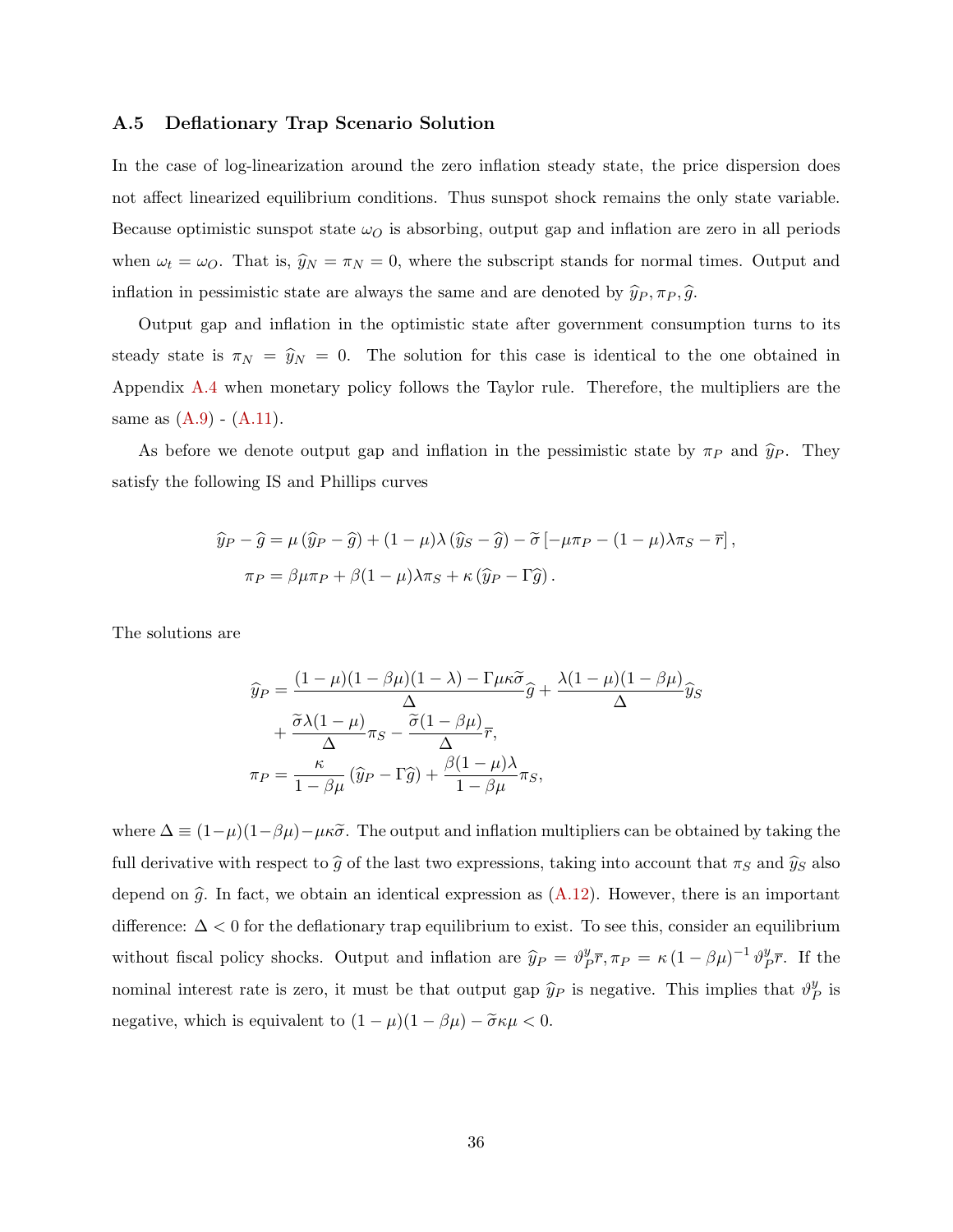When  $\lambda = 0$ . This case corresponds to [Mertens and Ravn](#page-28-1) [\(2014\)](#page-28-1). The multipliers are then:

<span id="page-37-0"></span>
$$
\gamma_P^y = \frac{(1-\mu)(1-\beta\mu) - \tilde{\sigma}\kappa\mu\Gamma}{(1-\mu)(1-\beta\mu) - \tilde{\sigma}\kappa\mu} = 1 + \frac{\mu\kappa\tilde{\sigma}(1-\Gamma)}{\Delta} < 1,
$$
\n(A.15)

<span id="page-37-1"></span>
$$
\gamma_P^{\pi} = \frac{\kappa}{1 - \beta \mu} \left( \gamma_P^y - \Gamma \right) = \frac{\kappa}{1 - \beta \mu} \cdot \frac{\left( 1 - \mu \right) \left( 1 - \beta \mu \right) \left( 1 - \Gamma \right)}{\left( 1 - \mu \right) \left( 1 - \beta \mu \right) - \tilde{\sigma} \kappa \mu} < 0. \tag{A.16}
$$

Observe that expressions [\(A.15\)](#page-37-0) and [\(A.16\)](#page-37-1) are the same as [\(A.13\)](#page-35-0) and [\(A.14\)](#page-35-1) but  $\Delta < 0$  for this case.

This condition implies that inflation fiscal multiplier  $\gamma_{P}^{\pi}$  is negative. Note that in a special case of permanent deflationary trap, i.e.  $\mu = 1$ , the inflation response is zero. The sign of fiscal multiplier  $\gamma^y_F$  $P_P^y$  depends on flexible price multiplier Γ, duration of pessimistic state  $\mu$ , and  $\beta$ ,  $\tilde{\sigma}$ ,  $\kappa$ . For example, if  $\Gamma$  is close to 1, the output fiscal multiplier is positive. However, if  $\Gamma$  is close to zero, the multiplier is negative.

The output multiplier increases in  $\mu$ . To see this take a derivative of [\(A.15\)](#page-37-0) with respect to  $\mu$ 

$$
\frac{d \log \gamma_P^y}{d \mu} = \frac{2\mu\beta - \beta - 1 - \widetilde{\sigma}\kappa\Gamma}{(1 - \mu)(1 - \beta\mu) - \widetilde{\sigma}\kappa\mu\Gamma} - \frac{2\mu\beta - \beta - 1 - \widetilde{\sigma}\kappa}{(1 - \mu)(1 - \beta\mu) - \widetilde{\sigma}\kappa\mu} > 0.
$$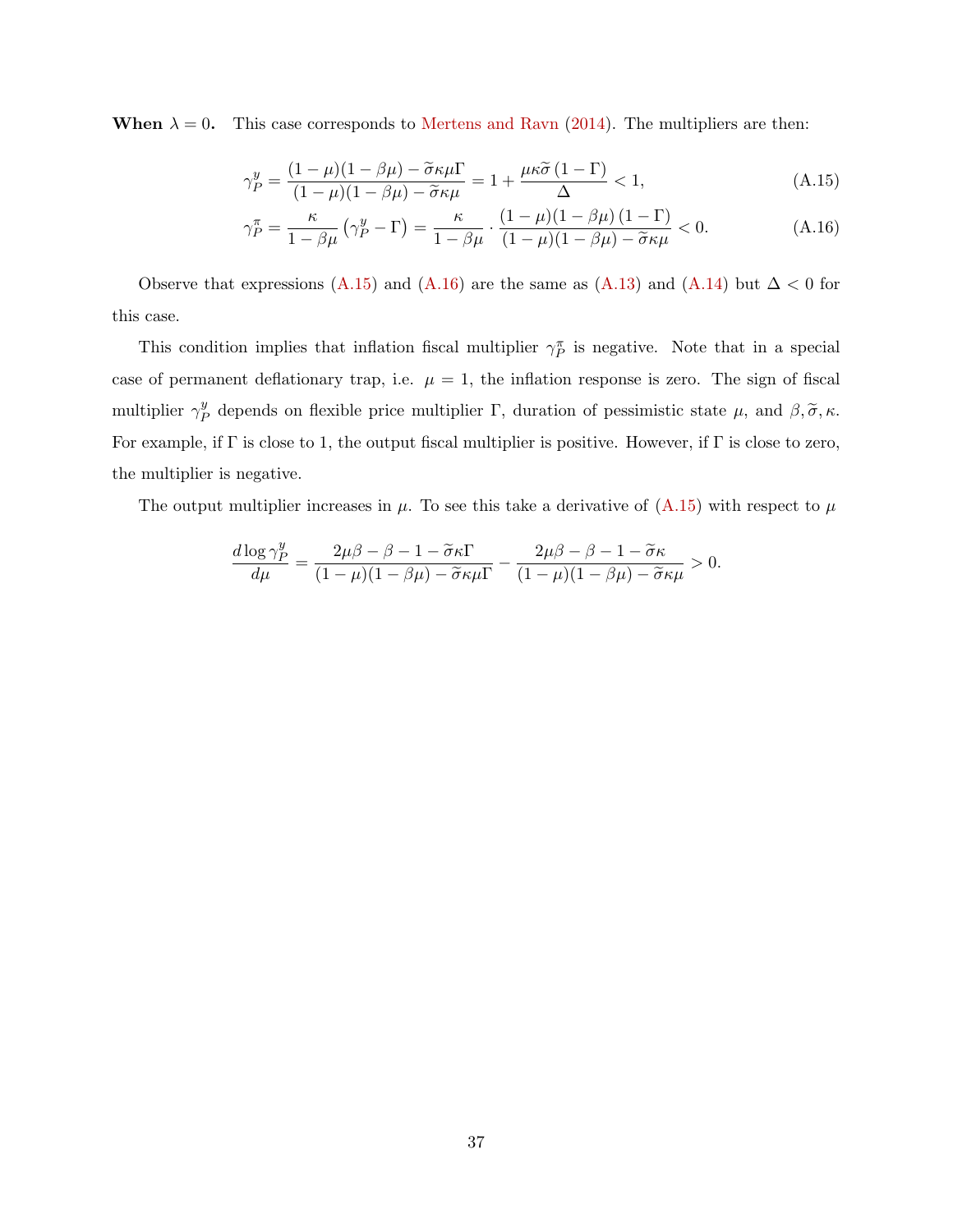# <span id="page-38-0"></span>Tables and Figures

|             | Normal   | <b>ZLB</b> | Difference | p-value |
|-------------|----------|------------|------------|---------|
| Output      |          |            |            |         |
| On impact   | 0.71     | 1.47       | 0.76       | 0.19    |
|             | (0.42)   | (0.55)     | (0.61)     |         |
| 4 quarter   | $-0.003$ | 2.38       | 2.38       | 0.13    |
|             | (0.94)   | (1.60)     | (1.84)     |         |
| 8 quarter   | $-1.08$  | 2.02       | 3.1        | 0.21    |
|             | (1.03)   | (2.24)     | (2.68)     |         |
| Consumption |          |            |            |         |
| On impact   | 0.24     | 0.69       | 0.45       | 0.12    |
|             | (0.20)   | (0.32)     | (0.36)     |         |
| 4 quarter   | $-0.10$  | 1.55       | 1.56       | 0.04    |
|             | (0.45)   | (0.76)     | (0.87)     |         |
| 8 quarter   | $-0.48$  | 1.38       | 1.86       | 0.17    |
|             | (0.44)   | (1.05)     | (1.22)     |         |
| Investment  |          |            |            |         |
| On impact   | $-0.06$  | $-0.20$    | $-0.14$    | 0.65    |
|             | (0.22)   | (0.22)     | (0.29)     |         |
| 4 quarter   | $-0.50$  | [0.78]     | 1.28       | 0.17    |
|             | (0.64)   | (0.73)     | (0.91)     |         |
| 8 quarter   | $-1.25$  | 0.80       | 2.05       | 0.17    |
|             | (0.89)   | (1.07)     | (1.41)     |         |
|             |          |            |            |         |

Table 1: Multipliers

Notes: The table reports the results of the multipliers on impact and over four- and eight- quarter horizons in the normal period (Normal column) and in the ZLB period (ZLB column). The output multiplier is calculated as the cumulative change of output over the cumulative change of government spending over each horizon. The consumption and investment multipliers are defined analogously. The difference between the multiplier in the normal period and that in the ZLB period is reported in "Difference" column with the corresponding p-value in "p-value" column. All numbers in parentheses are the standard errors.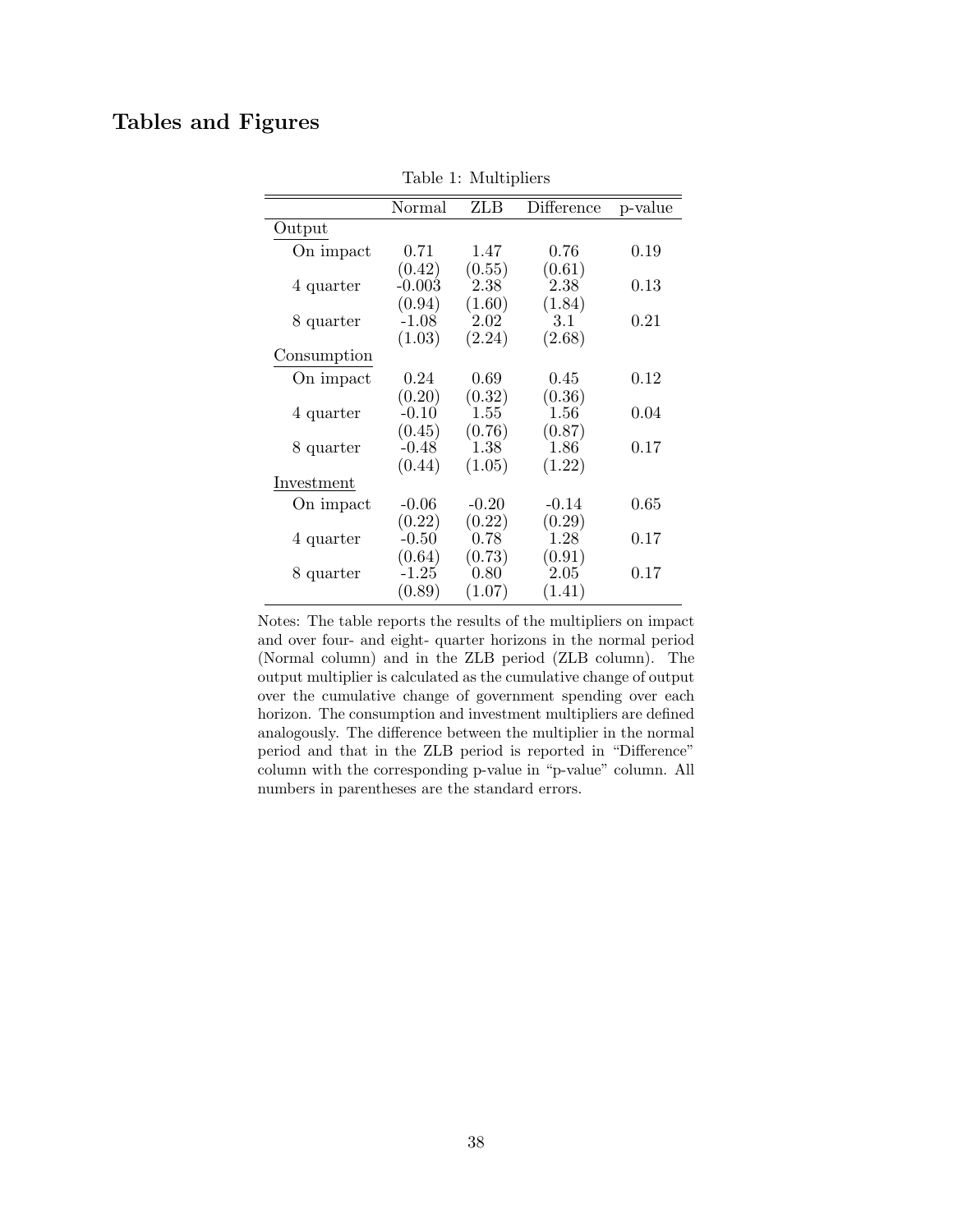<span id="page-39-0"></span>

|                          | On impact | 4 quarters | 8 quarters |
|--------------------------|-----------|------------|------------|
| Inflation                |           |            |            |
| <b>Normal</b>            | 0.07      | 0.20       | $-0.20$    |
|                          | (0.15)    | (0.16)     | (0.22)     |
| ZLB                      | 0.14      | 0.20       | $-0.03$    |
|                          | (0.23)    | (0.21)     | (0.17)     |
| Inflation expectation    |           |            |            |
| <b>Normal</b>            | 0.18      | $-0.17$    | $-0.40$    |
|                          | (0.23)    | (0.23)     | (0.26)     |
| ZLB                      | 0.32      | 0.85       | 0.31       |
|                          | (0.26)    | (0.31)     | (0.35)     |
| Short-term interest rate |           |            |            |
| Normal                   | 0.06      | 0.35       | $-0.44$    |
|                          | (0.29)    | (0.64)     | (1.17)     |
| ZLB                      | $-0.04$   | $-0.01$    | 0.03       |
|                          | (0.02)    | (0.09)     | (0.25)     |
| Long-term interest rate  |           |            |            |
| <b>Normal</b>            | $-0.40$   | $-0.14$    | $-0.77$    |
|                          | (0.23)    | (0.48)     | (0.86)     |
| ZLB                      | $-0.07$   | $-0.03$    | $-0.22$    |
|                          | (0.09)    | (0.18)     | (0.20)     |
| Unemployment             |           |            |            |
| <b>Normal</b>            | $-0.03$   | $-0.05$    | $-0.03$    |
|                          | (0.04)    | (0.10)     | (0.13)     |
| ZLB                      | $-0.09$   | $-0.50$    | $-0.31$    |
|                          | (0.05)    | (0.13)     | (0.27)     |

Table 2: Impulse Responses

Notes: This table reports the impulse responses of inflation, inflation expectation, short-term and long-term nominal interest rates and unemployment rate to an increase in government spending by 1% of output. All numbers in parentheses are the standard errors.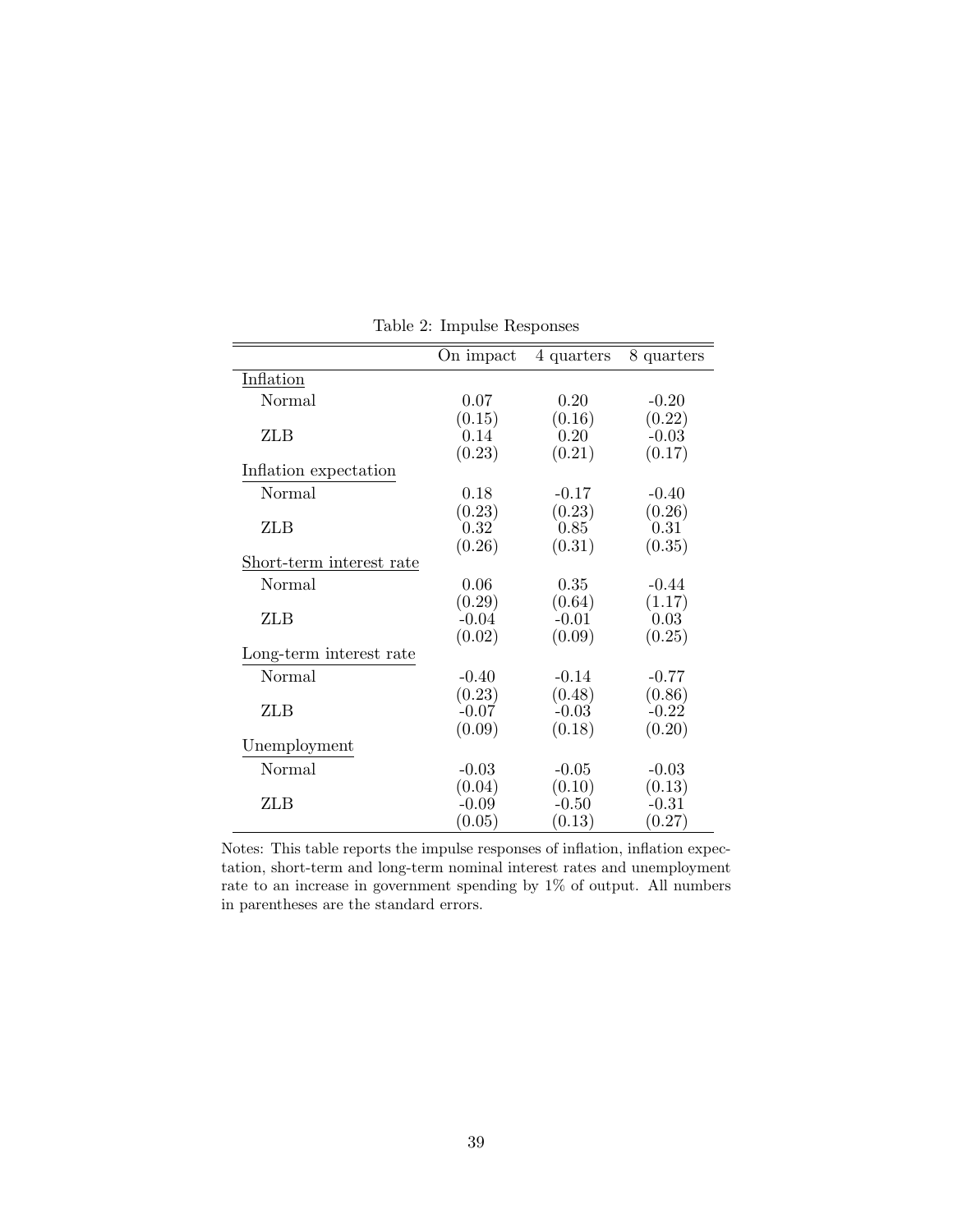<span id="page-40-0"></span>

|                                  | On impact | 4 quarter          | 8 quarter |
|----------------------------------|-----------|--------------------|-----------|
| Slackness                        |           |                    |           |
| Expansion                        | 0.82      | 1.44               | 1.49      |
|                                  | (0.34)    | (0.72)             | (1.04)    |
| Recession                        | 2.31      | 3.09               | 2.50      |
|                                  | (0.71)    | (1.89)             | (2.75)    |
| Difference                       | 1.48      | 1.65               | 1.01      |
|                                  | (0.80)    | (1.99)             | (2.90)    |
| No Forecast Data                 |           |                    |           |
| Normal                           | 0.47      | $-0.28$            | $-1.01$   |
|                                  | (0.35)    | (0.84)             | (0.96)    |
| <b>ZLB</b>                       | 1.44      | 2.18               | 1.97      |
|                                  | (0.55)    | (1.47)             | (1.98)    |
| Quadratic trend                  |           |                    |           |
| Normal                           | 0.65      | $-0.06$            | $-0.13$   |
|                                  | (0.44)    | (1.03)             | (1.14)    |
| <b>ZLB</b>                       | 1.49      | $3.00^{\degree}$   | 2.81      |
|                                  | (0.64)    | (2.37)             | (3.42)    |
| Normalized by potential output   |           |                    |           |
| Normal                           | 0.71      | 0.00               | $-1.08$   |
|                                  | (0.42)    | (0.93)             | (1.01)    |
| <b>ZLB</b>                       | 1.47      | 2.39               | 2.01      |
|                                  | (0.55)    | (1.61)             | (2.26)    |
| One step estimation              |           |                    |           |
| Normal                           | 0.71      | $-0.007$           | $-1.08$   |
|                                  | (0.42)    | (0.94)             | (1.03)    |
| <b>ZLB</b>                       | 1.47      | $2.32^{\degree}$   | 2.04      |
|                                  | (0.56)    | (1.60)             | (2.11)    |
| Add output forecast              |           |                    |           |
| Normal                           | 0.47      | 0.02               | $-0.69$   |
|                                  | (0.55)    | (1.19)             | (1.34)    |
| <b>ZLB</b>                       | 1.50      | $2.72^{^{\prime}}$ | 2.73      |
|                                  | (0.53)    | (2.15)             | (3.31)    |
| Unadjusted government spending   |           |                    |           |
| Normal                           | 0.77      | $-0.19$            | $-1.30$   |
|                                  | (0.44)    | (0.91)             | (0.99)    |
| <b>ZLB</b>                       | 1.33      | 2.06               | 1.76      |
|                                  | (0.49)    | (1.20)             | (1.53)    |
| Actual final government spending |           |                    |           |
| Normal                           | 0.68      | $-0.05$            | $-1.14$   |
|                                  | (0.46)    | (0.95)             | (1.01)    |
| <b>ZLB</b>                       | 1.58      | 2.68               | 2.63      |
|                                  | (0.57)    | (1.62)             | (2.44)    |

Table 3: Output Multipliers in Different Specifications

Notes: This table reports the output multipliers over several horizons in alternative specifications. "Slackness" reports the multipliers in two regimes: recession and expansion, which is classified based on the Japanese Cabinet Office, and the difference in multipliers. "No Forecast Data" reports the estimates without controlling for expectations of government spending. "Quadratic trend" reports the estimates when we add quadratic trend to the baseline specification. "Normalized by potential output" reports the estimates when the RHS variables in the baseline specification are converted to the same unit by dividing by potential output. "One step estimation" estimates the output multiplier in one regression by adding one-quarter ahead forecast of government spending to the control variables. "Add output forecast" reports the output multiplier when adding additionally one-quarter ahead forecast of output to control for the expectations when identifying unexpected government spending shocks. "Unadjusted government spending" reports the multiplier when we use the published government speokling data that include transfer of goods and services to estimate the baseline specification. "Actual final government spending" reports the multiplier when we use the published government spending data that exclude all transfer of goods and services to estimate the baseline specification. All numbers in parentheses are the standard errors.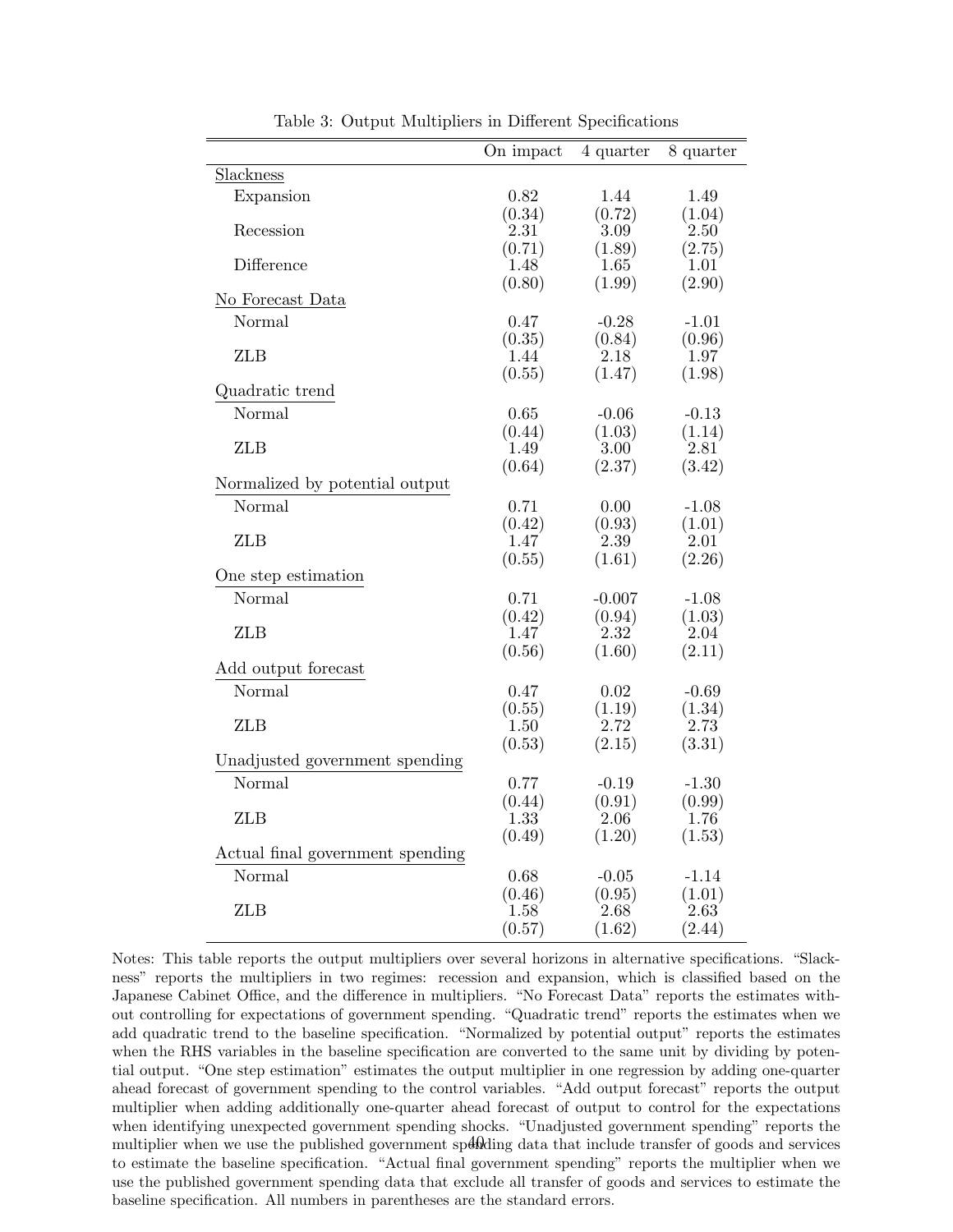Table 4: Parameter Values Benchmark Calibration

<span id="page-41-0"></span>

| Discount factor                          | $\beta = 0.99$                        |
|------------------------------------------|---------------------------------------|
| Elasticity of intertemporal substitution | $\sigma = 1.1$                        |
| Elasticity of substitution               | $\theta = 5$                          |
| Frisch elasticity of labor supply        | $\nu = 1$                             |
| Steady state spending-GDP ratio          | $\frac{G}{V} = 0.18$                  |
| Capital share                            | $a = \frac{2}{3}$                     |
| Probability of price adjustment          | $1-\alpha = 0.25$                     |
| Taylor rule parameters                   | $\phi_{\pi} = 1.5, \phi_{\pi} = 0.05$ |
| Composite parameters                     | $\kappa = 0.02$                       |
| Fundamental-driven ZLB                   |                                       |
|                                          | $\mu = 0.8$ $\lambda = 0$             |
|                                          |                                       |
| Confidence-driven ZLB                    |                                       |
|                                          | $\mu = 0.875$<br>$\lambda = 0.9$      |
|                                          |                                       |

Table 5: Model Multipliers

<span id="page-41-1"></span>

|                    | Output     | Consumption | Inflation  |
|--------------------|------------|-------------|------------|
|                    | Multiplier | Multiplier  | Multiplier |
| Taylor Rule        | 0.71       | $-0.29$     | 0.04       |
| Fixed Nominal Rate | 1.47       | 0.47        | 0.13       |

Notes: The table reports output, consumption and inflation fiscal multipliers under two monetary policy specifications. The first row (Taylor Rule) corresponds to active monetary policy response to inflation and output gap. The second row (Fixed Nominal Rate) corresponds to monetary policy that does not respond to government spending shocks.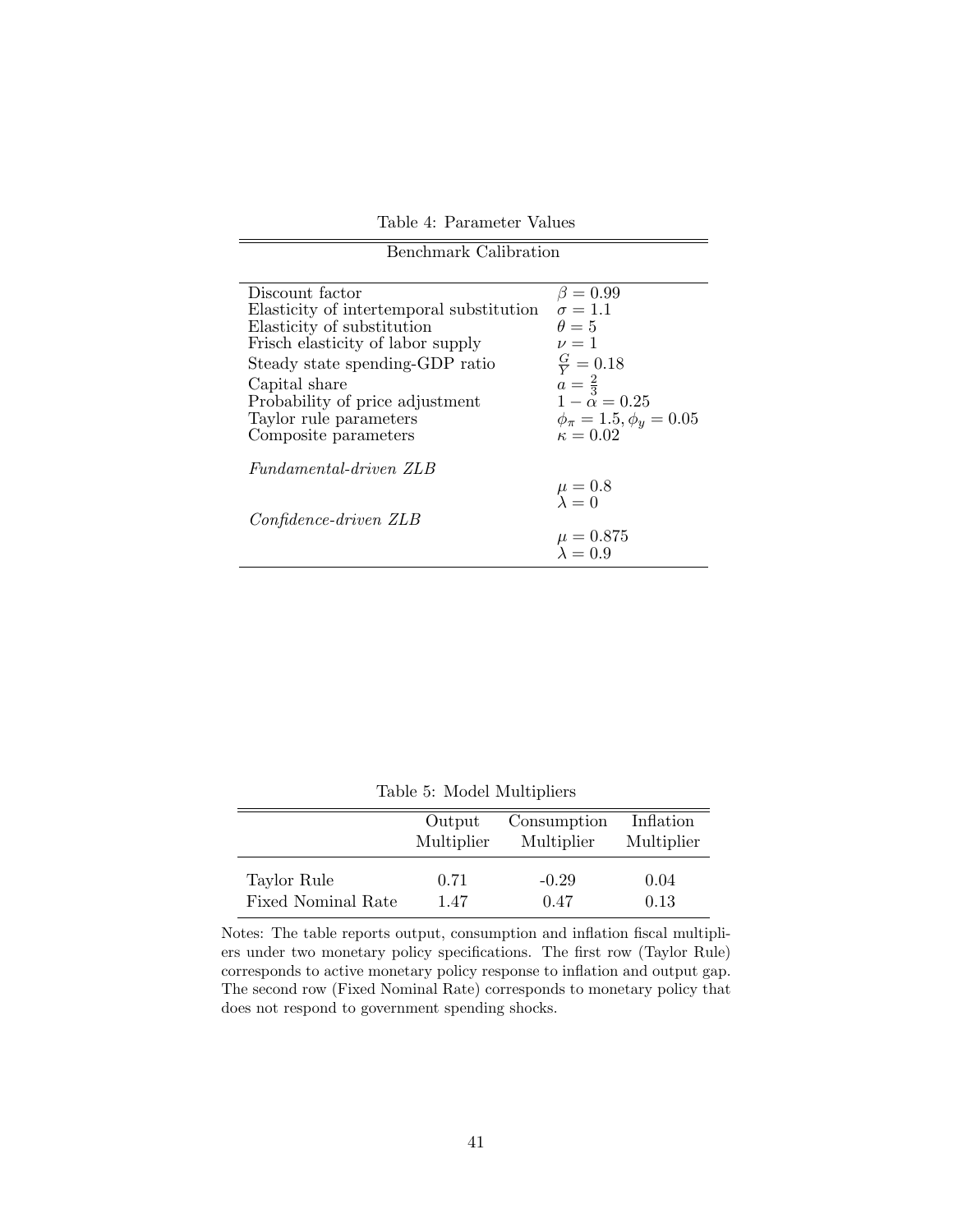<span id="page-42-0"></span>

Notes: The shaded areas are the recessions.

Figure 1: Japanese Macroeconomic Data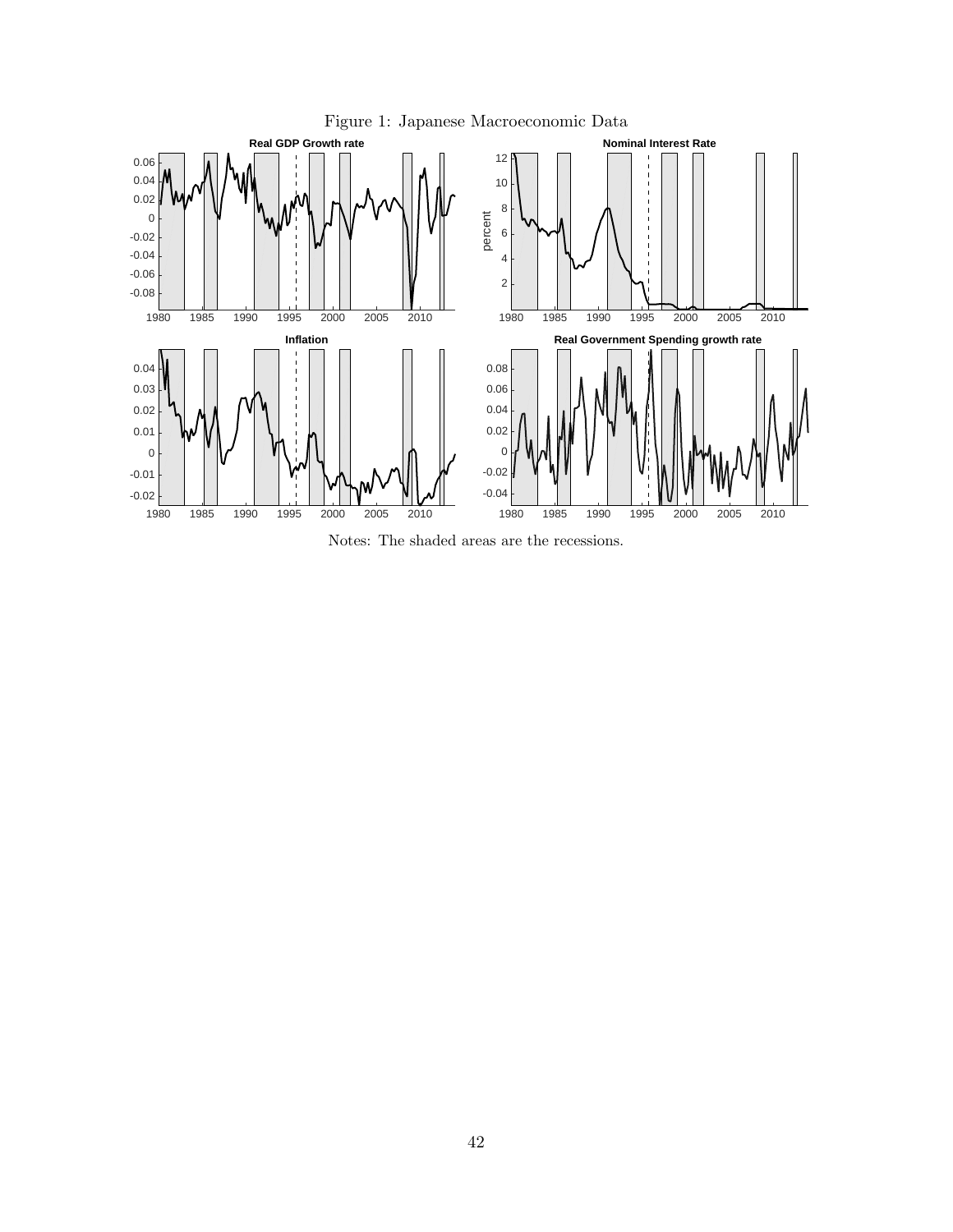

<span id="page-43-0"></span>Figure 2: Government Spending Annual Growth Rate Forecast: 1980Q2-2014Q1

Figure 3: Impulse Responses of Output and Government Spending

<span id="page-43-1"></span>

Notes: Impulse responses of output and government spending to an unexpected increase in government spending by 1% of output during normal and ZLB periods.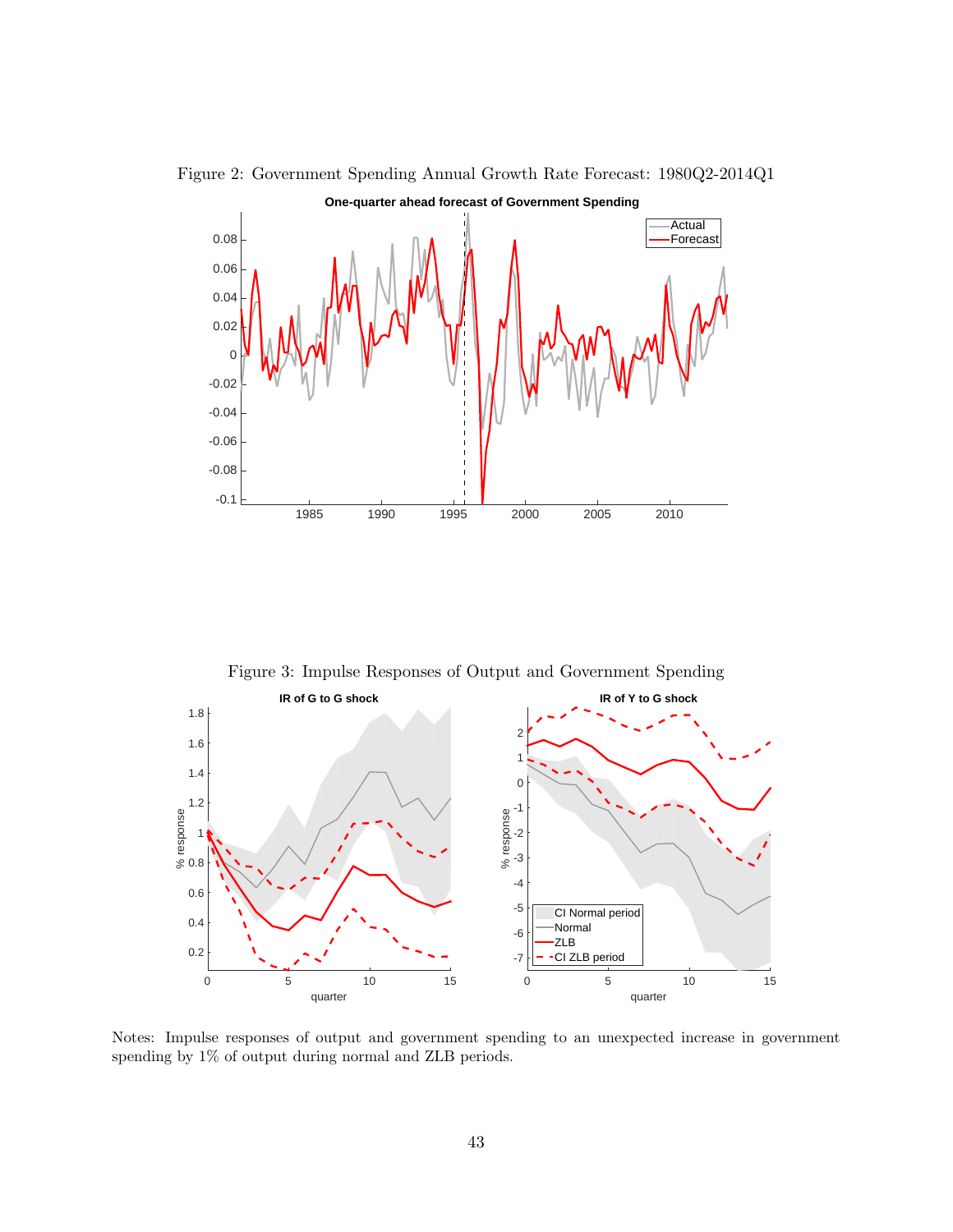<span id="page-44-0"></span>

Figure 4: Output Multipliers

Figure 5: Impulse Responses and Multipliers for Consumption and Investment

<span id="page-44-1"></span>

Notes: The figure presents the impulse responses of Consumption and Investment to an increase in government spending along with the consumption and investment multipliers in normal period and ZLB period.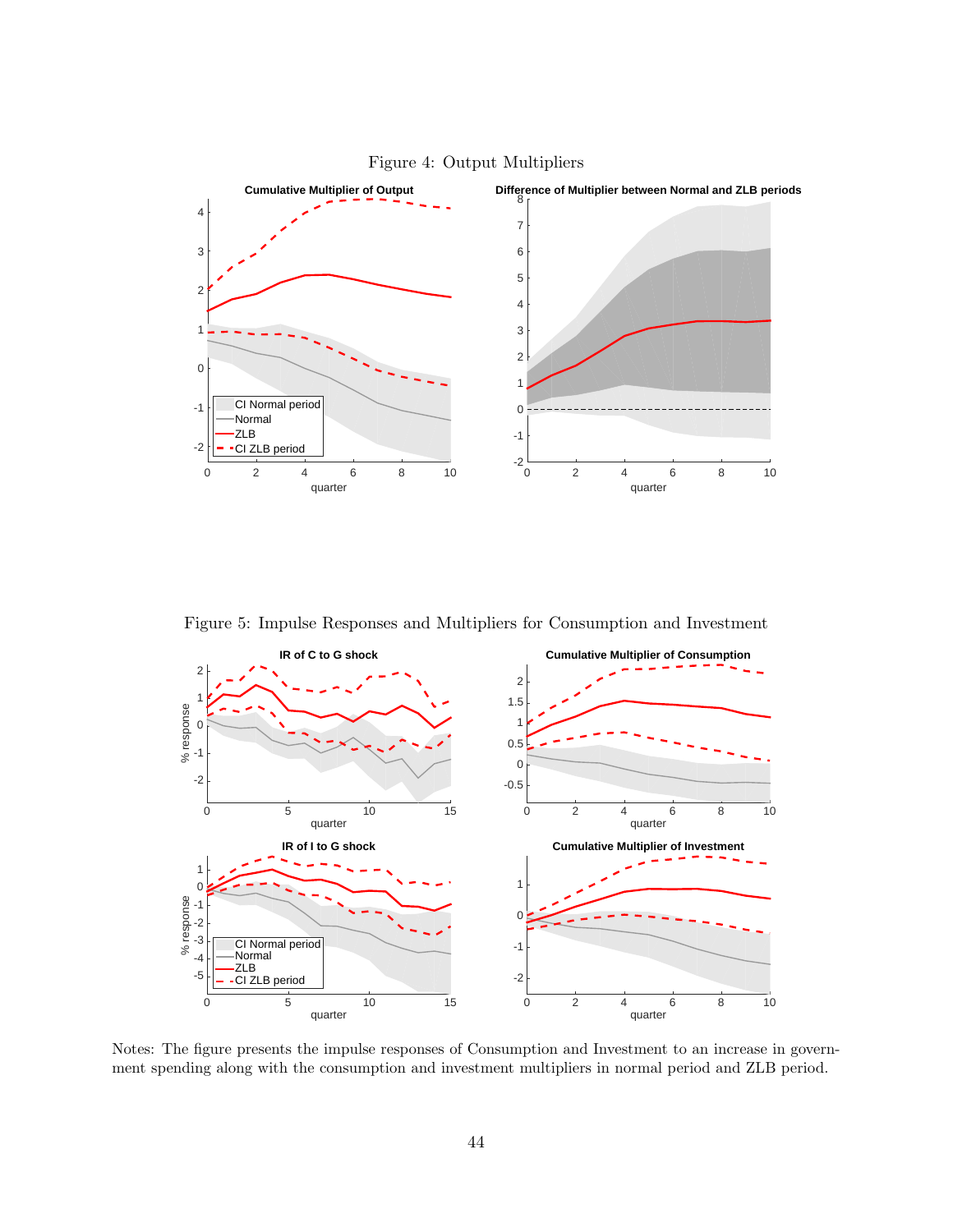<span id="page-45-0"></span>

Figure 6: Other Impulse Responses

Notes: the figure plots impulse responses to an increase in government spending by 1% of output in normal and ZLB periods.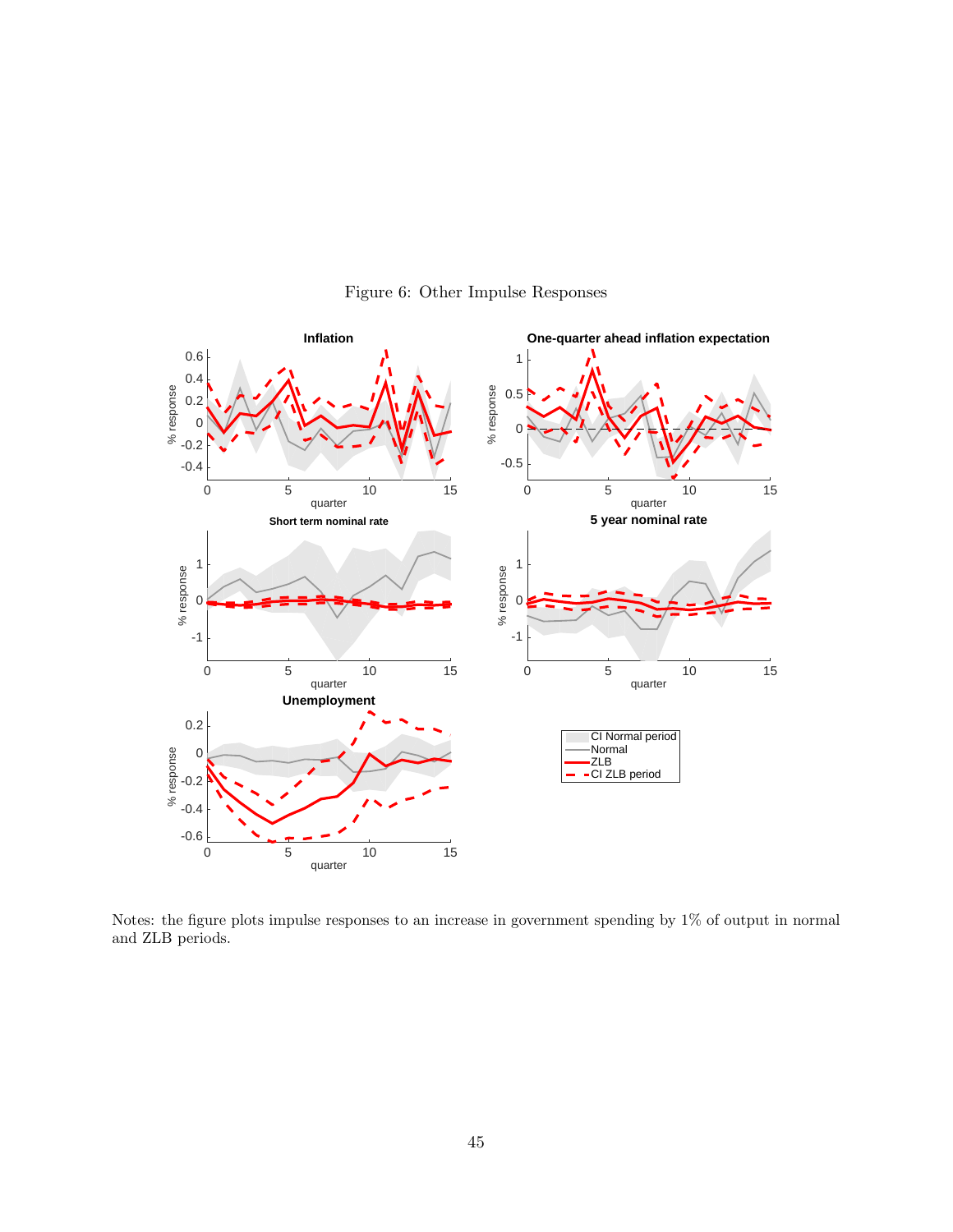<span id="page-46-0"></span>

Figure 7: Output Multiplier during Recessions and Expansions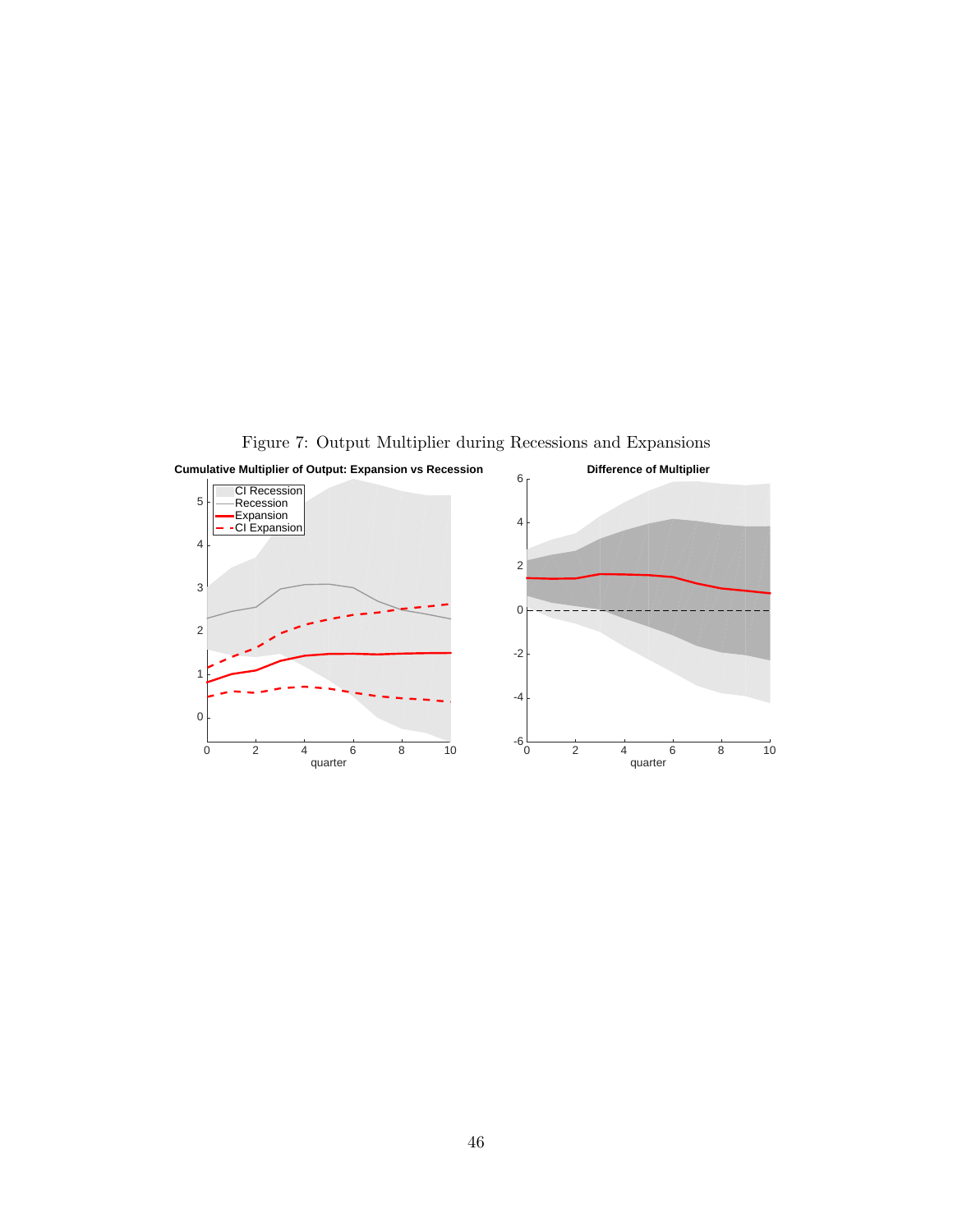

<span id="page-47-0"></span>Figure 8: Predictability of Government Spending Shocks without Controlling for Expectations

Notes: The Figure plots residuals from projection of the growth rate of government spending predicted in JCER forecast (horizontal axis) and actual growth rate of government spending (vertical axis) on the information contained in the lags of output, government spending and tax revenues. corr denotes the correlation between the two series,  $b$  is the regression coefficient and se is the standard errors of the regression coefficient.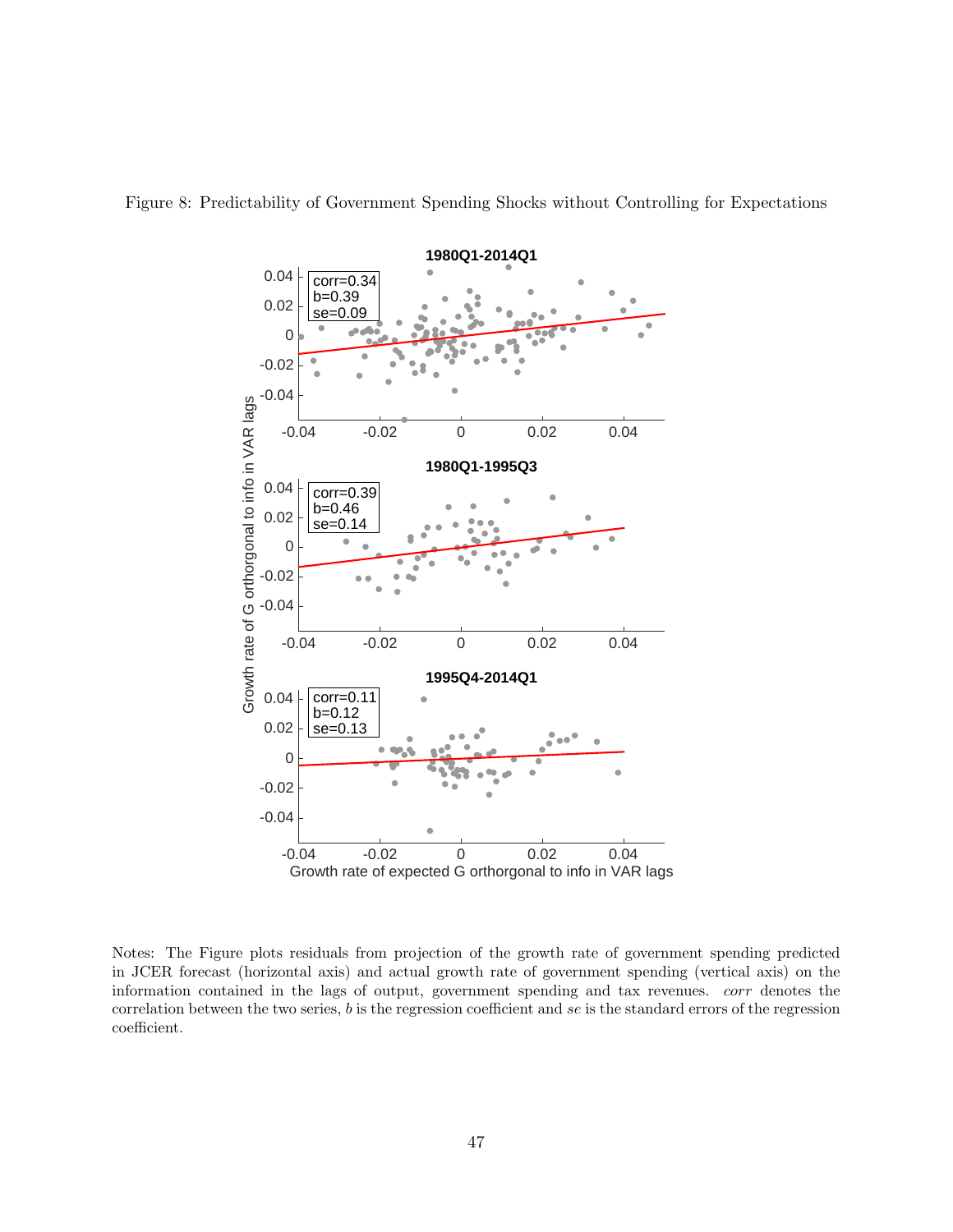<span id="page-48-0"></span>

Figure 9: Output Multipliers with and without Forecast Data

Figure 10: Output Multipliers: Different Specifications

<span id="page-48-1"></span>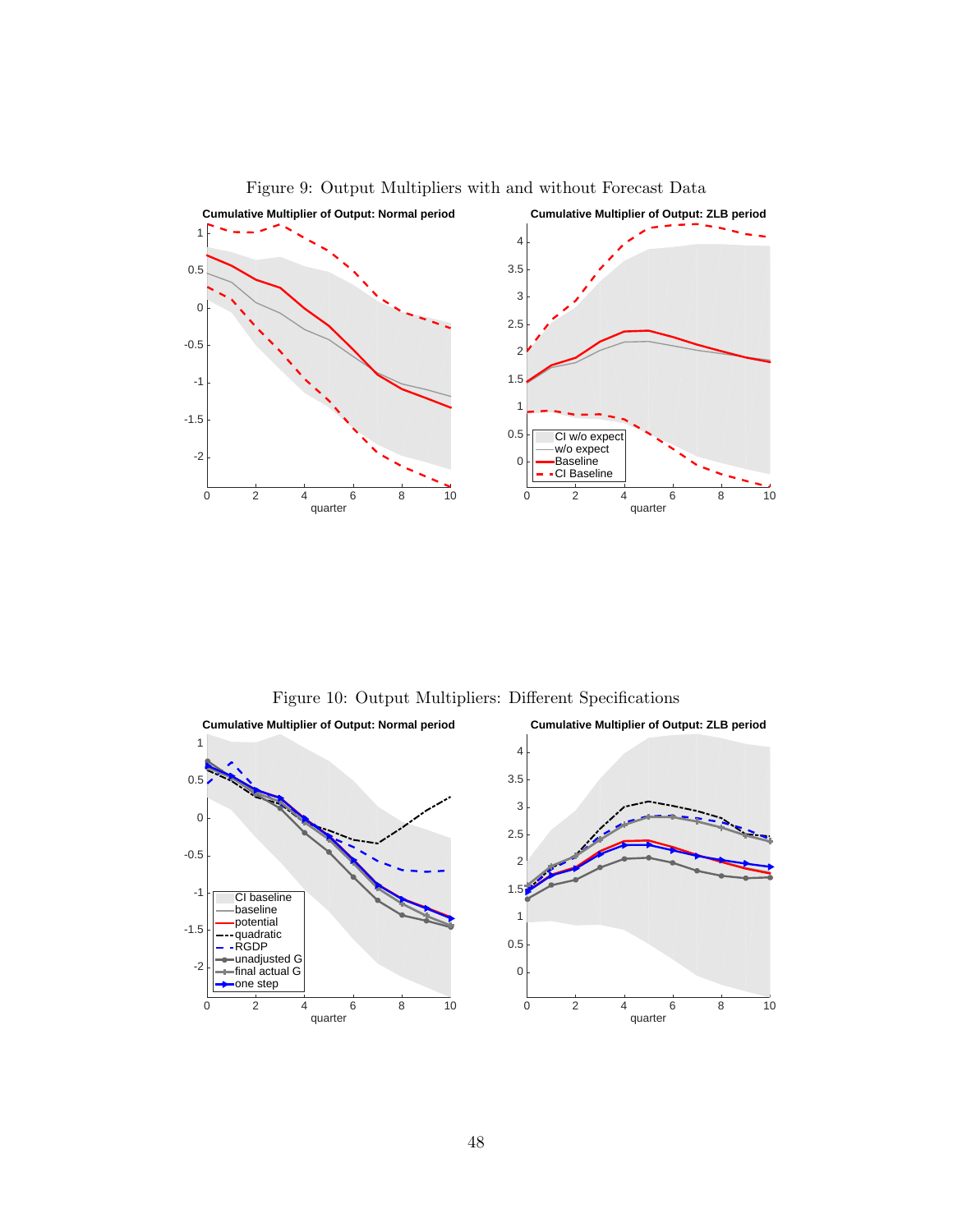<span id="page-49-0"></span>

Figure 11: Output Multiplier: Rolling Estimation

Notes: The year of a reported multiplier corresponds to the last year of the 60 quarter window; for example, a multiplier reported for 1990Q1 is estimated over 1975Q1-1990Q1.

<span id="page-49-1"></span>

Figure 12: Inflation response: Different Inflation Data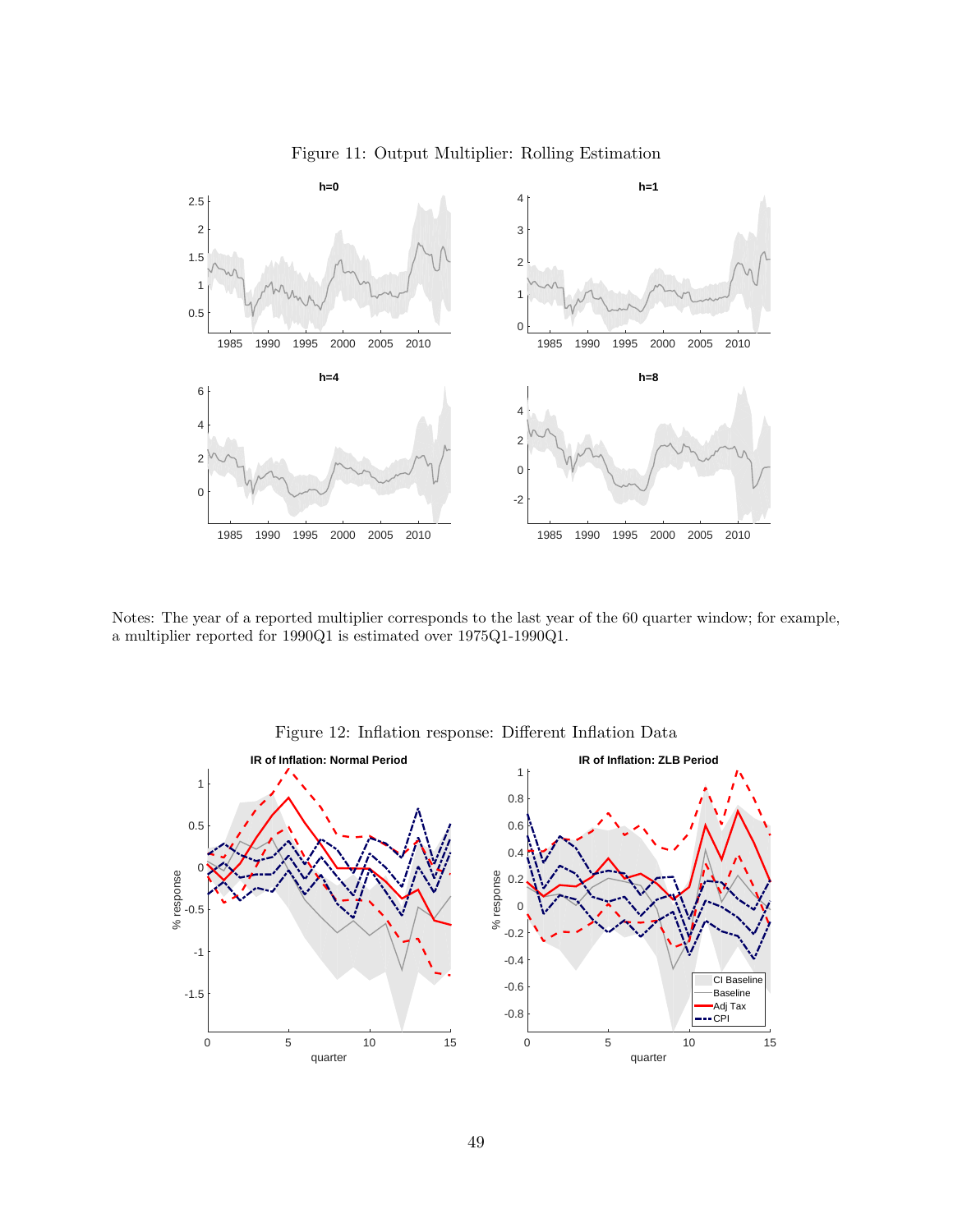

<span id="page-50-0"></span>Figure 13: Government Spending Increase in Deflationary Trap when  $\lambda=0$ 

<span id="page-50-1"></span>Figure 14: Multipliers in Deflationary Trap for Different Degrees of Persistence  $\lambda$ 



Note: The solid lines are the model multipliers. The horizontal dashed lines are our empirical point estimates of the multipliers. The model parameters are as in the calibration of the baseline model. Persistence of pessimistic sunspot is set to 0.875.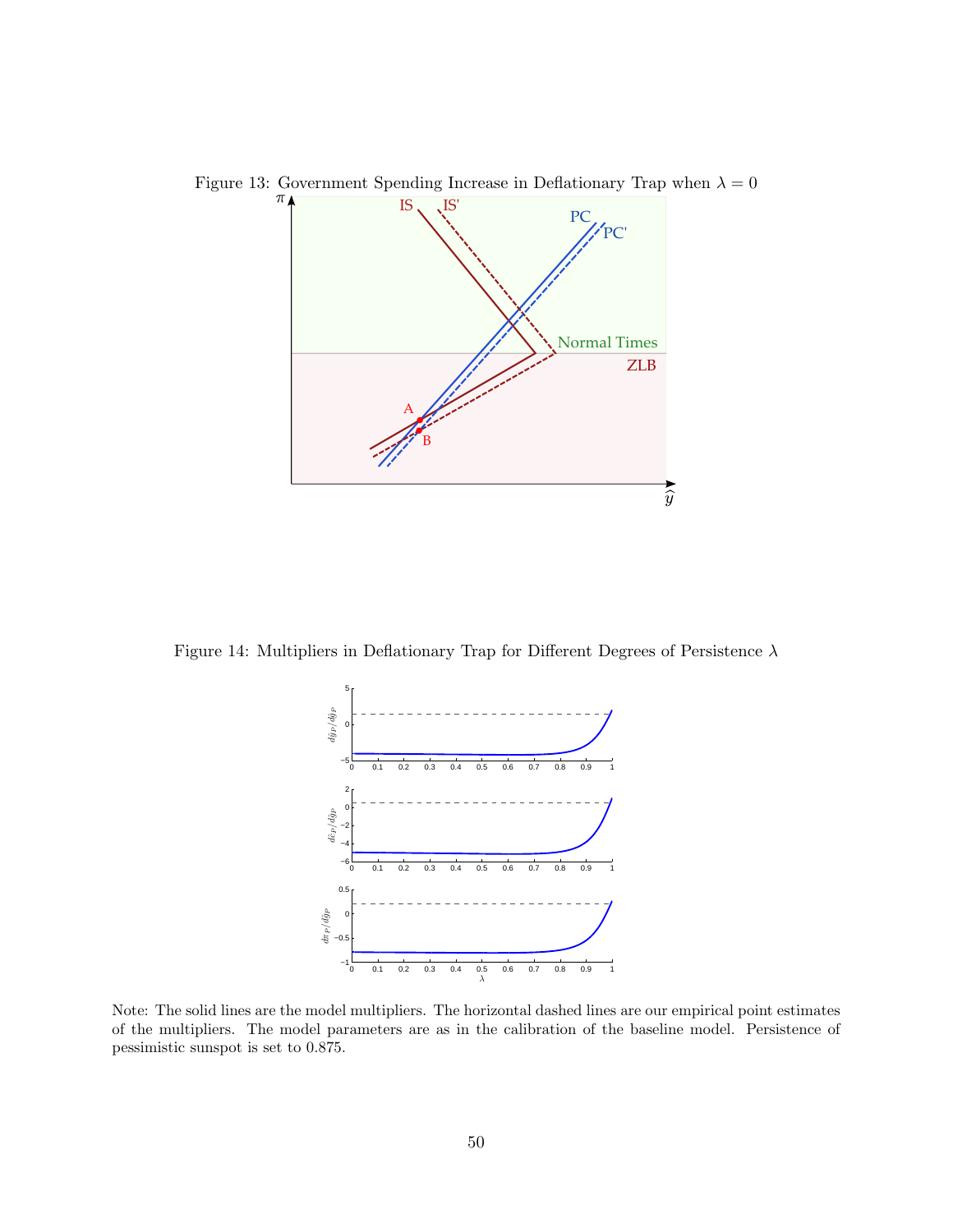

<span id="page-51-0"></span>Figure 15: Government Spending Increase in Deflationary Trap when  $\lambda$  is large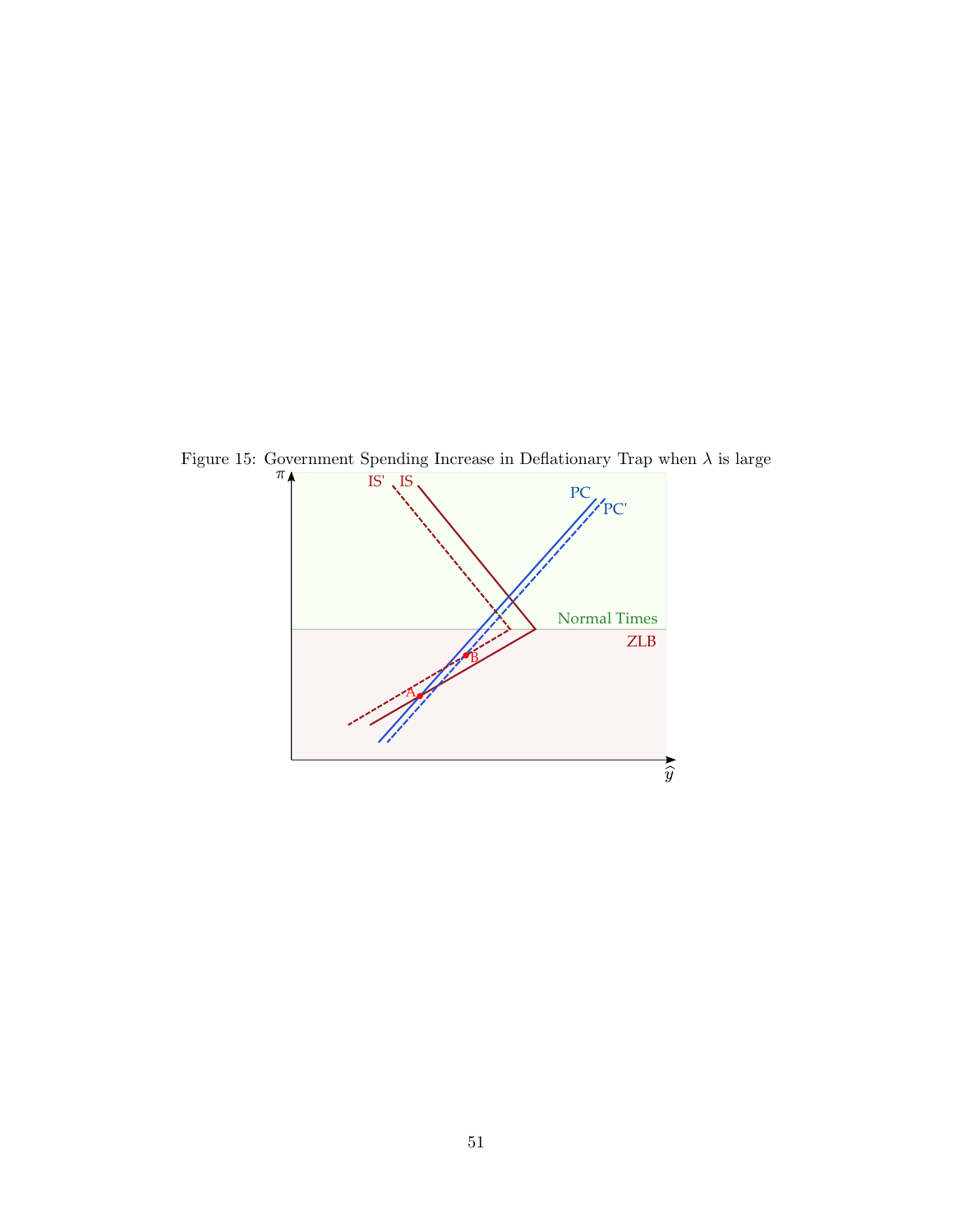<span id="page-52-0"></span>

Figure A1: Cumulative Multipliers for Consumption and Investment Components

# Extra Figures and Tables - Not for Publication

52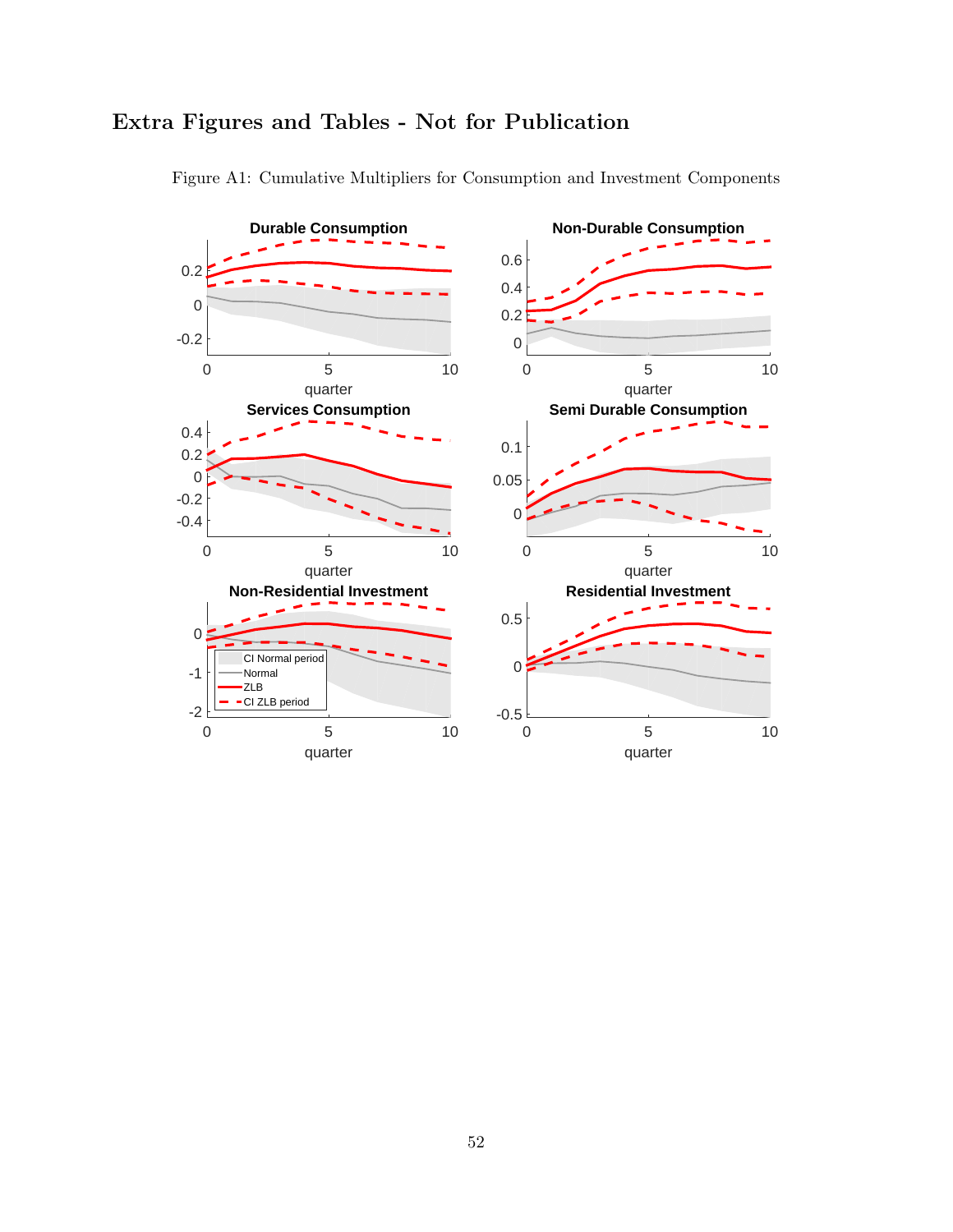<span id="page-53-0"></span>Figure A2: Output Multiplier during Recessions and Expansion **Cumulative Multiplier of Output: Different recession dates**



Figure A3: Total Government Spending and its Components in Japan